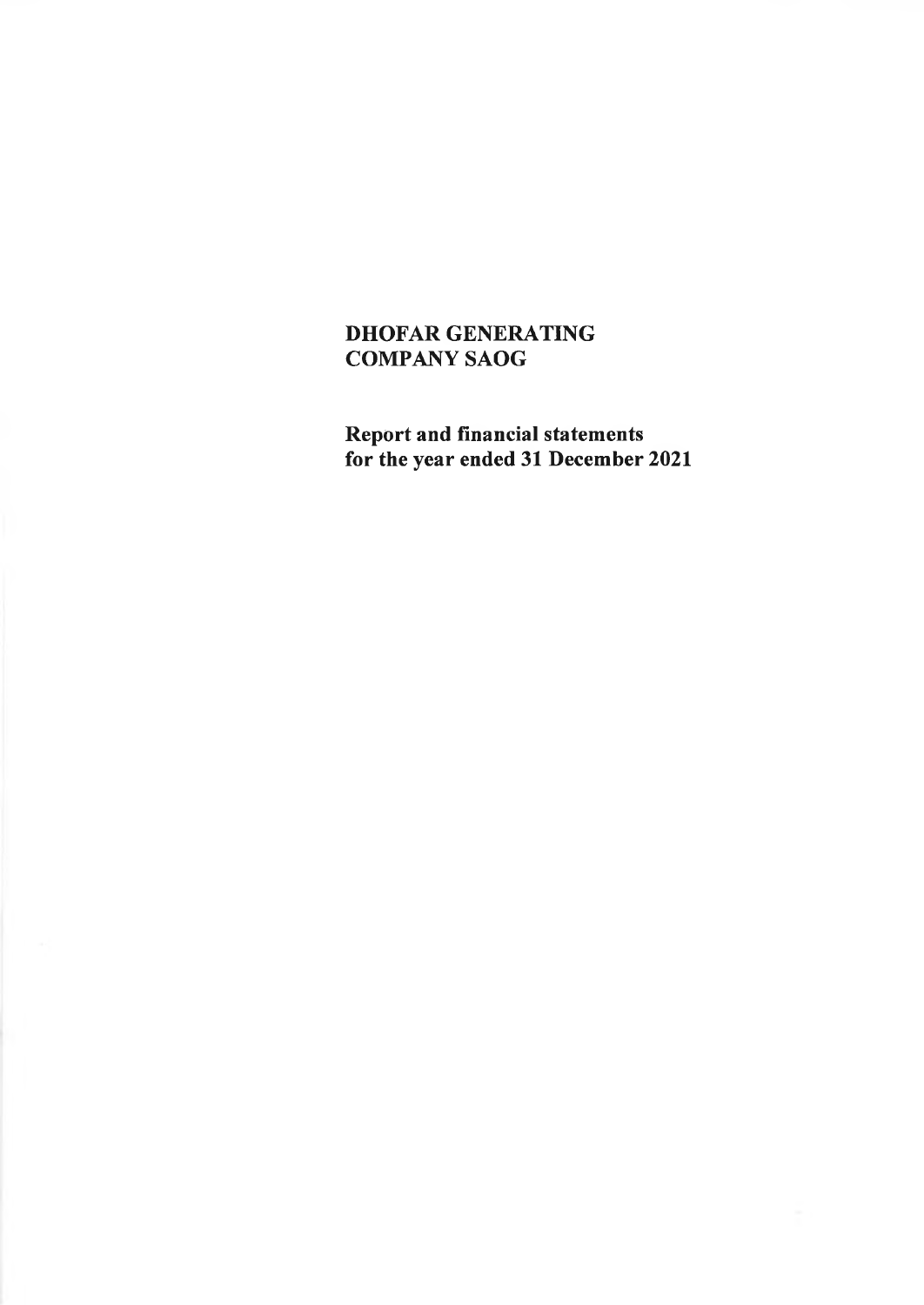## Report and financial statements for the year ended 31 December 2021

|                                                            | Pages    |
|------------------------------------------------------------|----------|
| Independent auditor's report                               | $1 - 4$  |
| Statement of profit or loss and other comprehensive income | 5        |
| <b>Statement of financial position</b>                     | 6        |
| <b>Statement of cash flows</b>                             | 7        |
| <b>Statement of changes in equity</b>                      | 8        |
| Notes to the financial statements                          | $9 - 45$ |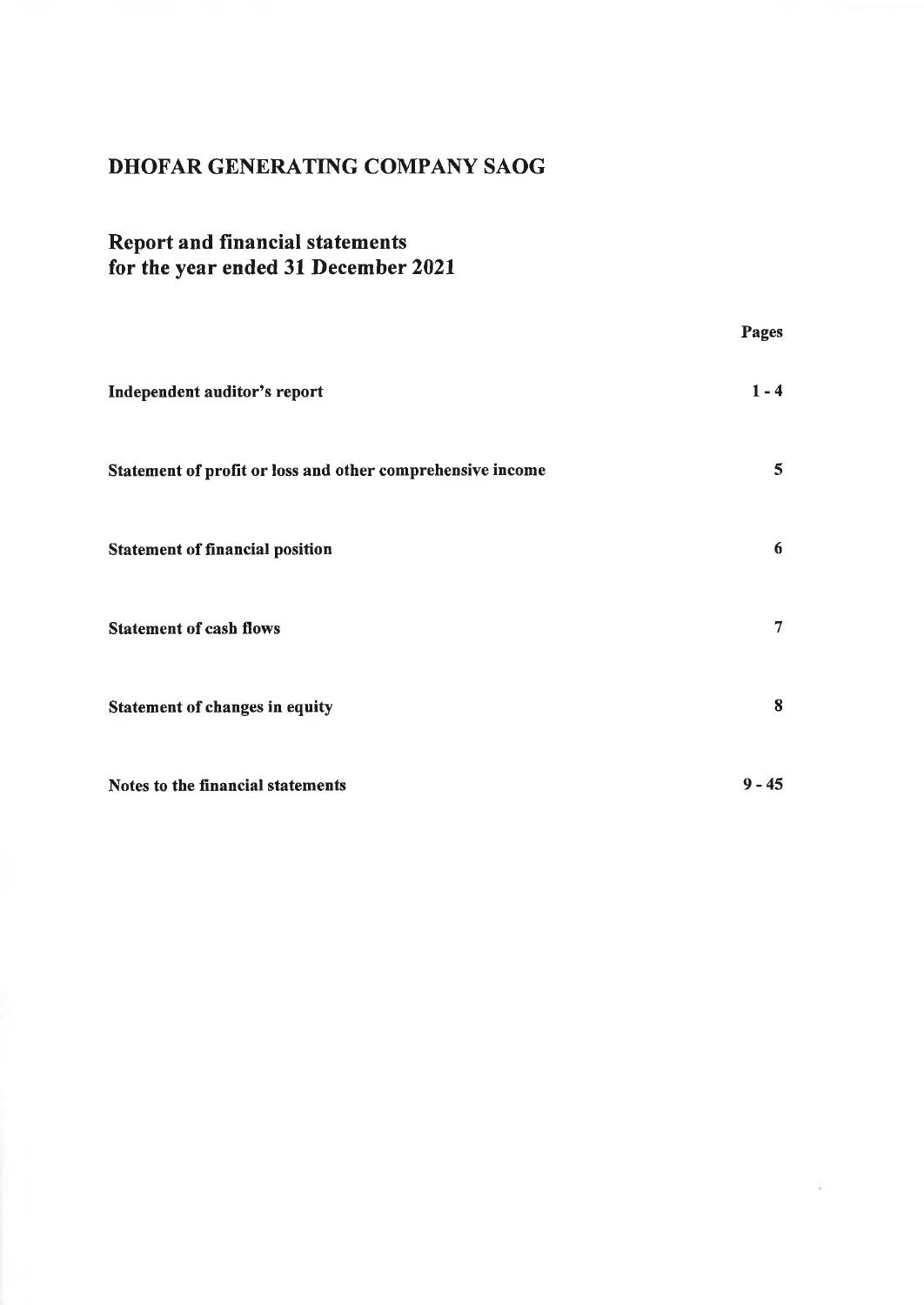

Deioitte & Touche (M.E.) & Co. LLC Minaret Al Qurum Building, Level 6 Al Qurum P.O. Box 258, Postal Code 112 Muscat Sultanate of Oman

Tel: +968 22354300 | Fax: +968 22354333 www.deloitte.com Tax Card No. 8055024 | VATIN OM1100000087

## Independent auditor's report to the Shareholders of **Dhofar Generating Company SAOG**

## Report on the audit of the financial statements

## Opinion

We have audited the financial statements of **Dhofar Generating Company SAOG** (the "Company") which comprise the statement of financial position as at 31 December 2021, statement of profit or loss and other comprehensive income, statement of changes in equity and statement of cash flows for the year then ended, and notes to the financial statements, including a summary of significant accounting policies.

In our opinion, the accompanying financial statements present fairly, in all material respects, the financial position of the Company as at 31 December 2021, and its financial performance and its cash flows for the year then ended in accordance with International Financial Reporting Standards ("IFRSs").

## **Basis for opinion**

We conducted our audit in accordance with International Standards on Auditing ("ISAs"). Our responsibilities under those standards are further described in the auditor's responsibilities for the audit of the financial statements section of our report. We are independent of the Company in accordance with the International Ethics Standards Board for Accountants' Code of Ethics for Professional Accountants ("IESBA Code") together with the ethical requirements that are relevant to our audit of financial statements in Sultanate of Oman, and we have fulfilled our other ethical responsibilities in accordance with those requirements and the IESBA Code. We believe that the audit evidence we have obtained is sufficient and appropriate to provide a basis for our opinion.

## **Key audit matters**

Key audit matters are those matters that, in our professional judgment, were of most significance in our audit of the financial statements of the current year. These matters were addressed in the context of our audit of the financial statements as a whole, and in forming our opinion thereon, and we do not provide a separate opinion on these matters.

| Key audit matter                                                                                                                                                                                                                                                                                                       | How our audit addressed the key audit matter                                                                                                                                         |
|------------------------------------------------------------------------------------------------------------------------------------------------------------------------------------------------------------------------------------------------------------------------------------------------------------------------|--------------------------------------------------------------------------------------------------------------------------------------------------------------------------------------|
| <b>Revenue recognition</b>                                                                                                                                                                                                                                                                                             |                                                                                                                                                                                      |
| The Company operates its generation plants for 273 MW<br>and 445 MW (the "plants") under a Power Purchase<br>Agreement ("PPA") with Oman Power and Water<br>Company ("OPWP"), which is the single buyer of power<br>for all projects within the Sultanate of Oman. The PPA,<br>which is for 15 years, expires in 2032. | Our audit procedures included, but were not limited to:<br>Assessed the design and implementation and testing<br>of operating effectiveness of controls over revenue<br>recognition; |
| The Company is entitled to receive consideration under the<br>PPA related to capacity allowance, operation and<br>maintenance allowance, fuel allowance and electrical<br>energy allowance.                                                                                                                            | Assessed, with the involvement of our internal<br>$\bullet$<br>accounting specialists, if the judgments adopted<br>are in accordance with the requirements of<br>IFRS <sub>s</sub> : |

 $\mathbf{I}$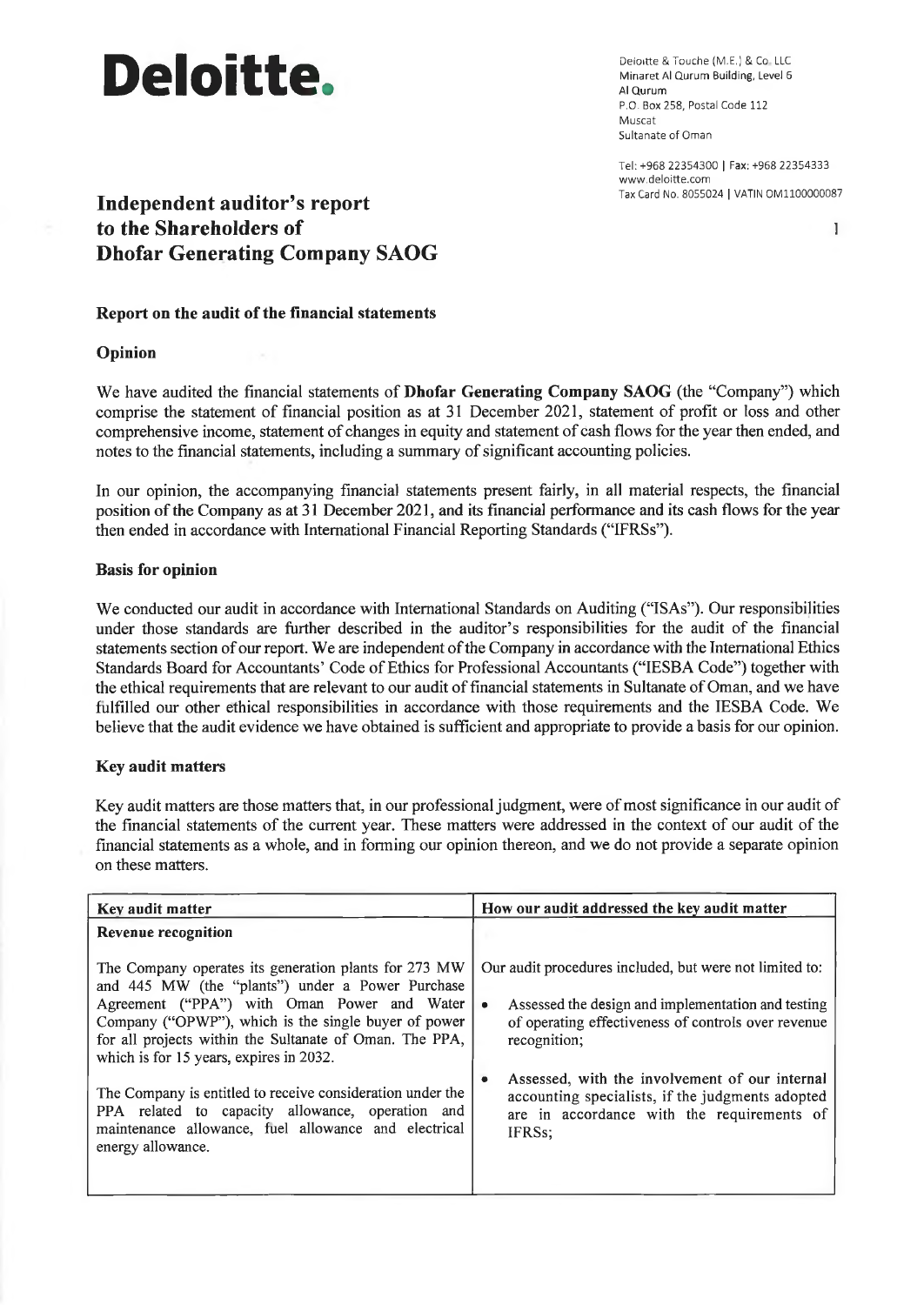# **Deloitte.**

## Independent auditor's report to the Shareholders of **Dhofar Generating Company SAOG (continued)**

## **Key audit matters (continued)**

| Key audit matter                                                                                                                                                                                                                                                                                                                                                                                                                                                                                                                                                                                                                                                                                                                                                                                                                                                                                                                                                                                                                                                                                                   | How our audit addressed the key audit matter                                                                                                                                                                                                                                                                                                                                                                                                                                                                                                                                                                                                                                                                                                |
|--------------------------------------------------------------------------------------------------------------------------------------------------------------------------------------------------------------------------------------------------------------------------------------------------------------------------------------------------------------------------------------------------------------------------------------------------------------------------------------------------------------------------------------------------------------------------------------------------------------------------------------------------------------------------------------------------------------------------------------------------------------------------------------------------------------------------------------------------------------------------------------------------------------------------------------------------------------------------------------------------------------------------------------------------------------------------------------------------------------------|---------------------------------------------------------------------------------------------------------------------------------------------------------------------------------------------------------------------------------------------------------------------------------------------------------------------------------------------------------------------------------------------------------------------------------------------------------------------------------------------------------------------------------------------------------------------------------------------------------------------------------------------------------------------------------------------------------------------------------------------|
| Revenue recognition (continued)<br>Management evaluated the distinct performance<br>obligations under the PPA, the determination of<br>transaction prices, allocation of transaction prices to<br>separate performance obligations and the existence of<br>significant financing components within the PPA.<br>to different performance<br>obligations<br>and<br>Due<br>considerations under the PPA, management judgement is<br>involved in assessing the above factors for revenue<br>recognition.<br>This was assessed to be a key audit matter as a result<br>of the following:<br>The significance of this amount in relation to the<br>$\bullet$<br>financial statements as a whole; and<br>The significant judgements applied to identify<br>۰<br>separate performance obligations, allocate the<br>transaction price to different performance<br>obligations and conclude on the timing of revenue<br>recognition.<br>Refer to note 2 (Significant accounting policies) note 3<br>(Critical accounting estimates and judgements) and note<br>20 (Revenue) to the financial statements for further details. | Reviewed the PPA and identified the relevant terms in<br>making the abovementioned assessment.<br>Performed substantive audit procedures<br>$\bullet$<br><sub>on</sub><br>management's calculation of the revenue and<br>contract assets;<br>Agreed the inputs into the calculations from the<br>PPA and supporting documentation on a sample<br>basis;<br>Assessed the mathematical accuracy of the<br>$\bullet$<br>underlying calculations supporting the revenue<br>recognition;<br>Agreed the results of management's calculation to<br>the amounts presented in the financial statements;<br>and<br>Assessed the disclosures in the financial statements<br>$\bullet$<br>relating to this matter against the requirements of<br>IFRSs. |

## **Other information**

Management is responsible for the other information. The other information comprises of the Board of Directors' Report, Corporate Governance report and the Management Discussion and Analysis Report which we obtained prior to the date of this auditors' report. The other information does not include the financial statements and our auditor's report thereon.

Our opinion on the financial statements does not cover the other information and we do not and will not express any form of assurance conclusion thereon.

In connection with our audit of the financial statements, our responsibility is to read the other information identified above and, in doing so, consider whether the other information is materially inconsistent with the financial statements or our knowledge obtained in the audit, or otherwise appears to be materially misstated.

 $\overline{2}$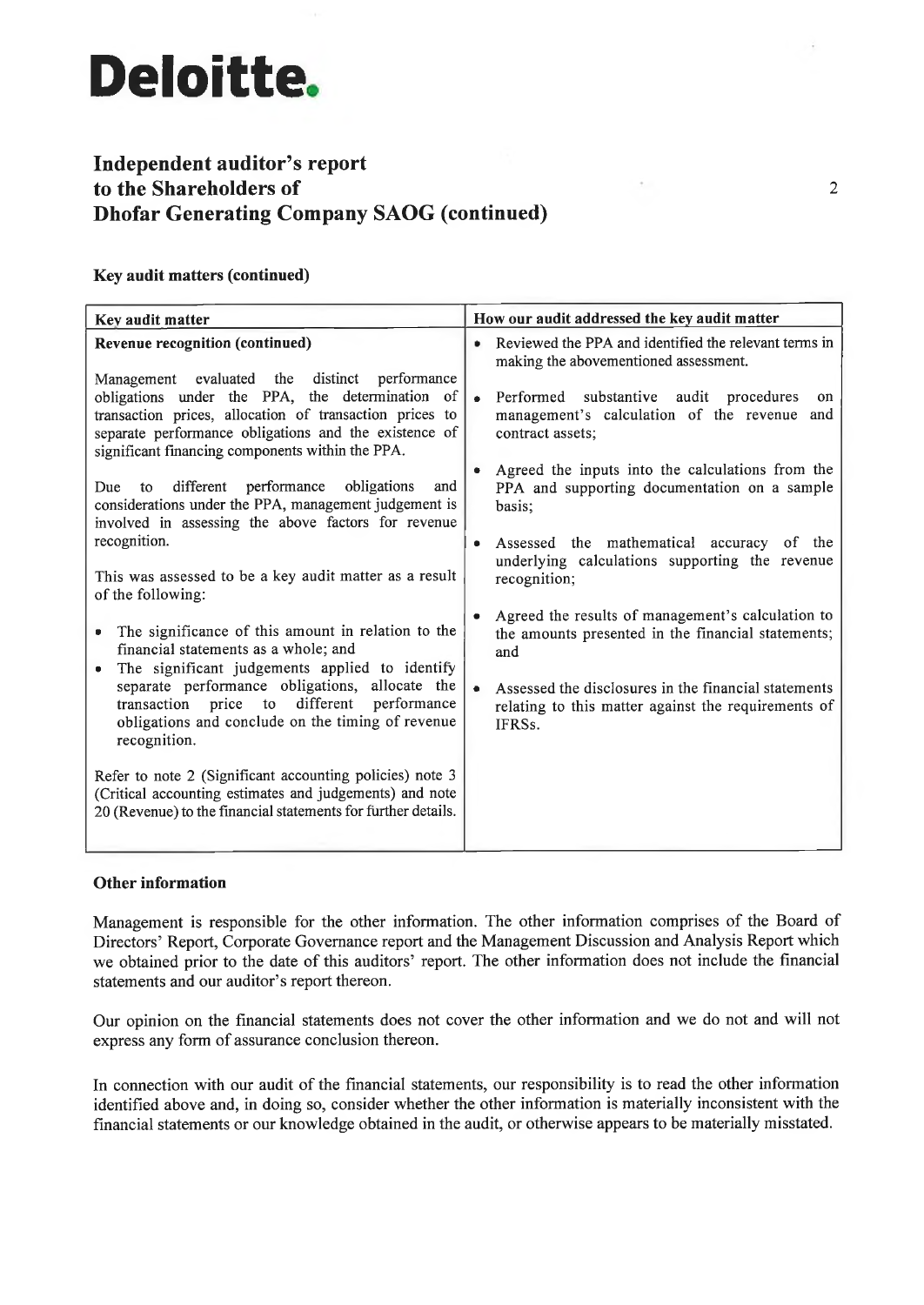# Deloitte.

## Independent auditor's report to the Shareholders of **Dhofar Generating Company SAOG (continued)**

## Other information (continued)

If, based on the work we have performed on the other information that we obtained prior to the date of this auditor's report, we conclude that there is a material misstatement of this other information, we are required to report that fact. We have nothing to report in this regard.

## Responsibilities of management and those charged with governance for the financial statements

Management is responsible for the preparation and fair presentation of the financial statements in accordance with the IFRSs and the relevant disclosure requirements of the Commercial Companies Law of 2019 and the disclosure requirements issued by the Capital Market Authority, and for such internal control as management determines is necessary to enable the preparation of financial statements that are free from material misstatement, whether due to fraud or error.

In preparing the financial statements, management is responsible for assessing the Company's ability to continue as a going concern, disclosing, as applicable, matters related to going concern and using the going concern basis of accounting unless management either intends to liquidate the Company or to cease operations, or have no realistic alternative but to do so.

Those charged with governance are responsible for overseeing the Company's financial reporting process.

## Auditor's responsibilities for the audit of the financial statements

Our objectives are to obtain reasonable assurance about whether the financial statements as a whole are free from material misstatement, whether due to fraud or error, and to issue an auditor's report that includes our opinion. Reasonable assurance is a high level of assurance, but is not a guarantee that an audit conducted in accordance with ISAs will always detect a material misstatement when it exists. Misstatements can arise from fraud or error and are considered material if, individually or in the aggregate, they could reasonably be expected to influence the economic decisions of users taken on the basis of these financial statements.

As part of an audit in accordance with ISAs, we exercise professional judgment and maintain professional scepticism throughout the audit. We also:

- Identify and assess the risks of material misstatement of the financial statements, whether due to fraud or error, design and perform audit procedures responsive to those risks, and obtain audit evidence that is sufficient and appropriate to provide a basis for our opinion. The risk of not detecting a material misstatement resulting from fraud is higher than for one resulting from error, as fraud may involve collusion, forgery, intentional omissions, misrepresentations, or the override of internal control.
- Obtain an understanding of internal control relevant to the audit in order to design audit procedures that  $\bullet$ are appropriate in the circumstances, but not for the purpose of expressing an opinion on the effectiveness of the Company's internal control.
- Evaluate the appropriateness of accounting policies used and the reasonableness of accounting estimates and related disclosures made by the management.

3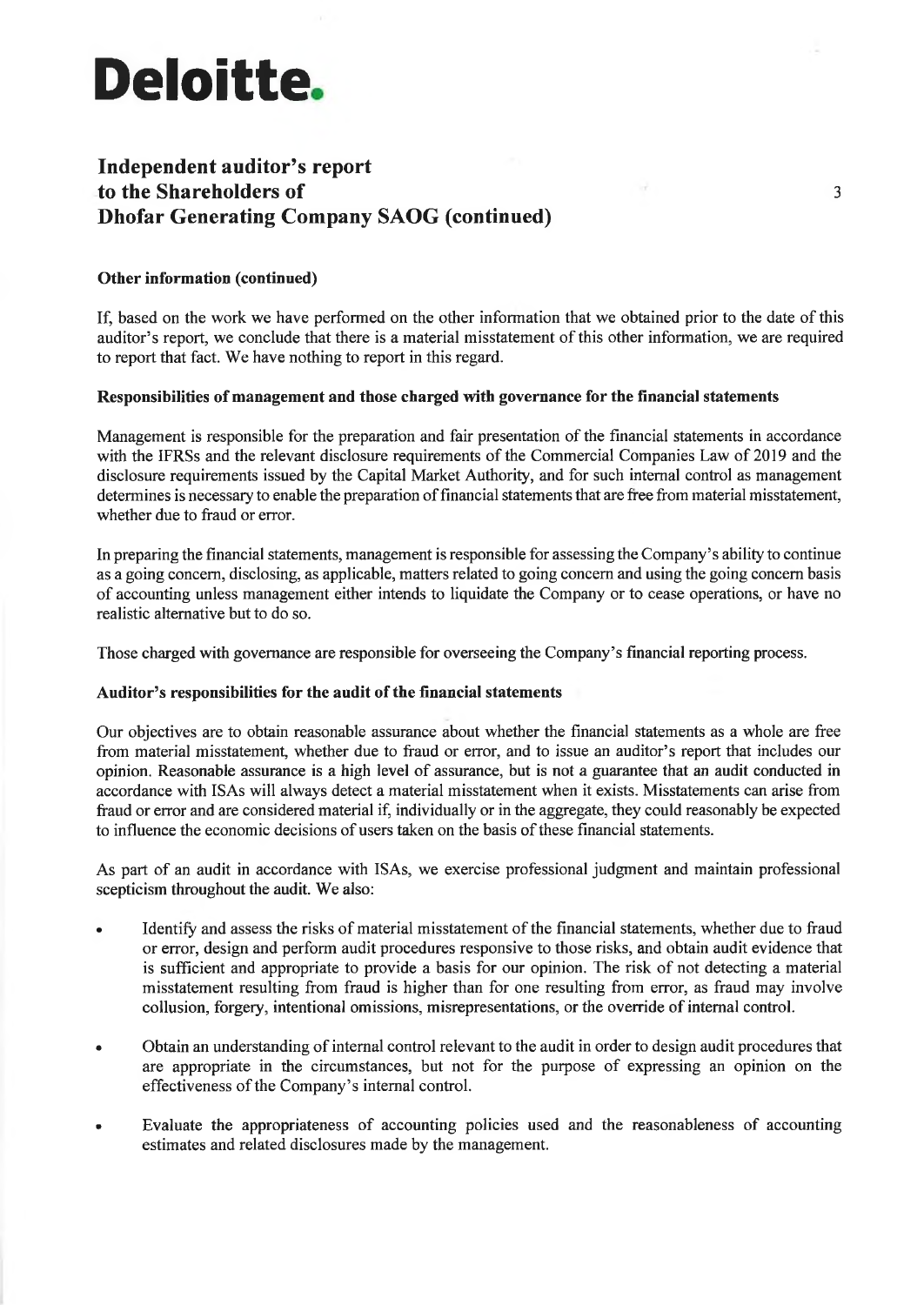# **Deloitte**.

## Independent auditor's report to the Shareholders of **Dhofar Generating Company SAOG (continued)**

## Auditor's responsibilities for the audit of the financial statements (continued)

- Conclude on the appropriateness of the management's use of the going concern basis of accounting and, based on the audit evidence obtained, whether a material uncertainty exists related to events or conditions that may cast significant doubt on the Company's ability to continue as a going concern. If we conclude that a material uncertainty exists, we are required to draw attention in our auditor's report to the related disclosures in the financial statements or, if such disclosures are inadequate, to modify our opinion. Our conclusions are based on the audit evidence obtained up to the date of our auditor's report. However, future events or conditions may cause the Company to cease to continue as a going concern.
- Evaluate the overall presentation, structure and content of the financial statements, including the disclosures, and whether the financial statements represent the underlying transactions and events in a manner that achieves fair presentation.

We communicate with those charged with governance regarding, among other matters, the planned scope and timing of the audit and significant audit findings, including any significant deficiencies in internal control that we identify during our audit.

We also provide those charged with governance with a statement that we have complied with relevant ethical requirements regarding independence, and to communicate with them all relationships and other matters that may reasonably be thought to bear on our independence, and where applicable, related safeguards.

From the matters communicated with those charged with governance, we determine those matters that were of most significance in the audit of the financial statements of the current year and are therefore the key audit matters. We describe these matters in our auditor's report unless law or regulation precludes public disclosure about the matter or when, in extremely rare circumstances, we determine that a matter should not be communicated in our report because the adverse consequences of doing so would reasonably be expected to outweigh the public interest benefits of such communication.

## Report on other legal and regulatory requirements

In our opinion, the financial statements comply in all material respects, with the relevant disclosure requirements of the Commercial Companies Law of the Sultanate of Oman, and the disclosure requirement issued by the Capital Market Authority.

Deloite & Touche

Deloitte & Touche (M.E.) & Co. LI **Muscat, Sultanate of Oman** 8 February 2022

**Robin K Paul** Partner CA (ICAI) Membership No. 214400

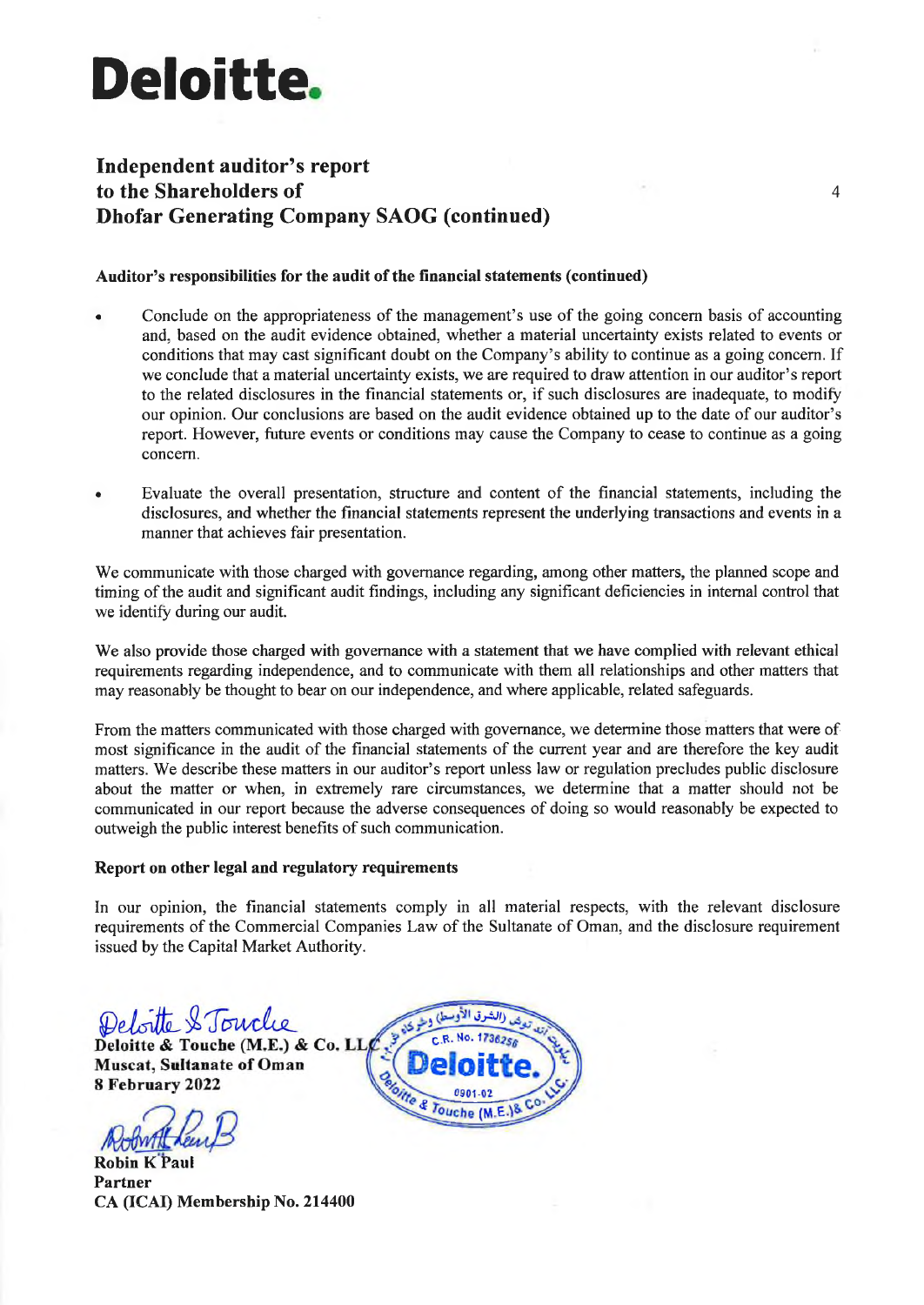## For the year ended 31 December 2021 STATEMENT OF PROFIT OR LOSS AND OTHER COMPREHENSIVE INCOME

|                                                                                                                           |              | 2021                     | 2020                     |
|---------------------------------------------------------------------------------------------------------------------------|--------------|--------------------------|--------------------------|
|                                                                                                                           | <b>Notes</b> | RO                       | <b>RO</b>                |
| Revenue                                                                                                                   | 20           | 42,099,368               | 40,561,581               |
| Operating costs                                                                                                           | 21           | (31, 128, 048)           | (29,208,821)             |
| <b>Gross profit</b><br>Other income                                                                                       |              | 10,971,320<br>21,584     | 11,352,760<br>103,105    |
| General and administrative expenses                                                                                       | 22           | (1, 177, 948)            | (1,426,586)              |
| Finance cost<br>Finance income                                                                                            | 24<br>6      | (7, 191, 265)<br>217,981 | (7, 116, 198)<br>251,829 |
| <b>Profit before tax</b><br>Income tax expense                                                                            | 19           | 2,841,672<br>(407)       | 3,164,910<br>(1,540,786) |
| Net profit for the year                                                                                                   |              | 2,841,265                | 1,624,124                |
| Other comprehensive income / (loss)                                                                                       |              |                          |                          |
| Items that may be reclassified subsequently to profit or loss<br>Fair value gain / (loss) arising during the year on cash |              |                          |                          |
| flow hedge - net of tax                                                                                                   | 13           | 4,209,446                | (4,396,909)              |
| Total comprehensive income / (loss) for the year                                                                          |              | 7,050,711                | (2,772,785)              |
| Basic and diluted earnings per share                                                                                      | 25           | 0.013                    | 0.007                    |
|                                                                                                                           |              |                          |                          |

The attached notes 1 to 33 form an intergral part of these financial statements.

5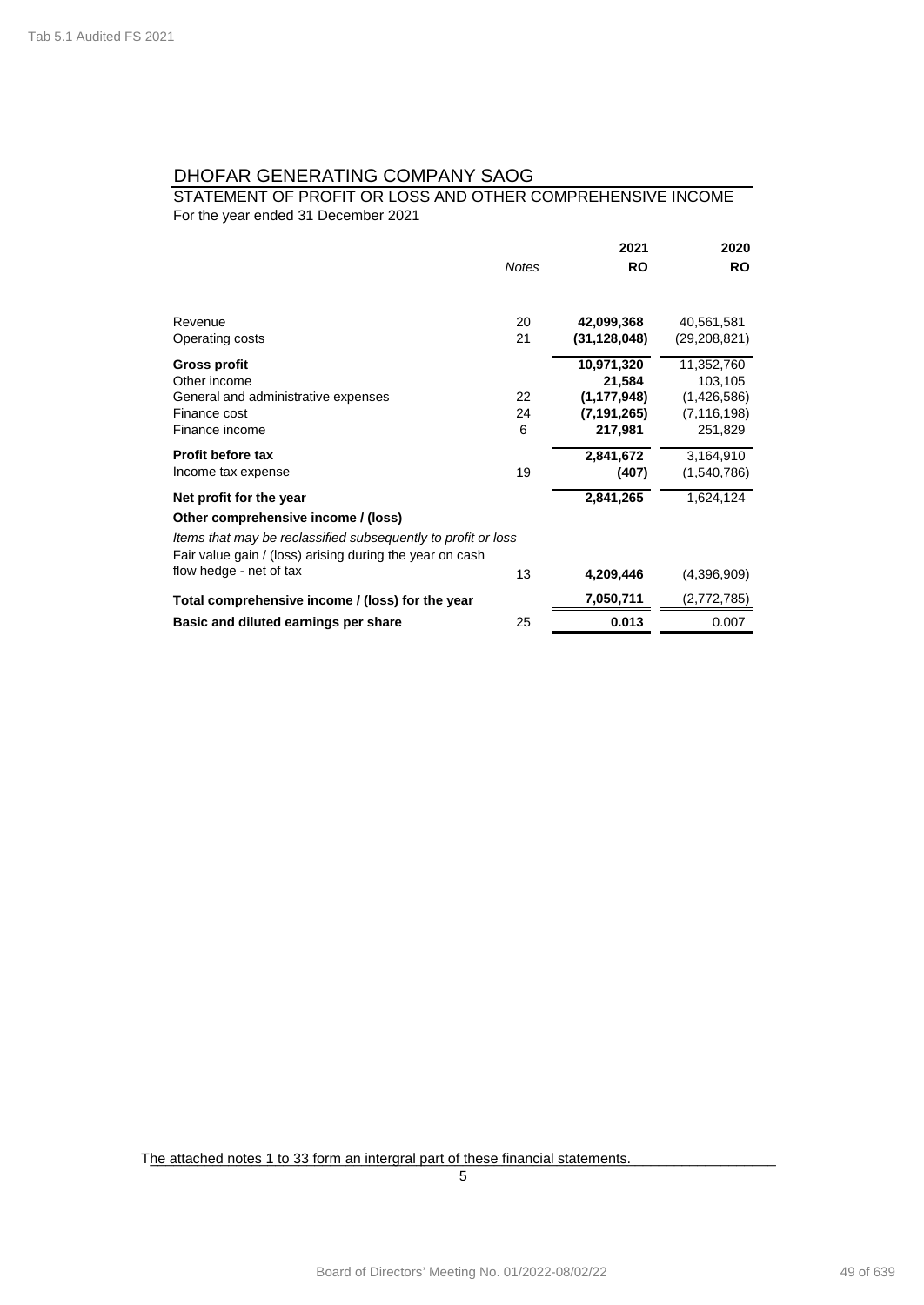STATEMENT OF FINANCIAL POSITION AS AT 31 DECEMBER 2021

|                                                |              | 2021        | 2020        |
|------------------------------------------------|--------------|-------------|-------------|
|                                                | <b>Notes</b> | RO          | <b>RO</b>   |
| <b>ASSETS</b><br><b>Non-current assets</b>     |              |             |             |
| Property, plant and equipment                  | 4            | 146,323,283 | 150,093,406 |
| Finance lease receivable                       | 5            | 40,691,883  | 43,222,248  |
| Right-of-use assets                            | 18           | 1,787,985   | 1,855,736   |
|                                                | 6            | 2,033,125   | 2,307,738   |
| Major maintenance accrued revenue              |              | 573,452     |             |
| Prepaid connection charges                     |              |             | 453,753     |
| <b>Total non-current assets</b>                |              | 191,409,728 | 197,932,881 |
| <b>Current assets</b>                          |              |             |             |
| Inventories                                    | 7            | 5,690,349   | 5,670,405   |
| Finance lease receivable                       | 5            | 2,530,967   | 2,333,129   |
| Major maintenance accrued revenue              | 6            | 481,724     | 584,735     |
| Trade and other receivables                    | 8            | 15,717,962  | 27,754,835  |
| Advances and prepayments                       | 9            | 447,644     | 424,626     |
| Cash and cash equivalents                      | 10           | 4,439,759   | 4,648,738   |
| <b>Total current assets</b>                    |              | 29,308,405  | 41,416,468  |
| <b>TOTAL ASSETS</b>                            |              | 220,718,133 | 239,349,349 |
|                                                |              |             |             |
| <b>EQUITY AND LIABILITIES</b><br><b>EQUITY</b> |              |             |             |
| Share capital                                  | 11           | 22,224,000  | 22,224,000  |
| Legal reserve                                  | 12           | 723,584     | 439,457     |
| Retained earnings                              |              | 25,220,568  | 24,663,590  |
| Cash flow hedge reserve                        | 13           | (5,561,527) | (9,770,973) |
| <b>Net equity</b>                              |              | 42,606,625  | 37,556,074  |
| <b>Non-current liabilities</b>                 |              |             |             |
| Long term loan                                 | 16           | 127,221,502 | 138,578,204 |
| Fair value of the cash flow hedge              | 14           | 4,841,799   | 9,541,067   |
| Provision for decommissioning costs            | 15           | 4,958,813   | 4,722,679   |
| End of service benefits                        |              | 116,797     | 92,490      |
| Lease liabilities                              | 18           | 1,881,501   | 1,919,068   |
| Deferred tax                                   | 19           | 9,323,996   | 8,580,746   |
| <b>Total non-current liabilities</b>           |              | 148,344,408 | 163,434,254 |
| <b>Current liabilities</b>                     |              |             |             |
| Long term loan                                 | 16           | 10,130,225  | 6,957,669   |
| Fair value of the cash flow hedge              | 14           | 1,701,173   | 1,954,195   |
| Lease liabilities                              | 18           | 152,716     | 152,716     |
| Trade and other payables                       | 17           | 17,779,993  | 29,259,119  |
| Income tax payable                             | 19           | 2,993       | 35,322      |
| <b>Total current liabilities</b>               |              | 29,767,100  | 38,359,021  |
| <b>Total liabilities</b>                       |              | 178,111,508 | 201,793,275 |
| TOTAL EQUITY AND LIABILITIES                   |              | 220,718,133 | 239,349,349 |
| Net assets per share                           | 31           | 0.192       | 0.169       |

The financial statements were approved by a resolution of the Board of Directors on 8 February 2022.

 $\overline{H}$ 

 $\overline{\text{Chairman}}$ <br>8 Feb, 2022 4:33:11 PM GMT+4

**Chief Executive Officer**<br>**Chief Executive Officer**<br>3:54:38 PM GMT+4

The attached notes 1 to 33 form an integral part of these financial statements.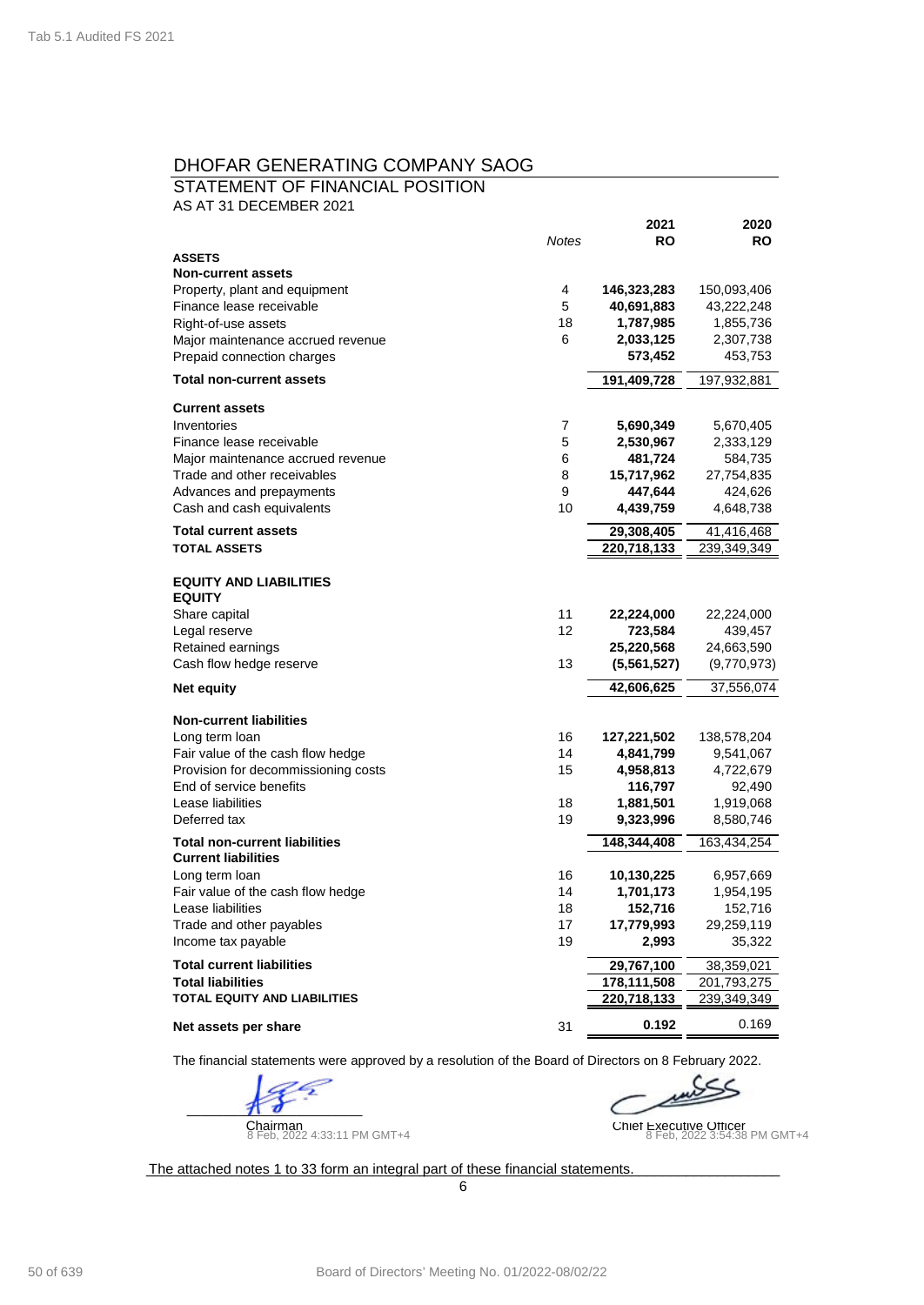STATEMENT OF CASH FLOWS For the year ended 31 December 2021

|                                                           |              | 2021           | 2020          |
|-----------------------------------------------------------|--------------|----------------|---------------|
|                                                           | <b>Notes</b> | RO             | RO            |
|                                                           |              |                |               |
| <b>OPERATING ACTIVITIES</b>                               |              |                |               |
| Profit before tax                                         |              | 2,841,672      | 3,164,910     |
| Adjustments for:                                          |              |                |               |
| Depreciation of property, plant and equipment             | 4            | 3,980,842      | 3,962,467     |
| Depreciation of right-of-use asset                        | 18           | 67,751         | 67,751        |
| Finance costs                                             | 24           | 7,191,265      | 7,116,198     |
| Finance income                                            | 6            | (217, 981)     | (251, 829)    |
| Interest income on finance lease                          | 20           | (3,647,613)    | (3,830,652)   |
| Major maintenance revenue                                 | 20           | (234, 258)     | (361, 271)    |
| Reversal of decommissioning cost provision                | 15           |                | (103, 105)    |
| (Reversal) / provision for expected credit losses         |              | (9, 109)       | 188,030       |
| Provision for end of service benefit                      |              | 24,307         | 52,126        |
|                                                           |              | 9,996,876      | 10,004,625    |
| Working capital changes:                                  |              |                |               |
| Inventories                                               |              | (19, 944)      | 72,296        |
| Trade and other receivables                               |              | 12,036,873     | (16,580,490)  |
| Trade and other payables                                  |              | (11, 398, 026) | 16,683,450    |
| Prepaid connection charges                                |              | (119, 699)     | (195, 631)    |
| Advances and prepayments                                  |              | (23, 018)      | (155, 022)    |
| Cash generated from operations                            |              | 10,473,062     | 9,829,228     |
| Income tax paid                                           | 19           | (32, 329)      | (89, 327)     |
| Finance lease and major maintenance installments received |              | 6,819,111      | 6,819,112     |
| Net cash flows generated from operating activities        |              | 17,259,844     | 16,559,013    |
|                                                           |              |                |               |
| <b>INVESTING ACTIVITIES</b>                               |              |                |               |
| Additions to property, plant and equipment                | 4            | (210,719)      | (136, 777)    |
| Net cash flows used in investing activities               |              | (210, 719)     | (136, 777)    |
| <b>FINANCING ACTIVITIES</b>                               |              |                |               |
| Finance cost paid                                         |              | (6,730,540)    | (6, 546, 892) |
| Payment of lease liabilities                              | 18           | (156, 762)     | (140, 292)    |
| Repayment of long term loan                               | 16           | (8,370,642)    | (7, 348, 457) |
| Dividend payment                                          | 33           | (2,000,160)    | (4,000,320)   |
| Net cash flows used in financing activities               |              | (17, 258, 104) | (18,035,961)  |
|                                                           |              |                |               |
| DECREASE IN CASH AND CASH EQUIVALENTS                     |              | (208, 979)     | (1,613,725)   |
| Cash and cash equivalents at beginning of the year        |              | 4,665,687      | 6,279,412     |
| CASH AND CASH EQUIVALENTS AT END OF THE YEAR              | 10           | 4,456,708      | 4,665,687     |

The attached notes 1 to 33 form an intergal part of these financial statements.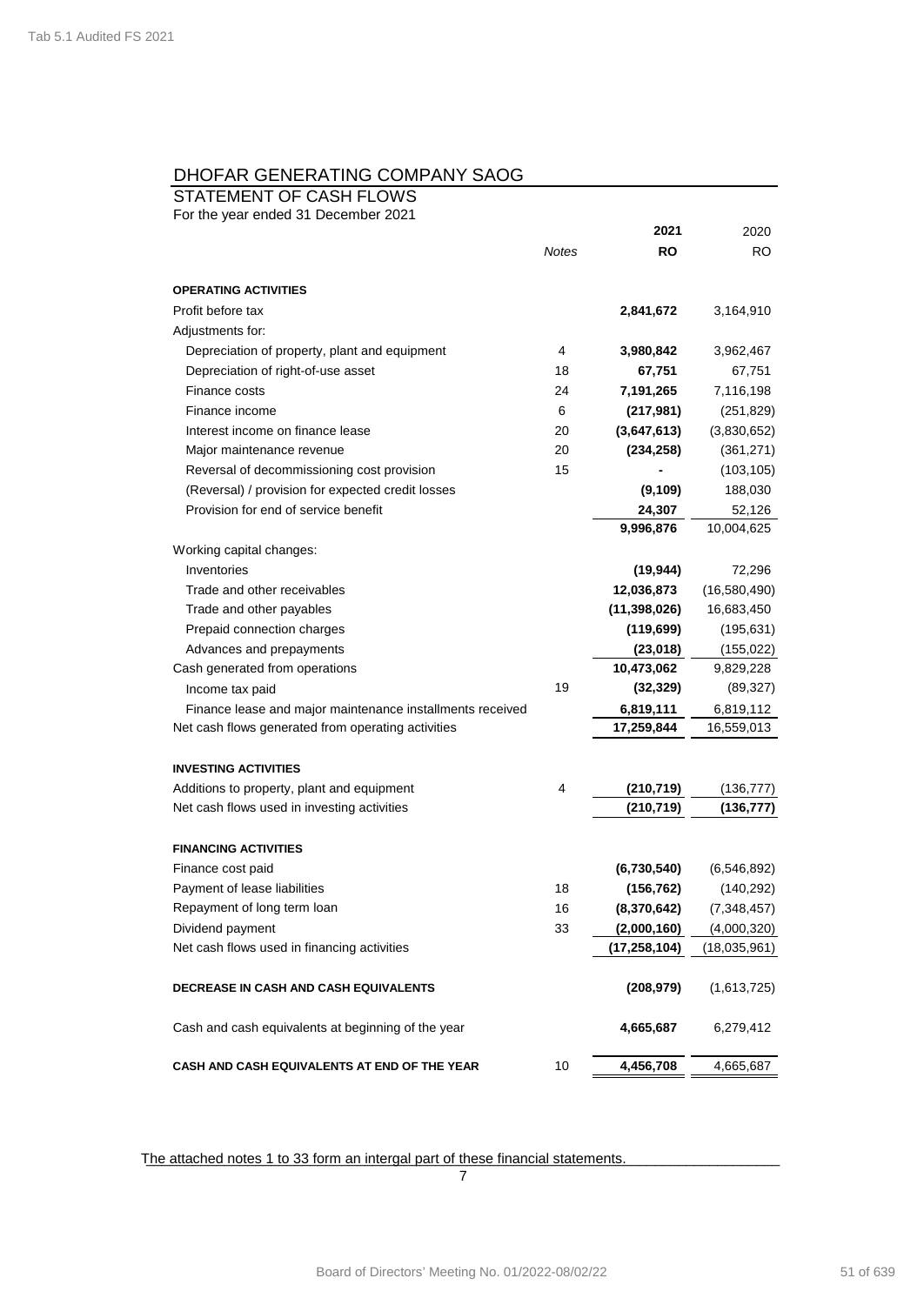STATEMENT OF CHANGES IN EQUITY For the year ended 31 December 2021

|                                                     | <b>Share</b><br>capital<br><b>RO</b> | Legal<br>reserve<br>RO | <b>Retained</b><br><b>RO</b> | Cash flow<br>earnings hedge reserve<br><b>RO</b> | <b>Total</b><br><b>RO</b> |
|-----------------------------------------------------|--------------------------------------|------------------------|------------------------------|--------------------------------------------------|---------------------------|
| Balance at 1 January 2020                           | 22,224,000                           | 277,045                | 27,202,198                   | (5,374,064)                                      | 44,329,179                |
| Profit for the year                                 |                                      |                        | 1,624,124                    |                                                  | 1,624,124                 |
| Other comprehensive loss for the year               |                                      |                        |                              | (4,396,909)                                      | (4,396,909)               |
| Total comprehensive income / (loss)<br>for the year |                                      |                        | 1,624,124                    | (4,396,909)                                      | (2,772,785)               |
| Transfer to legal reserve                           |                                      | 162,412                | (162, 412)                   |                                                  |                           |
| Dividend paid (note 33)                             |                                      |                        | (4,000,320)                  |                                                  | (4,000,320)               |
| Balance at 1 January 2021                           | 22,224,000                           | 439,457                | 24,663,590                   | (9,770,973)                                      | 37,556,074                |
| Profit for the year                                 |                                      |                        | 2,841,265                    |                                                  | 2,841,265                 |
| Other comprehensive income for the<br>year          |                                      |                        |                              | 4,209,446                                        | 4,209,446                 |
| Total comprehensive income for the<br>year          |                                      |                        | 2,841,265                    | 4,209,446                                        | 7,050,711                 |
| Transfer to legal reserve                           |                                      | 284,127                | (284, 127)                   |                                                  |                           |
| Dividend paid (note 33)                             |                                      |                        | (2,000,160)                  |                                                  | (2,000,160)               |
| <b>Balance at 31 December 2021</b>                  | 22,224,000                           | 723,584                | 25,220,568                   | (5,561,527)                                      | 42,606,625                |

The attached notes 1 to 33 form an integral part of these financial statements.

8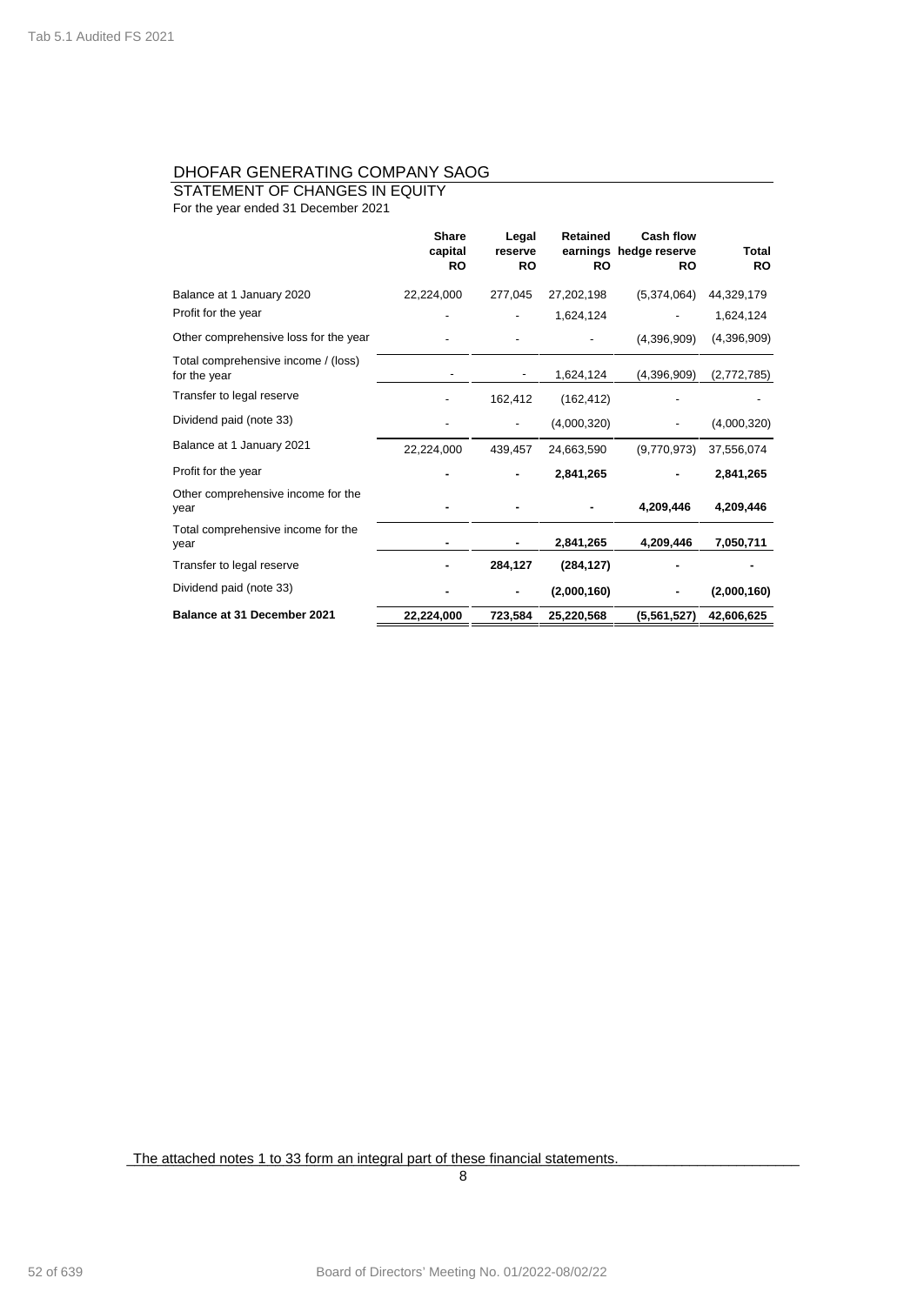NOTES TO THE FINANCIAL STATEMENTS

For the year ended 31 December 2021

## **1 ACTIVITIES**

Dhofar Generating Company (the "Company" or "DGC") was registered as a closely held joint stock company ('SAOC') in the Sultanate of Oman on 28 February 2001 under the Commercial Companies Law in Oman. Subsequently, the Company was converted to a Public Joint Stock Company ("SAOG") and was listed on the Muscat Securities Market on 5 September 2018.

The ultimate investors include International Company for Water and Power Projects ("ACWA Power"), Mitsui & Co., Ltd. and Dhofar International Development & Investment Holding Company S.A.O.G ("DIDIC"). The registered address of ACWA Power is 22616, King Abdul Aziz Road, Riyadh, Kingdom of Saudi Arabia. The registered address of Mitsui & Co., Ltd. Marunouchi l-chime, Chiyoda—ku, Tokyo 100- 8631, Japan Nippon Life Marunouchi Garden Tower. The registered address of DIDIC is P.O.Box: 2163 Salalah, Postal Code: 211, Sultanate of Oman.

The operations of the Company are governed by the provisions of the Law for the Regulation and Privatization of the Electricity and Related Water Sector (the "Sector Law") promulgated by Royal Decree 78/2004. The principal activity of the Company is electricity generation under a license issued by the Authority for Electricity Regulation, Oman (AER).

## **Significant agreements**

The Concession Agreement, to which DGC was a party, was terminated effective 1 January 2014. Accordingly, from 1 January 2014, the Company has been granted a generation license by the AER for the electricity generation business. The Company has entered into a Power Purchase Agreement ('PPA') on 31 December 2013 with Oman Power and Water Procurement Company SAOC ('OPWP') to sell the available capacity of Electricity. The PPA was subsequently amended on 1 January 2014.

A second amendment agreement to the PPA was signed on 19 April 2015 which became effective on 22 June 2015 after completion of all requirements under the terms of the agreement. This amendment agreement envisions the construction of a new 445MW power plant and sets the PPA term of the existing 273MW power plant and new plant for 15 years from the scheduled commercial operation date ('SCOD') of the new plant. The SCOD was achieved on 1 January 2018 as per the plan.

The Company entered into an Engineering, Procurement and Construction ('EPC') contract with SEPCO III Electric Power Construction Corporation for the construction of a new 445MW facility. The Company also entered into a long term loan agreement on 8 July 2015 with a consortium of local and international banks including Bank Muscat SAOG, Bank Dhofar SAOG, Mizuho Bank LTD, Standard Chartered Bank, KfW IPEX-Bank GmbH, Sumitomo Mitsui Trust Bank Limited and Sumitomo Mitsui Bank Corporation.

The Company entered into an Operations and Maintenance Agreement with Dhofar O&M Company LLC effective 4 June 2015 for all operations and maintenance of the plants.

## **2 SIGNIFICANT ACCOUNTING POLICIES**

## **2.1 Basis of preparation**

These financial statements have been prepared in accordance with International Financial Reporting Standard (IFRS) as issued by the International Accounting Standard Board ("IASB") and the applicable requirements of the Commercial Companies Law of the Sultanate of Oman and the disclosure requirements of Capital Market Authority.

The financial statements have been prepared on a historical cost basis, except for derivative financial instruments carried at fair value. The financial statements have been presented in Rial Omani which is the functional and reporting currency of the Company.

\_\_\_\_\_\_\_\_\_\_\_\_\_\_\_\_\_\_\_\_\_\_\_\_\_\_\_\_\_\_\_\_\_\_\_\_\_\_\_\_\_\_\_\_\_\_\_\_\_\_\_\_\_\_\_\_\_\_\_\_\_\_\_\_\_\_\_\_\_\_\_\_\_\_\_\_\_\_\_\_\_\_\_\_\_\_\_ 9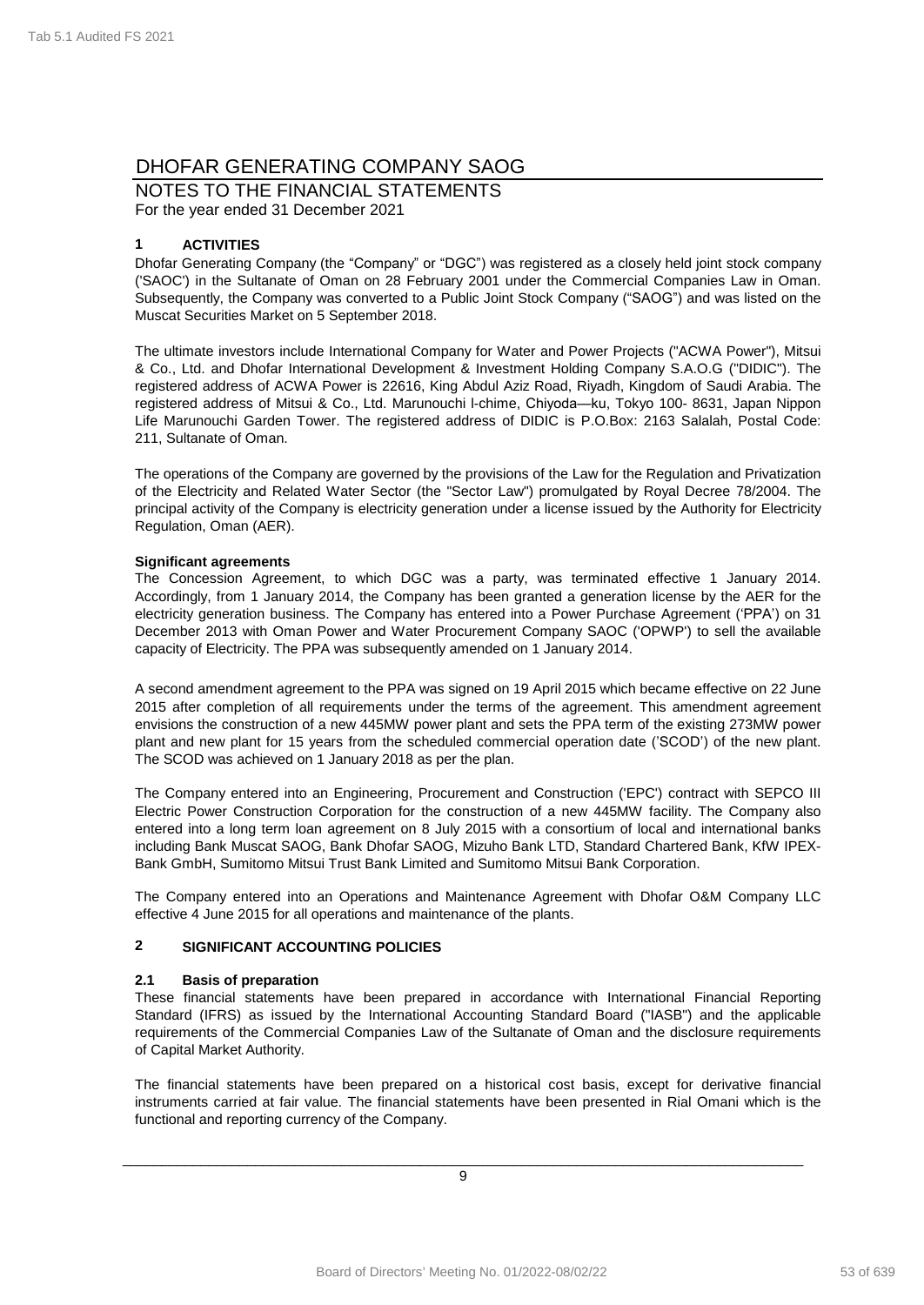NOTES TO THE FINANCIAL STATEMENTS

For the year ended 31 December 2021

## **2 SIGNIFICANT ACCOUNTING POLICIES (continued)**

## **2.2 Changes in accounting policies**

The accounting policies are consistent with those in the previous years except as following:

## **2.2.1 New and amended IFRS applied with no material effect on the financial statements**

The following new and revised IFRSs, which became effective for annual periods beginning on or after 1 January 2021, have been adopted in these financial statements.

| New and revised IFRSs                                                                                                                  | <b>Effective for annual periods</b><br>beginning on or after |
|----------------------------------------------------------------------------------------------------------------------------------------|--------------------------------------------------------------|
| IFRS 10 and IAS 28 (amendments) Sale or Contribution of Assets<br>between an Investor and its Associate or Joint Venture               | 1 January 2021                                               |
| IFRS 9 Financial Instruments - Amendments regarding replacement<br>issues in the context of the IBOR reform                            | 1 January 2021                                               |
| IAS 8 Accounting Policies, Changes in Accounting Estimates and Errors ·<br>Amendments regarding the definition of accounting estimates | 1 January 2021                                               |

The application of above revised standards has not had impact on the amount reported for the current and prior periods but may affect the accounting for future transactions or arrangements.

## **2.2.2 New and amended IFRSs in issue but not yet effective and not early adopted**

The Company has not yet applied the following new and revised IFRSs that have been issued but are not yet effective:

| New and revised IFRSs                                                                                                                                                                                                 | <b>Effective for annual periods</b><br>beginning on or after          |
|-----------------------------------------------------------------------------------------------------------------------------------------------------------------------------------------------------------------------|-----------------------------------------------------------------------|
| IFRS 16 Leases - Amendment to extend the exemption from assessing<br>whether a COVID-19-related rent concession is a lease modification                                                                               | 1 April 2021                                                          |
| Amendment to IFRS 3 Reference to the Conceptual Framework                                                                                                                                                             | 1 January 2022                                                        |
| Amendments to IAS 16 Property, Plant and Equipment - Proceeds<br>before Intended Use                                                                                                                                  | 1 January 2022                                                        |
| Amendments to IAS 37 Onerous Contracts – Cost of Fulfilling a Contract                                                                                                                                                | 1 January 2022                                                        |
| Annual Improvements to IFRS Standards 2018-2020 Cycle Amendments<br>to:                                                                                                                                               | No effective date is stated                                           |
| <b>IFRS 9 Financial Instruments,</b><br>$\overline{\phantom{a}}$                                                                                                                                                      | 1 January 2022                                                        |
| IAS 41 Agriculture<br>$\overline{\phantom{a}}$                                                                                                                                                                        | 1 January 2022                                                        |
| IFRS 3 Business combination, and<br><b>IFRS 16 Leases</b><br>$\blacksquare$                                                                                                                                           | 1 January 2022                                                        |
| IFRS 3 Business Combinations - Amendments updating a reference to<br>the Conceptual Framework                                                                                                                         | 1 January 2022                                                        |
| Amendments to IAS 1 regarding:                                                                                                                                                                                        |                                                                       |
| Classification of Liabilities as Current or Non-current, and<br>Amendments regarding the disclosure of accounting policies                                                                                            | 1 January 2023<br>1 January 2023                                      |
| Amendments regarding deferred tax on leases and decommissioning                                                                                                                                                       | 1 January 2023                                                        |
| obligations                                                                                                                                                                                                           |                                                                       |
| <b>IFRS 17 Insurance Contracts</b>                                                                                                                                                                                    | 1 January 2023                                                        |
| Amendments to IFRS 10 Consolidated Financial Statements and IAS 28<br>Investments in Associates and Joint Ventures (2011) relating to the<br>treatment of the sale or contribution of assets from and investor to its | Effective date deferred indefinitely.<br>Adoption is still permitted. |
| associate or joint venture.                                                                                                                                                                                           |                                                                       |

10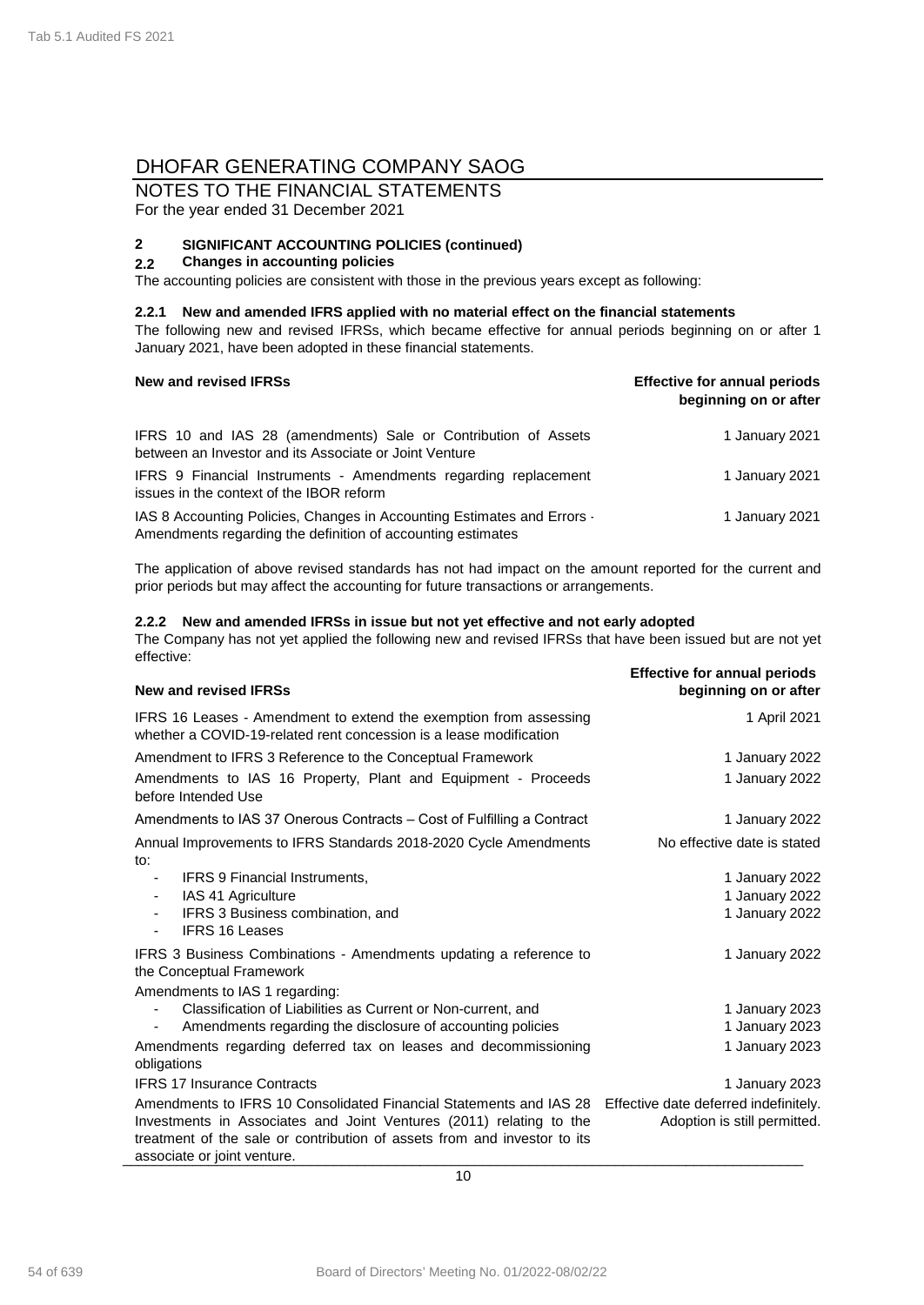NOTES TO THE FINANCIAL STATEMENTS For the year ended 31 December 2021

## **2 SIGNIFICANT ACCOUNTING POLICIES (continued)**

## **2.2.2 New and amended IFRSs in issue but not yet effective and not early adopted (continued)**

The Directors anticipates that these new standards, interpretations and amendments will be adopted in the Company's financial statements as and when they are applicable and adoption of these new standards, interpretations and amendments as highlighted in previous paragraphs, may have no material impact on the financial statements of the Company in the period of initial application.

## **2.2.3 Interest Rate Benchmark Reform**

In July 2017, the United Kingdom Financial Conduct Authority (FCA), which regulates the London Interbank Offered Rate ('LIBOR') announced that the interest benchmark would cease after June 2023 for overnight, 1, 3, 6 and 12 months tenors. LIBOR is one of the most common series of benchmark interest rates. LIBOR reforms and expectations of cessation of LIBOR will impact the Company's current risk management strategy and possibly accounting for financial instruments. As at 31 December 2021, the Company has derivate liability of RO 6.54 million (2020: RO 11.5 million).

As part of the Company's risk management strategy, the Company uses financial instruments to manage exposure arising from variation of interest rates that could affect profit or loss or other comprehensive income and applies hedge accounting to these instruments.

These financial statements are reference to LIBOR. Refer note 14 to the financial statements for nominal value and details of derivatives contracts under hedging arrangements.

The amendments provide temporary relief from applying specific hedge accounting requirements to hedging relationship directly affected by IBOR reform. The reliefs have the effect that LIBOR reform should not generally cause hedge accounting to terminate.

The Company is assessing the impact of IBOR amendments which are effective for annual periods beginning on or after 1 January 2022.

## **2.3 Summary of significant accounting policies**

Following are the significant accounting policies adopted by the Company and consistently applied for all the periods presented.

## **2.3.1 Current versus non-current classification**

The Company presents assets and liabilities in the statement of financial position based on current / noncurrent classification. An asset is current when it is:

- Expected to be realised or intended to be sold or consumed in the normal operating cycle;
- Expected to be realised within twelve months after the reporting year;
- Cash or cash equivalent unless restricted from being exchanged or used to settle a liability for at least twelve months after the reporting year; or
- Held primarily for the purpose of trading

All other assets are classified as non-current.

A liability is current when:

- It is expected to be settled in the normal operating cycle;
- It is held primarily for the purpose of trading;
- It is due to be settled within twelve months after the reporting year; or
- There is no unconditional right to defer the settlement of the liability for at least twelve months after the reporting year

The Company classifies all other liabilities as non-current.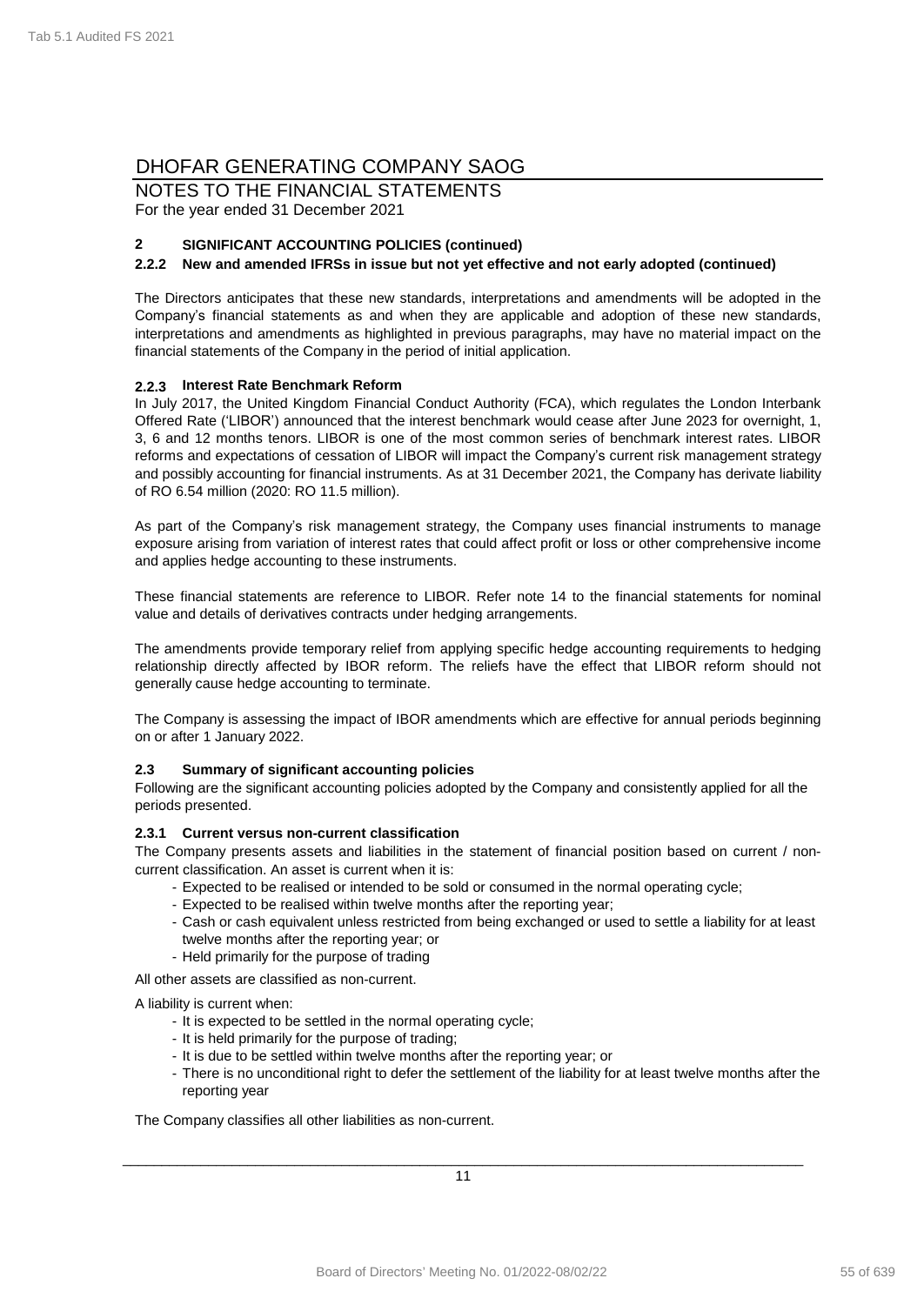NOTES TO THE FINANCIAL STATEMENTS For the year ended 31 December 2021

# **2 SIGNIFICANT ACCOUNTING POLICIES (continued)**

## **2.3 Summary of significant accounting policies (continued)**

## **2.3.2 Fair value measurement**

The Company measures financial instruments such as derivatives at fair value at each reporting date.

Fair value is the price that would be received to sell an asset or paid to transfer a liability in an orderly transaction between market participants at the measurement date. The fair value measurement is based on the presumption that the transaction to sell the asset or transfer the liability takes place either:

- In the principal market for the asset or liability, or
- In the absence of a principal market, in the most advantageous market for the asset or liability.

The principal or the most advantages market must be accessible by the Company.

The fair value of an asset or a liability is measured using the assumptions that market participants would use when pricing the asset or liability, assuming that market participants act in their economic best interest.

A fair value measurement of a non-financial asset takes into account a market participant's ability to generate economic benefits by using the asset in its highest and best use or by selling it to another market participant that would use the asset in its highest and best use.

The Company uses valuation techniques that are appropriate in the circumstances and for which sufficient data are available to measure fair value, maximizing the use of relevant observable inputs and minimizing the use of unobservable inputs.

All assets and liabilities for which fair value is measured or disclosed in the financial statements are categorized within the fair value hierarchy, described as follows, based on the lowest level input that is significant to the fair value measurement as a whole:

- Level 1 Quoted (unadjusted) market prices in active markets for identical assets or liabilities
- Level 2 Valuation techniques for which the lowest level input that is significant to the fair value measurement is directly or indirectly observable
- Level 3 Valuation techniques for which the lowest level input that is significant to the fair value measurement is unobservable

For assets and liabilities that are recognised in the financial statements at fair value on a recurring basis, the Company determines whether transfers have occurred between levels in the hierarchy by re-assessing categorization (based on the lowest level input that is significant to the fair value measurement as a whole) at the end of each reporting date.

## **2.3.3 Revenue recognition**

The Company's business is to generate and supply electricity to its sole customer OPWP under long term PPA. Revenue from OPWP comprises of the following:

- Capacity charge covering the investment charge and fixed operation and maintenance charge; and
- Output charge covering the fuel charge and variable operation and maintenance charge.

The PPA of the Company is finance lease arrangement for the existing 273 MW power plant and operating lease arrangement for the new 445 MW power plant.

### i) Revenue from lease contracts

The treatment for 273 MW plant is a finance lease arrangement and lease interest income is recognised in the statement of profit or loss and other comprehensive income. A portion of capacity charge covering the investment charge receiving under the PPA is finance lease payments and accounted based on IFRS 16.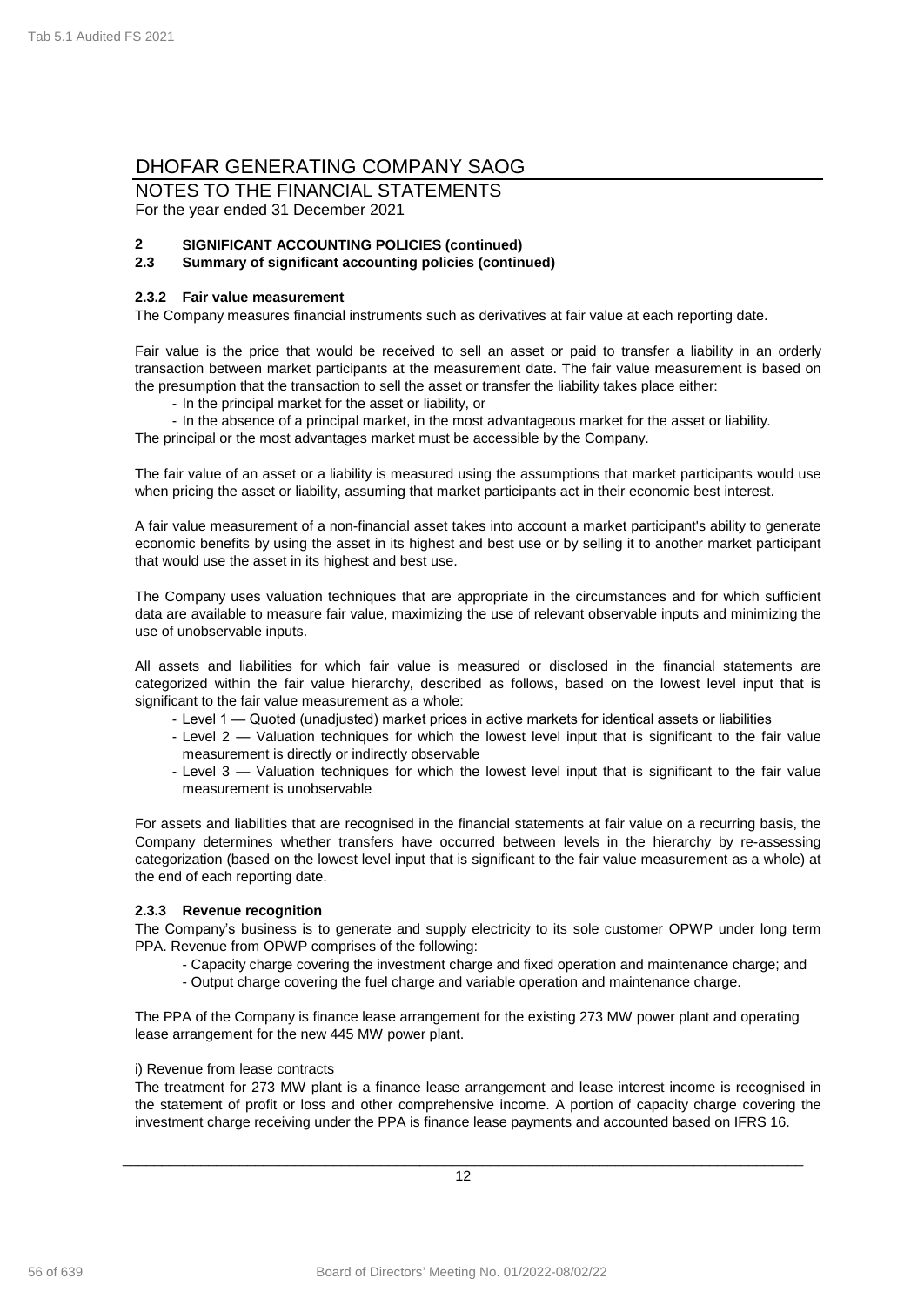NOTES TO THE FINANCIAL STATEMENTS For the year ended 31 December 2021

# **2 SIGNIFICANT ACCOUNTING POLICIES (continued)**

## **2.3 Summary of significant accounting policies (continued)**

## **2.3.3 Revenue recognition (continued)**

## i) Revenue from lease contracts (continued)

The investment charge of 445 MW plant has been treated as containing an operating lease which conveys the right to use the underlying assets in exchange of consideration. This component of revenue is recognised on straight-line basis over the lease term to the extent that capacity has been made available based on contractual terms of PPA and accounted based on IFRS 16.

## ii) Revenue from contracts with customers

Fixed operation and maintenance charges are recognised as revenue when the capacity is made available by performing required planned and unplanned maintenance on timely basis so that the plant is in a position to run and generate required output and accrue to the business over time. Output charges are recognised as revenue upon delivery of electricity to the national grid which accrue over time when the customer accepts deliveries and there is no unfulfilled performance obligation that could affect the customer's acceptance of the output. Amounts received in relation to electricity energy charges are contingent rental receipts. Revenue from contracts with customers is accounted under IFRS 15.

The Company has long term agreements with OPWP which determine performance obligation, transaction price and allocates the transaction price to each of the separate performance obligations. Accumulated experience is used to estimate and provide for the discounts, using the expected value method, and revenue is only recognised to the extent that it is highly probable that a significant reversal will not occur.

There is no significant financing component attached to the receivable from customer other than major maintenance revenue. Goods and services are provided on agreed credit terms of the contract and payment occurs within 25 days from the submission of invoice. The Company submits invoices on monthly basis in arrears and generally are submitted on or before the 5th day of the subsequent month.

The major maintenance revenue related to 273 MW power plant is estimated based on expected major maintenance cost over the term of PPA, as and when major maintenance is carried out by the Company. Interest income related to significant financing component is recognized using effective interest method.

## **2.3.4 Taxes**

### *Current income tax*

Taxation is provided in accordance with Omani fiscal regulations.

Income tax is recognised in the statement of profit or loss and other comprehensive income except to the extent that it relates to items recognised in the statement of profit or loss and other comprehensive income or directly in equity, in which case it is recognised in the statement of profit or loss and other comprehensive income or directly in equity, respectively. Current tax is the expected tax payable on the taxable income for the year or relating to previous years as a result of tax assessment, using tax rates enacted or substantially enacted at the reporting date, and any adjustment to tax payable in respect of previous years.

### *Deferred tax*

Deferred income tax is provided using the liability method on temporary differences at the reporting date between the tax bases of assets and liabilities and their carrying amounts.

Deferred income tax assets and liabilities are measured at the tax rates that are expected to apply in the year when the asset is realised or the liability is settled, based on tax laws that have been enacted at the reporting date.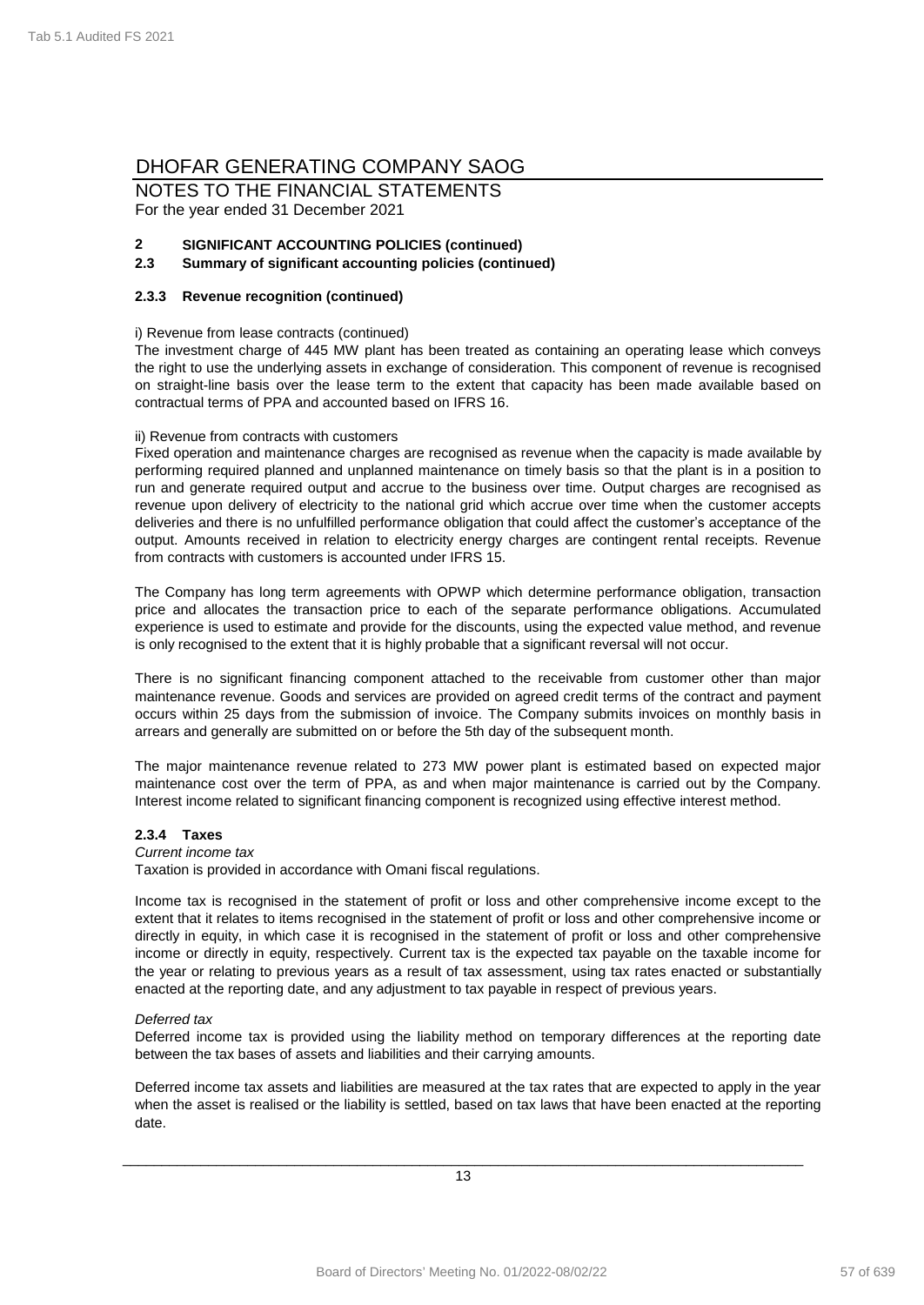NOTES TO THE FINANCIAL STATEMENTS For the year ended 31 December 2021

## **2 SIGNIFICANT ACCOUNTING POLICIES (continued)**

**2.3 Summary of significant accounting policies (continued)**

## **2.3.4 Taxes (continued)**

Deferred income tax assets are recognised for all deductible temporary differences, carry-forward of unused tax credits and unused tax losses, to the extent that it is probable that taxable profit will be available, against which the deductible temporary differences and the carry-forward of unused tax credits and unused tax losses can be utilised except when the deferred tax asset relating to the deductible temporary difference arises from the initial recognition of an asset or liability in a transaction that is not a business combination and, at the time of the transaction, affects neither the accounting profit nor taxable profit or loss.

The carrying amount of deferred income tax assets are reviewed at each reporting date and reduced to the extent that it is no longer probable that sufficient taxable profit will be available to allow all or part of the deferred income tax asset to be utilised. Unrecognised deferred tax assets are re-assessed at each reporting date and are recognised to the extent that it has become probable that future taxable profits will allow the deferred tax asset to be recovered.

Deferred tax assets and liabilities are offset as there is a legally enforcement to offset these in Oman.

## **2.3.5 Foreign currencies**

The Company's financial statements are presented in Omani Rials, which is also the company's functional currency. Transactions in foreign currencies are initially recorded by the Company at its functional currency spot rates at the date the transaction first qualifies for recognition. Monetary assets and liabilities denominated in foreign currencies are translated at the functional currency spot rates of exchange at the reporting date.

Non-monetary items that are measured in terms of historical cost in a foreign currency are translated using the exchange rates at the dates of the initial transactions. Non-monetary items measured at fair value in a foreign currency are translated using the exchange rates at the date when the fair value is determined.

The gain or loss arising on translation of non-monetary items measured at fair value is treated in line with the recognition of the gain or loss on the change in fair value of the item (i.e., translation differences on items whose fair value gain or loss is recognised in OCI or profit or loss are also recognised in OCI or profit or loss, respectively).

## **2.3.6 Property, plant and equipment**

Property, plant and equipment are stated at cost, net of accumulated impairment losses, if any.

Depreciation of property, plant and equipment commences when the assets are ready for the intended use.

Property, plant and equipment are stated at cost, net of accumulated depreciation and accumulated impairment losses, if any. Such cost includes the cost of replacing part of the property, plant and equipment and borrowing costs for long-term construction projects if the recognition criteria are met. When significant parts of property, plant and equipment are required to be replaced at intervals, the Company depreciates them separately based on their specific useful lives. Likewise, when a major inspection is performed, its cost is recognised in the carrying amount of the plant and equipment as a replacement if the recognition criteria are satisfied. All other repair and maintenance costs are recognised in statement of profit or loss as incurred. The present value of the expected cost for the decommissioning of an asset after its use is included in the cost of the respective asset if the recognition criteria for a provision are met.

Depreciation is calculated on a straight line basis over the estimated useful lives of assets as follows:

\_\_\_\_\_\_\_\_\_\_\_\_\_\_\_\_\_\_\_\_\_\_\_\_\_\_\_\_\_\_\_\_\_\_\_\_\_\_\_\_\_\_\_\_\_\_\_\_\_\_\_\_\_\_\_\_\_\_\_\_\_\_\_\_\_\_\_\_\_\_\_\_\_\_\_\_\_\_\_\_\_\_\_\_\_\_\_ 14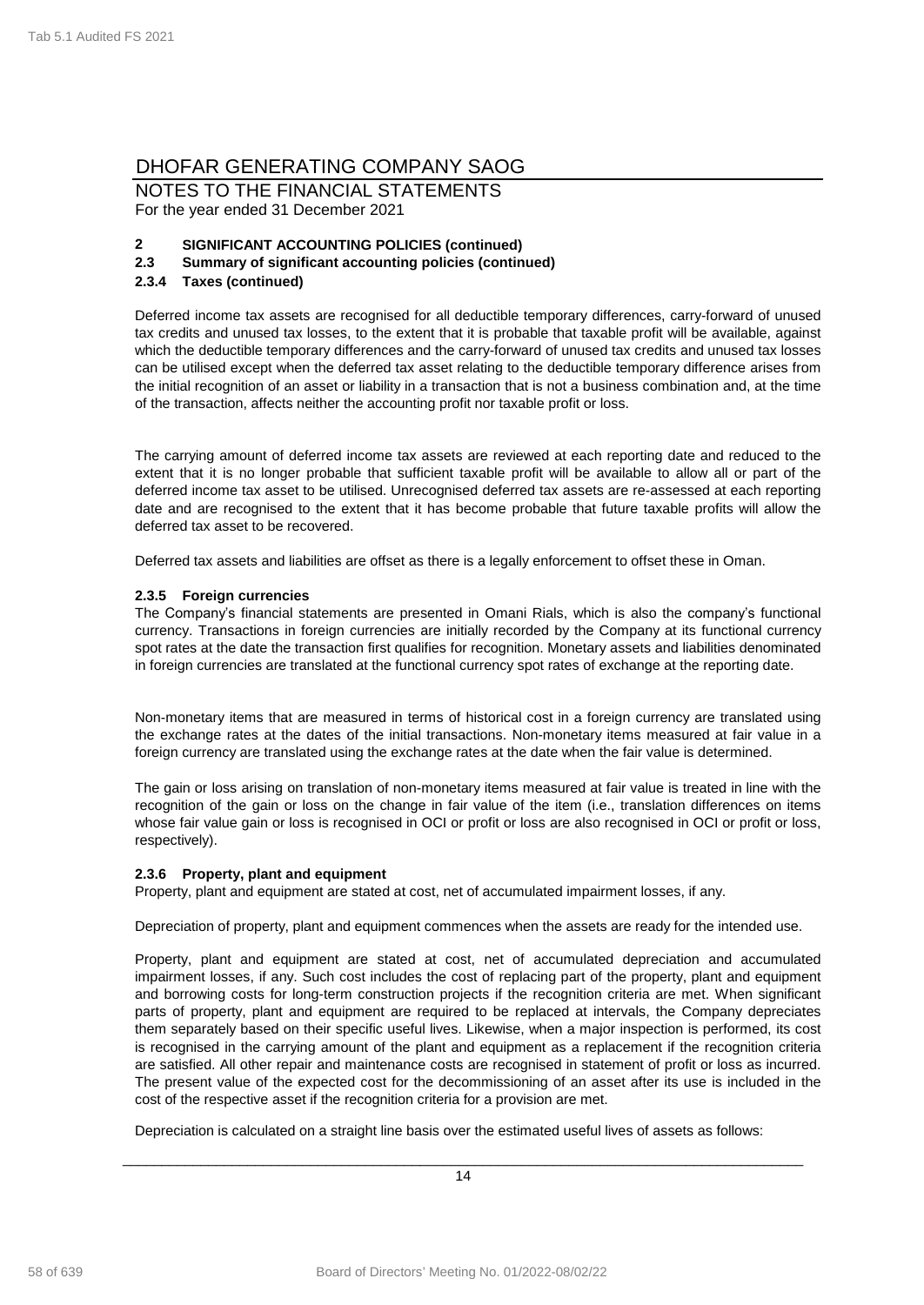NOTES TO THE FINANCIAL STATEMENTS For the year ended 31 December 2021

## **2 SIGNIFICANT ACCOUNTING POLICIES (continued)**

- **2.3 Summary of significant accounting policies (continued)**
- **2.3.6 Plant, equipment and capital work in progress (continued)**

|                                          | Years |
|------------------------------------------|-------|
| Plant and machinery                      | 40    |
| Buildings, civil and structural works    | 40    |
| Decommissioning assets                   | 40    |
| Plant capital spares and other equipment | 18    |
| Computer and equipment                   | 5     |
| Motor vehicle                            | 5     |
| Furniture and fixtures                   | 5     |
| Computer software                        | 5     |

The carrying values of property, plant and equipment are reviewed for impairment when events or changes in circumstances indicate the carrying value may not be recoverable. If any such indication exists and where the carrying values exceed the estimated recoverable amount, the assets are written down to their recoverable amount, being the higher of their fair value less costs to sell and their value in use.

Expenditure incurred to replace a component of an item of property, plant and equipment that is accounted for separately is capitalised and the carrying amount of the component that is replaced is written off. Other subsequent expenditure is capitalised only when it increases future economic benefits of the related item of property, plant and equipment. All other expenditure is recognised in the statement of profit or loss and other comprehensive income as the expense is incurred.

An item of property, plant and equipment is derecognised upon disposal or when no future economic benefits are expected from its use or disposal. Any gain or loss arising on derecognition of the asset (calculated as the difference between the net disposal proceeds and the carrying amount of the asset) is included in the statement or profit or loss in the year the asset is derecognised.

The assets' residual values, useful lives and methods are reviewed, and adjusted prospectively, if appropriate, at each reporting period end.

The assets' residual values and useful lives are reviewed, and adjusted if appropriate, at each reporting date. Where the carrying amount of an item of property, plant and equipment is greater than the estimated recoverable amount, it is written down immediately to its recoverable amount.

Gains and losses on disposal of property, plant and equipment are determined by reference to their carrying amounts.

## **2.3.7 Leases**

The Company assesses at contract inception whether a contract is, or contains, a lease. That is, if the contract conveys the right to control the use of an identified asset for a period of time in exchange for consideration.

### *Company as a lessee*

The Company applies a single recognition and measurement approach for all leases, except for short-term leases and leases of low-value assets. The Company recognises lease liabilities to make lease payments and right-of-use assets representing the right to use the underlying assets.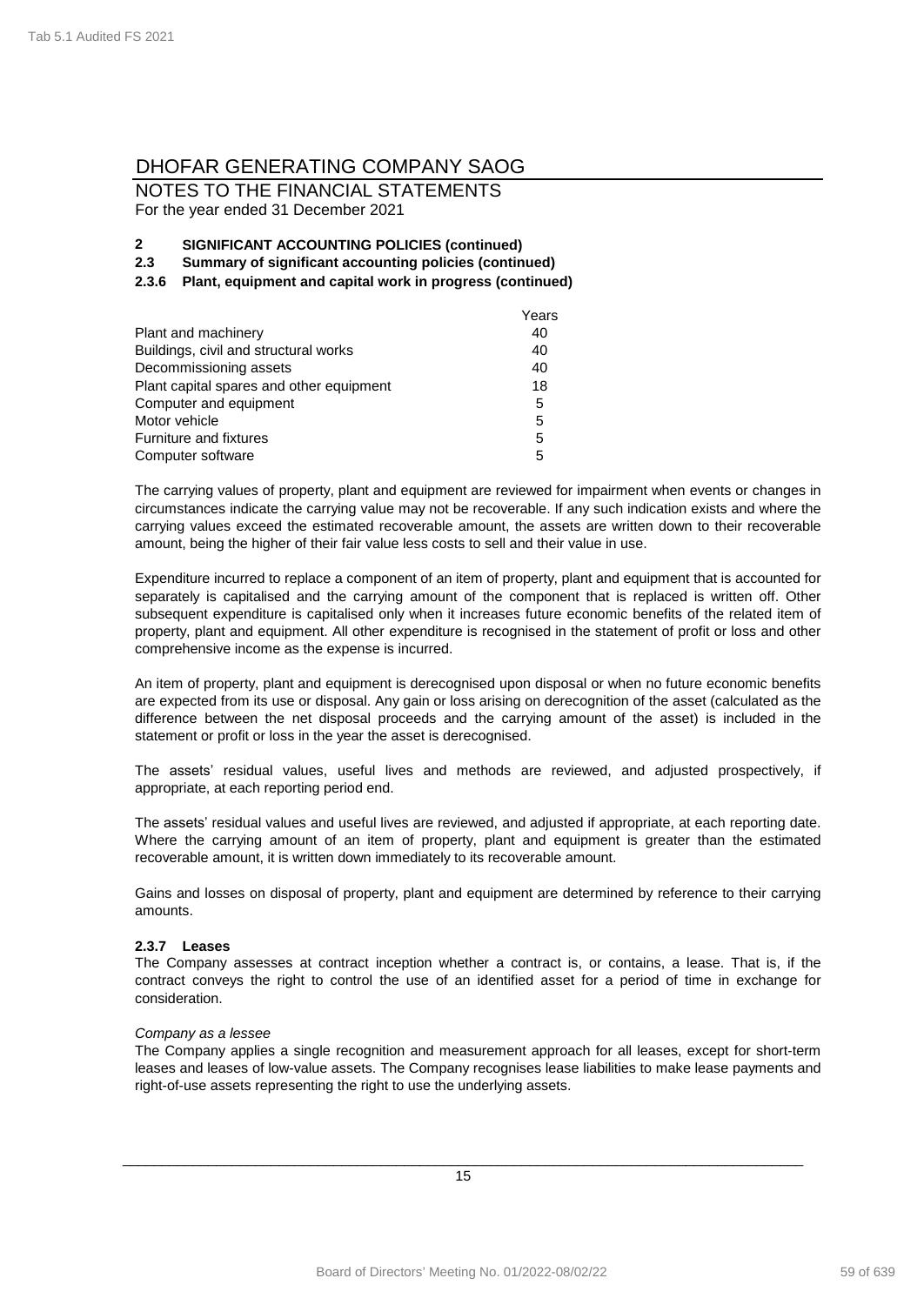NOTES TO THE FINANCIAL STATEMENTS For the year ended 31 December 2021

## **2 SIGNIFICANT ACCOUNTING POLICIES (continued)**

**2.3 Summary of significant accounting policies (continued)**

## **2.3.7 Leases (continued)**

## *a. Right-of-use assets*

The Company recognises right-of-use assets at the commencement date of the lease (i.e., the date the underlying asset is available for use). Right of use assets are measured at cost, less any accumulated depreciation and impairment losses, and adjusted for any remeasurement of lease liabilities. The cost of right of use assets includes the amount of lease liabilities recognised, initial direct costs incurred, and lease payments made at or before the commencement date less any lease incentives received. Unless the Company is reasonably certain to obtain ownership of the leased asset at the end of the lease term, the recognised right of use assets are depreciated on a straight-line basis over the shorter of its estimated useful life and the lease term. Right-of-use assets are subject to impairment.

## *b. Lease liabilities*

At the commencement date of the lease, the Company recognises lease liabilities measured at the present value of lease payments to be made over the lease term. The lease payments include fixed payments (including in- substance fixed payments) less any lease incentives receivable, variable lease payments that depend on an index or a rate, and amounts expected to be paid under residual value guarantees. The lease payments also include the exercise price of a purchase option reasonably certain to be exercised by the Company and payments of penalties for terminating a lease, if the lease term reflects the Company exercising the option to terminate. The variable lease payments that do not depend on an index or a rate are recognised as expense in the period on which the event or condition that triggers the payment occurs.

In calculating the present value of lease payments, the Company uses the incremental borrowing rate at the lease commencement date if the interest rate implicit in the lease is not readily determinable. After the commencement date, the amount of lease liabilities is increased to reflect the accretion of interest and reduced for the lease payments made. In addition, the carrying amount of lease liabilities is remeasured if there is a modification, a change in the lease term, a change in the lease payments (e.g., a changes in future payments resulting from a change in index or rate used to determine such lease payments) or a change in the assessment to purchase the underlying asset.

## *c. Short-term leases and leases of low-value assets*

The Company applies the short-term lease recognition exemption to its short-term leases (i.e., those leases that have a lease term of 12 months or less from the commencement date and do not contain a purchase option). It also applies the lease of low-value assets recognition exemption to leases that are considered to be low value. Lease payments on short-term leases and leases of low-value assets are recognised as expense on a straight-line basis over the lease term.

## *Company as a lessor*

When the Company acts as a lessor, it determines at lease inception whether each lease is a finance lease or an operating lease.To classify each lease, the Company makes an overall assessment of whether the lease transfers substantially all of the risks and rewards incidental to ownership of the underlying asset. If this is the case, then the lease is a finance lease; if not, then it is an operating lease. As part of this assessment, the Company considers certain indicators such as whether the lease is for the major part of the economic life of the asset.

Leases in which the Company does not transfer substantially all the risks and rewards incidental to ownership of an asset are classified as operating leases. Rental income arising is accounted for on a straight-line basis over the lease terms and is included in revenue in the statement of profit or loss and other comprehensive income due to its operating nature. Initial direct costs incurred in negotiating and arranging an operating lease are added to the carrying amount of the leased asset and recognised over the lease term on the same basis as rental income. Contingent rents are recognised as revenue in the period in which they are earned.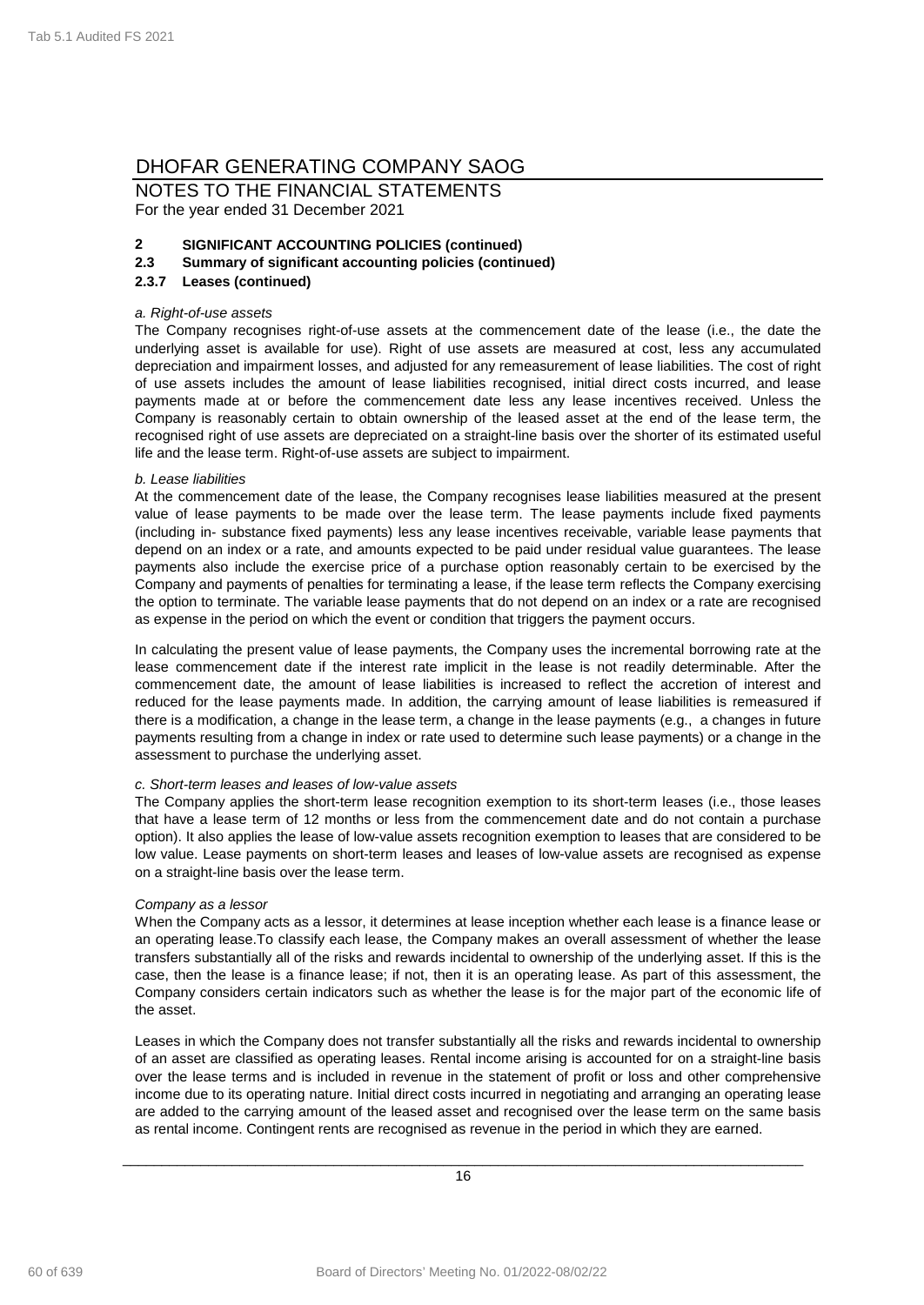NOTES TO THE FINANCIAL STATEMENTS For the year ended 31 December 2021

## **2 SIGNIFICANT ACCOUNTING POLICIES (continued)**

## **2.3 Summary of significant accounting policies (continued)**

## **2.3.8 Financial assets**

## *Initial recognition and measurement*

Financial assets are classified, at initial recognition, as subsequently measured at amortized cost, fair value through other comprehensive income (OCI), and fair value through profit or loss.

The classification of financial assets at initial recognition depends on the financial asset's contractual cash flow characteristics and the Company's business model for managing them. With the exception of trade receivables that do not contain a significant financing component or for which the Company has applied the practical expedient, the Company initially measures a financial asset at its fair value plus, in the case of a financial asset not at fair value through profit or loss, transaction costs. Trade receivables that do not contain a significant financing component or for which the Company has applied the practical expedient are measured at the transaction price determined under IFRS 15.

In order for a financial asset to be classified and measured at amortized cost, it needs to give rise to cash flows that are 'solely payments of principal and interest (SPPI)' on the principal amount outstanding. This assessment is referred to as the SPPI test and is performed at an instrument level. Financial asset with cash flow that are not SPPI are classified and measured at fair value through profit and loss irrespective of business model.

The Company's business model for managing financial assets refers to how it manages its financial assets in order to generate cash flows. The business model determines whether cash flows will result from collecting contractual cash flows, selling the financial assets, or both. The Company does not have any financial instrument that are measured either of FVOCI or FVPL except for the derivative instrument that are used as hedge instrument.

Purchases or sales of financial assets that require delivery of assets within a time frame established by regulation or convention in the market place (regular way trades) are recognised on the trade date, i.e., the date that the Company commits to purchase or sell the asset.

## *Subsequent measurement*

For purposes of subsequent measurement, financial assets are classified in four categories:

- Financial assets at amortized cost (debt instruments)
- Financial assets at fair value through OCI with recycling of cumulative gains and losses (debt instruments)
- Financial assets designated at fair value through OCI with no recycling of cumulative gains and losses upon derecognition (equity instruments)
- Financial assets at fair value through profit or loss

## *Financial assets at amortized cost (debt instruments)*

A financial asset is measured at amortised cost if it meets both of the following conditions and is not designated as at fair value through profit or loss account:

Business model test: The objective of the entity's business model is to hold the financial asset to collect the contractual cash flows (rather than to sell the instrument prior to its contractual maturity to realize its fair value changes).

Cash flow characteristics test: The contractual terms of the financial asset give rise on specified dates to cash flows that are solely payments of principal and interest on the principal amount outstanding.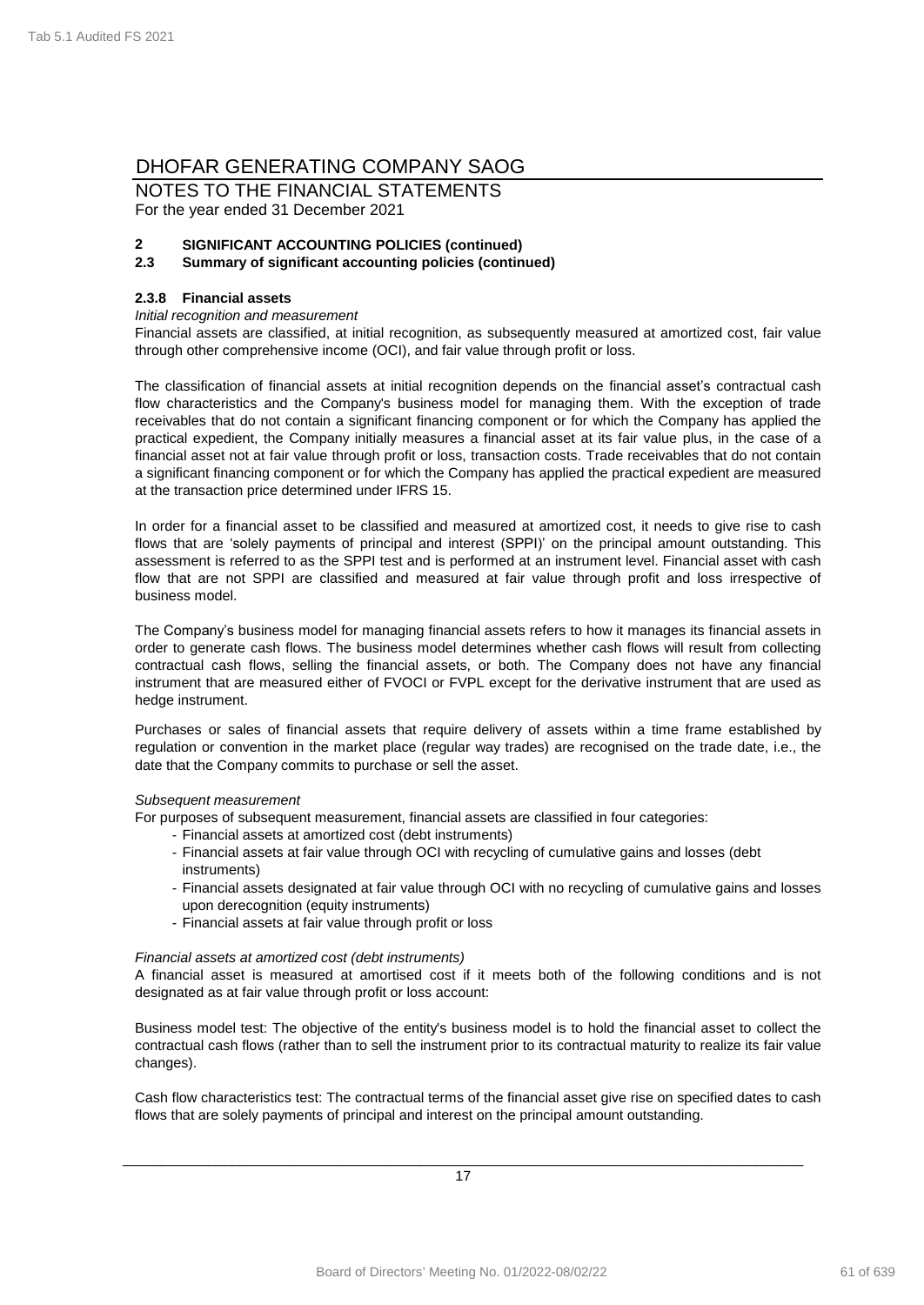NOTES TO THE FINANCIAL STATEMENTS For the year ended 31 December 2021

## **2 SIGNIFICANT ACCOUNTING POLICIES (continued)**

**2.3 Summary of significant accounting policies (continued)**

## **2.3.8 Financial assets (continued)**

Financial assets at amortized cost are subsequently measured using the effective interest (EIR) method and are subject to impairment. Gains and losses are recognised in statement of profit or loss and other comprehensive income when the asset is derecognised, modified or impaired.

The Company's financial assets at amortized cost includes major maintenance revenue receivable, trade receivables, cash and cash equivalents and finance lease receivable.

## **Derecognition**

A financial asset (or, where applicable, a part of a financial asset or part of a company of similar financial assets) is primarily derecognised (i.e., removed from the Company's statement of financial position) when:

- The rights to receive cash flows from the asset have expired, or
- The Company has transferred its rights to receive cash flows from the asset or has assumed an obligation to pay the received cash flows in full without material delay to a third party under a 'passthrough' arrangement; and either (a) the Company has transferred substantially all the risks and rewards of the asset, or (b) the Company has neither transferred nor retained substantially all the risks and rewards of the asset, but has transferred control of the asset.

When the Company has transferred its rights to receive cash flows from an asset or has entered into a passthrough arrangement, it evaluates if, and to what extent, it has retained the risks and rewards of ownership. When it has neither transferred nor retained substantially all of the risks and rewards of the asset, nor transferred control of the asset, the Company continues to recognise the transferred asset to the extent of its continuing involvement. In that case, the Company also recognises an associated liability. The transferred asset and the associated liability are measured on a basis that reflects the rights and obligations that the Company has retained.

Continuing involvement that takes the form of a guarantee over the transferred asset is measured at the lower of the original carrying amount of the asset and the maximum amount of consideration that the Company could be required to repay.

### *Impairment of financial assets*

The Company recognises an allowance for Expected Credit Losses (ECLs) for all debt instruments not held at fair value through profit or loss. ECLs are based on the difference between the contractual cash flows due in accordance with the contract and all the cash flows that the Company expects to receive, discounted at an approximation of the original effective interest rate. The expected cash flows will include cash flows from the sale of collateral held or other credit enhancements that are integral to the contractual terms.

ECLs are recognised in two stages. For credit exposures for which there has not been a significant increase in credit risk since initial recognition, ECLs are provided for credit losses that result from default events that are possible within the next 12-months (a 12-month ECL). For those credit exposures for which there has been a significant increase in credit risk since initial recognition, a loss allowance is required for credit losses expected over the remaining life of the exposure, irrespective of the timing of the default (a lifetime ECL).

For trade receivables covering user IFRS 15, the Company applies a simplified approach in calculating ECLs. Therefore, the Company does not track changes in credit risk, but instead recognises a loss allowance based on lifetime ECLs at each reporting date. The Company has established a provision matrix that is based on its historical credit loss experience, adjusted for forward-looking factors specific to the debtors and the economic environment. For finance lease receivable and major maintenance revenue receivable, the Company applies general approach in calculating the ECL and is determined by using the probability of default (PD), exposure at default (EAD) and loss given default (LGD).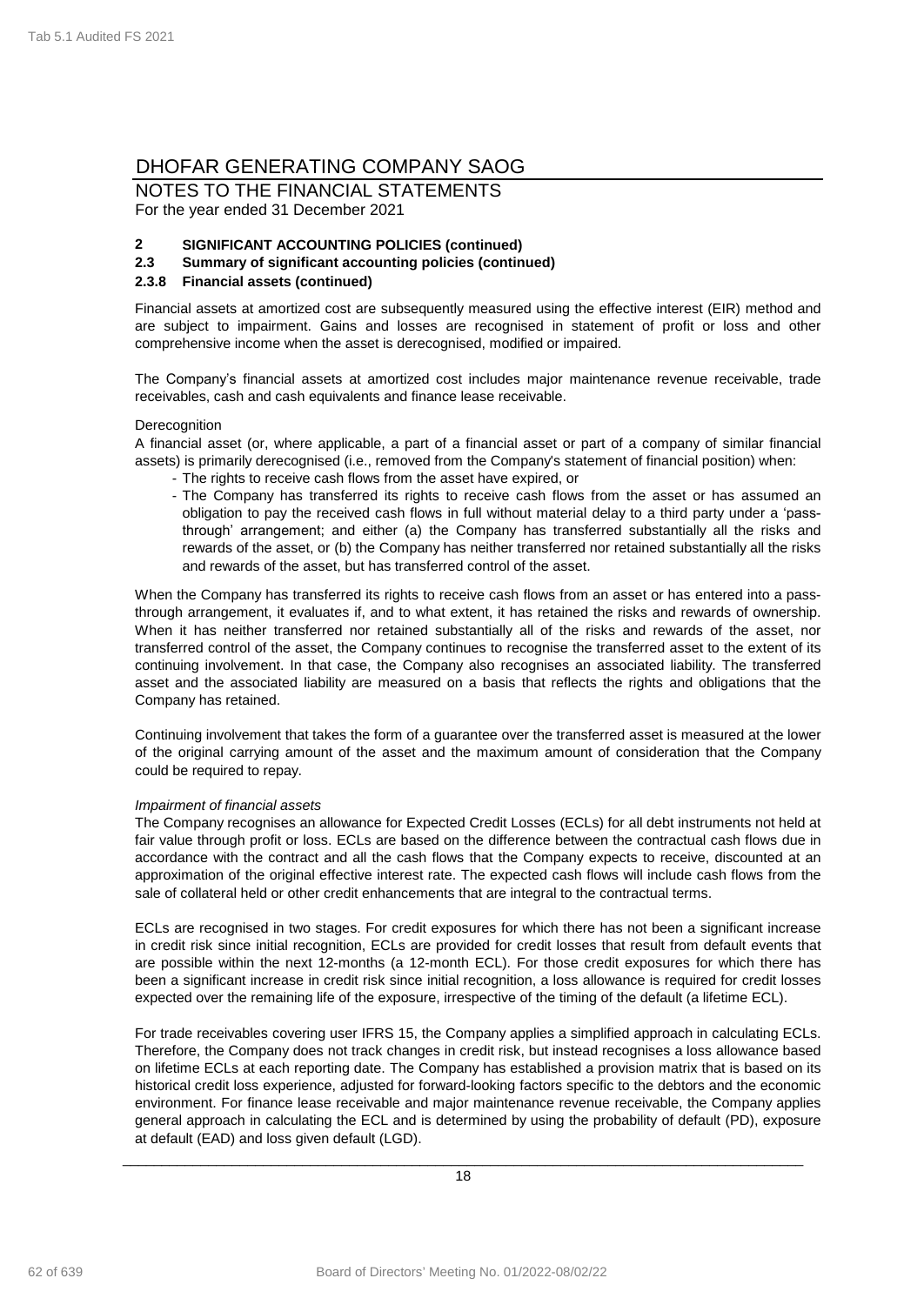NOTES TO THE FINANCIAL STATEMENTS For the year ended 31 December 2021

## **2 SIGNIFICANT ACCOUNTING POLICIES (continued)**

- **2.3 Summary of significant accounting policies (continued)**
- **2.3.8 Financial assets (continued)**

## Cash and cash equivalents

Cash and cash equivalents comprise cash in hand and at bank. Cash and cash equivalents are short term, highly liquid investments that are readily convertible to known amount of cash, which are subject to an insignificant risk of changes in value and have maturity of three months or less at the date of acquisition.

## Trade receivable

A receivable is recognised if an amount of consideration that is unconditional as due from the customer (i.e. only the passage of time is recognised balance payment of the consideration is due) less expected credit losses.

## **2.3.9 Financial liabilities**

Financial liabilities are classified as measured at amortised cost or fair value through profit or loss account. A financial liability is classified as at fair value through profit or loss account if it is classified as held-for-trading, it is a derivative or it is designated as such on initial recognition.

Financial liabilities, at initial recognition, may be designated at fair value through profit or loss if the following criteria are met:

- The designation eliminates or significantly reduces the inconsistent treatment that would otherwise arise from measuring the liabilities or recognising gains or losses on them on a different basis;
- The liabilities are part of a Company of financial liabilities which are managed and their performance evaluated on fair value basis, in accordance with a documented risk management strategy; or
- The financial liability contains an embedded derivative that would otherwise need to be separately recorded.

Financial liabilities at fair value through profit or loss account are measured at fair value and net gains and losses, including any interest expense, are recognised in the profit or loss account.

### Subsequent measurement

The measurement of financial liabilities depends on their classification, as described below:

## *Financial liabilities at fair value through profit or loss*

Financial liabilities at fair value through profit or loss include financial liabilities held for trading and financial liabilities designated upon initial recognition as at fair value through profit or loss.

Financial liabilities are classified as held for trading if they are incurred for the purpose of repurchasing in the near term. This category also includes derivative financial instruments entered into by the Company that are not designated as hedging instruments in hedge relationships as defined by IFRS 9. Separated embedded derivatives are also classified as held for trading unless they are designated as effective hedging instruments.

Gains or losses on liabilities held for trading are recognised in the statement of profit or loss and other comprehensive income.

Financial liabilities designated upon initial recognition at fair value through profit or loss are designated at the initial date of recognition, and only if the criteria in IFRS 9 are satisfied. The Company has not designated any financial liability as at fair value through profit or loss.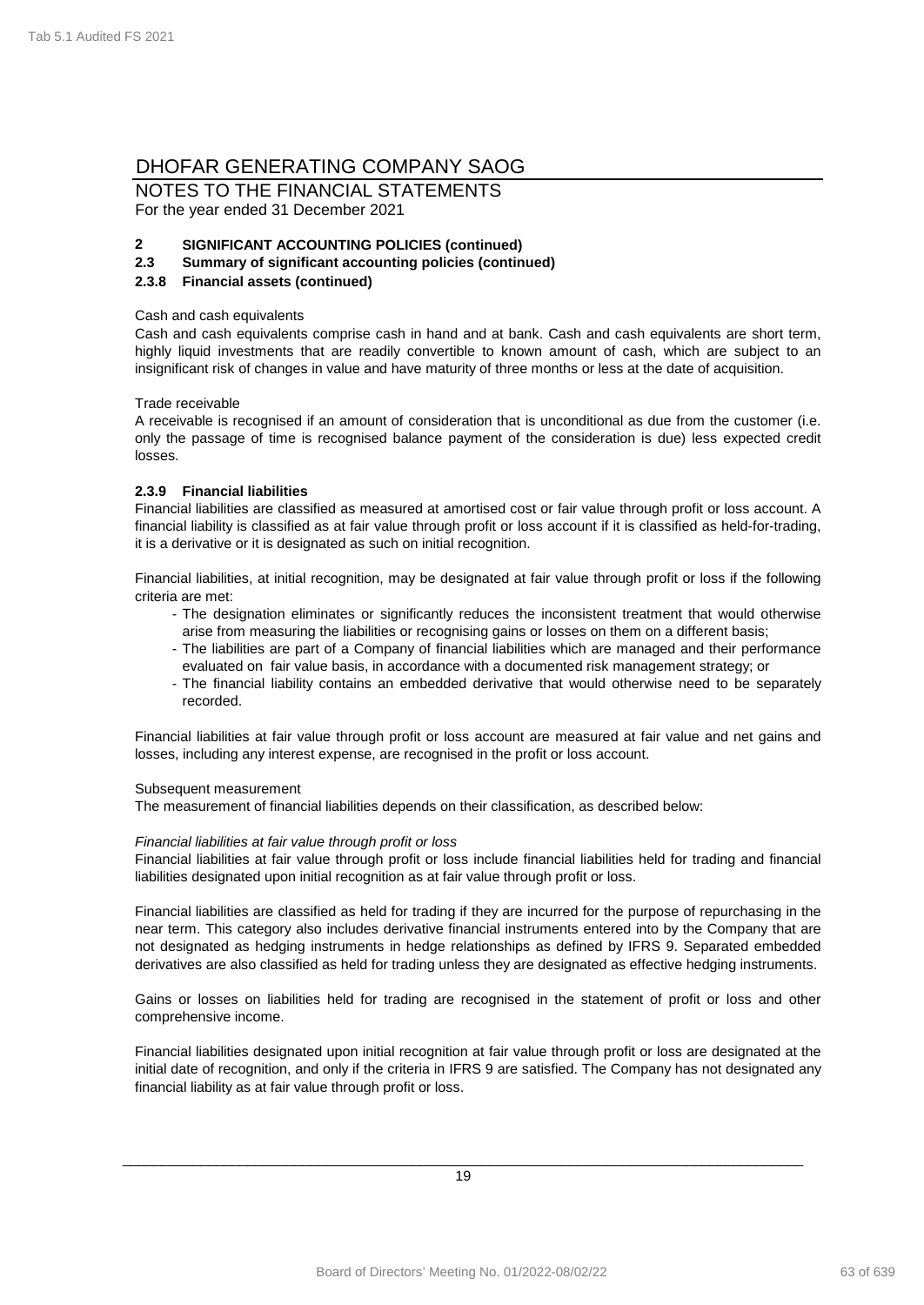NOTES TO THE FINANCIAL STATEMENTS For the year ended 31 December 2021

## **2 SIGNIFICANT ACCOUNTING POLICIES (continued)**

**2.3 Summary of significant accounting policies (continued)**

## **2.3.9 Financial liabilities (continued)**

## *Financial liabilities at amortized cost (loans and borrowings)*

This is the category most relevant to the Company. After initial recognition, interest-bearing loans and borrowings are subsequently measured at amortized cost using the EIR method. Gains and losses are recognised in statement of profit or loss and other comprehensive income when the liabilities are derecognised as well as through the EIR amortization process.

Amortized cost is calculated by taking into account any discount or premium on acquisition and fees or costs that are an integral part of the EIR. The EIR amortization is included as finance costs in the statement of profit or loss and other comprehensive income.

## *Derecognition*

A financial liability is derecognised when the obligation under the liability is discharged or cancelled or expires. When an existing financial liability is replaced by another from the same lender on substantially different terms, or the terms of an existing liability are substantially modified, such an exchange or modification is treated as the derecognition of the original liability and the recognition of a new liability. The difference in the respective carrying amounts is recognised in the statement of profit or loss and other comprehensive income.

## Trade and other payable

Liabilities are recognised for the amount to be paid for goods and services rendered, whether or not billed to the Company.

## **2.3.10 Derivative financial instruments and hedge accounting**

### *Initial recognition and subsequent measurement*

The Company uses derivative financial instruments, such as interest rate swaps to hedge interest rate risks. Such derivative financial instruments are initially recognised at fair value on the date on which a derivative contract is entered into and are subsequently remeasured at fair value. Derivatives are carried as financial assets when the fair value is positive and as financial liabilities when the fair value is negative.

For the purpose of hedge accounting, hedges are classified as:

- Fair value hedges when hedging the exposure to changes in the fair value of a recognised asset or liability or an unrecognised firm commitment
- Cash flow hedges when hedging the exposure to variability in cash flows that is either attributable to a particular risk associated with a recognised asset or liability or a highly probable forecast transaction or the foreign currency risk in an unrecognised firm commitment

At the inception of a hedge relationship, the Company formally designates and documents the hedge relationship to which it wishes to apply hedge accounting and the risk management objective and strategy for undertaking the hedge.

The documentation includes identification of the hedging instrument, the hedged item, the nature of the risk being hedged and how the Company will assess whether the hedging relationship meets the hedge effectiveness requirements (including the analysis of sources of hedge ineffectiveness and how the hedge ratio is determined). A hedging relationship qualifies for hedge accounting if it meets all of the following effectiveness requirements:

- There is 'an economic relationship' between the hedged item and the hedging instrument.
- The effect of credit risk does not 'dominate the value changes' that result from that economic relationship.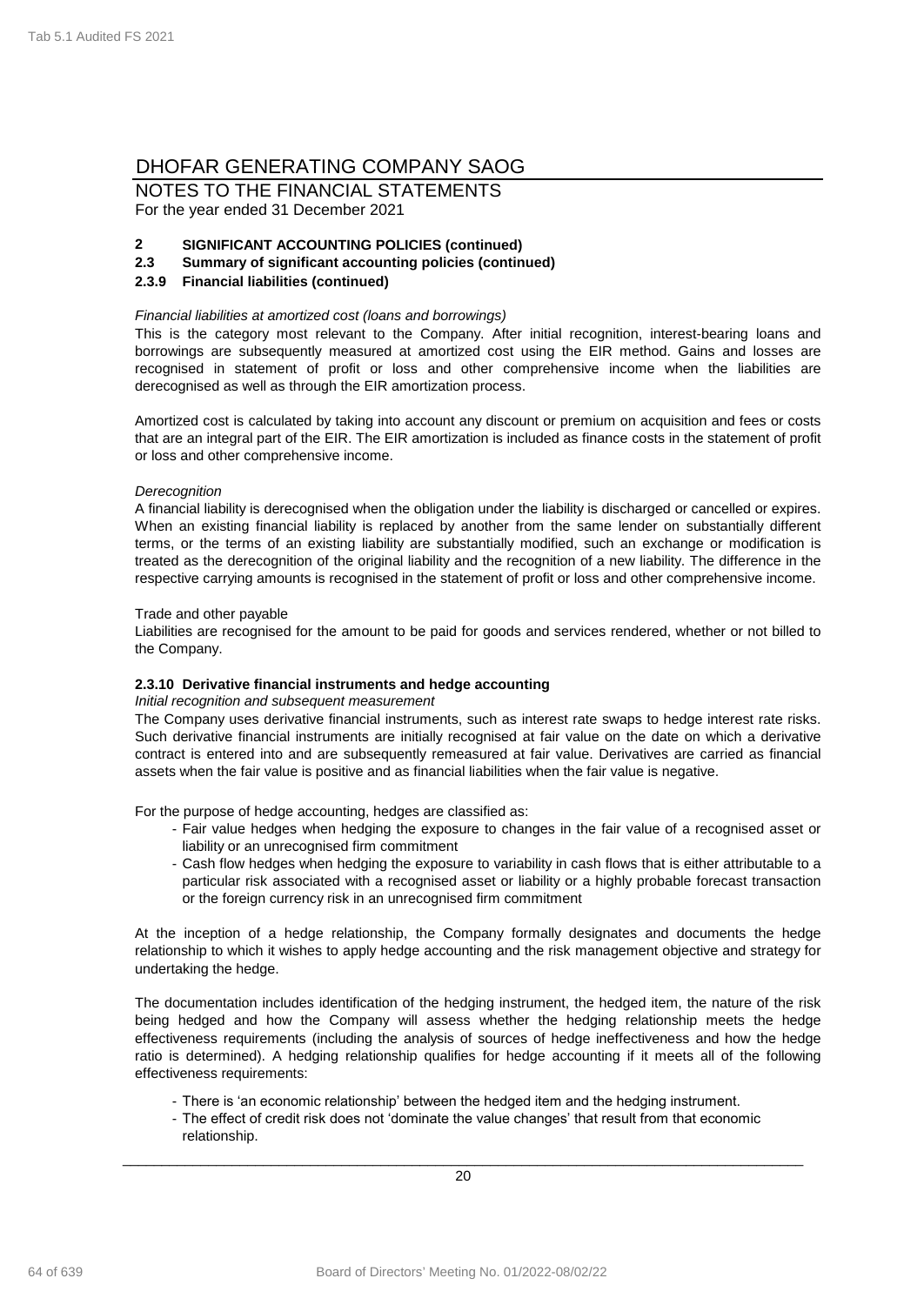NOTES TO THE FINANCIAL STATEMENTS For the year ended 31 December 2021

## **2 SIGNIFICANT ACCOUNTING POLICIES (continued)**

- **2.3 Summary of significant accounting policies (continued)**
- **2.3.10 Derivative financial instruments and hedge accounting (continued)**
	- The hedge ratio of the hedging relationship is the same as that resulting from the quantity of the hedged item that the Company actually hedges and the quantity of the hedging instrument that the Company actually uses to hedge that quantity of hedged item.

Hedges that meet all the qualifying criteria for hedge accounting are accounted for, as described below:

### *Cash flow hedges*

The effective portion of the gain or loss on the hedging instrument is recognised in OCI in the cash flow hedge reserve, while any ineffective portion is recognised immediately in the statement of profit or loss and other comprehensive income. The cash flow hedge reserve is adjusted to the lower of the cumulative gain or loss on the hedging instrument and the cumulative change in fair value of the hedged item.

The amounts accumulated in OCI are accounted for, depending on the nature of the underlying hedged transaction. If the hedged transaction subsequently results in the recognition of a non-financial item, the amount accumulated in equity is removed from the separate component of equity and included in the initial cost or other carrying amount of the hedged asset or liability. This is not a reclassification adjustment and will not be recognised in OCI for the year. This also applies where the hedged forecast transaction of a nonfinancial asset or non-financial liability subsequently becomes a firm commitment for which fair value hedge accounting is applied.

If cash flow hedge accounting is discontinued, the amount that has been accumulated in OCI must remain in accumulated OCI if the hedged future cash flows are still expected to occur. Otherwise, the amount will be immediately reclassified to statement of profit or loss as a reclassification adjustment.

After discontinuation, once the hedged cash flow occurs, any amount remaining in accumulated OCI must be accounted for depending on the nature of the underlying transaction as described above.

## **2.3.11 Inventories**

Inventories are stated at the lower of cost and net realizable value. Costs are those expenses incurred in bringing each product to its present location and condition. Cost is calculated using the weighted average method. Net realizable value represents the estimated selling price for inventories less all estimated costs of completion and costs necessary to make the sale.

## *Provisions*

Provisions are recognised when the Company has a present obligation (legal or constructive) as a result of a past event, it is probable that an outflow of resources embodying economic benefits will be required to settle the obligation and a reliable estimate can be made of the amount of the obligation. When the Company expects some or all of a provision to be reimbursed, for example, under an insurance contract, the reimbursement is recognised as a separate asset, but only when the reimbursement is virtually certain. The expense relating to a provision is presented in the statement of profit or loss net of any reimbursement.

If the effect of the time value of money is material, provisions are discounted using a current pre-tax rate that reflects, when appropriate, the risks specific to the liability. When discounting is used, the increase in the provision due to the passage of time is recognised as a finance cost.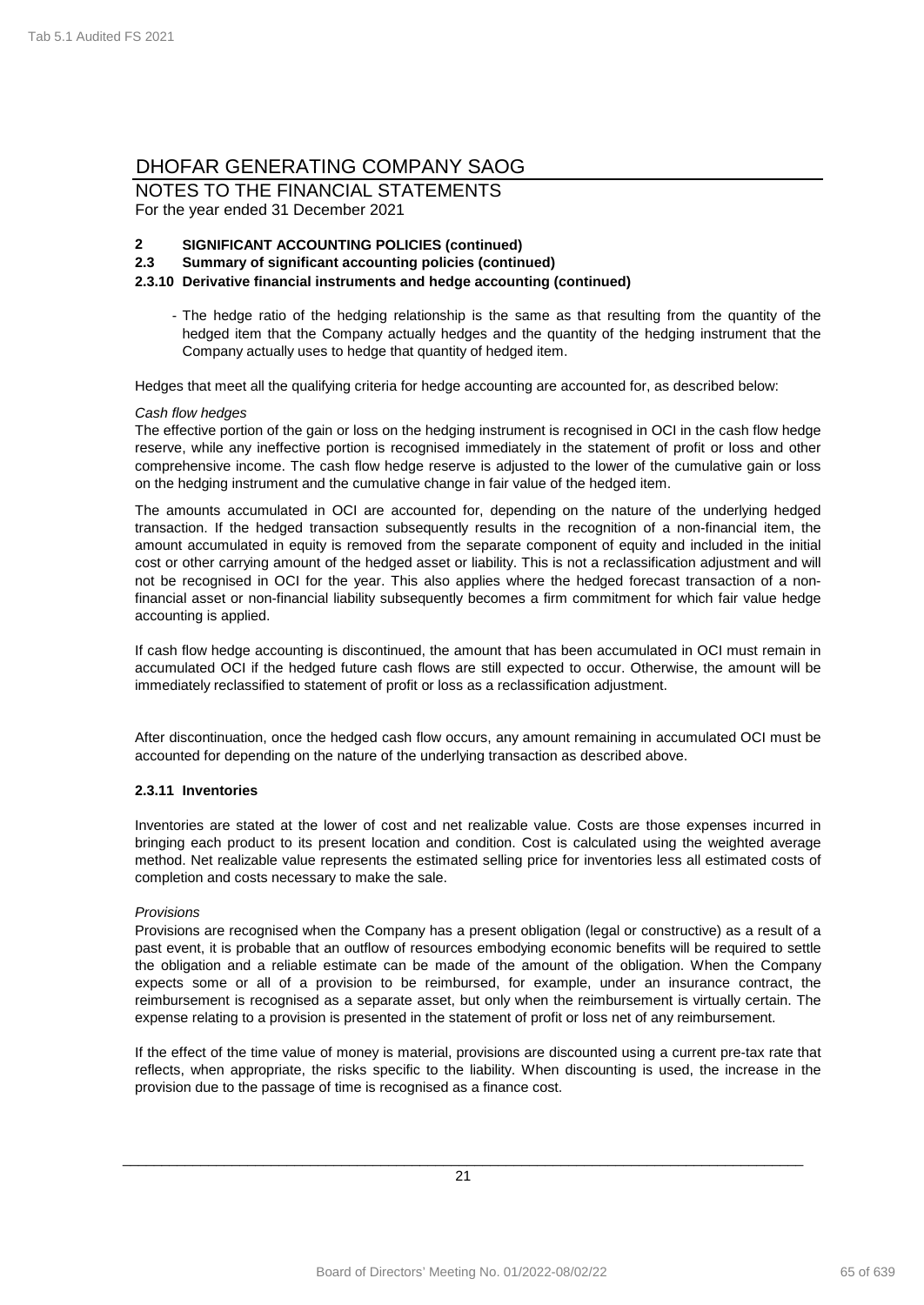NOTES TO THE FINANCIAL STATEMENTS For the year ended 31 December 2021

## **2 SIGNIFICANT ACCOUNTING POLICIES (continued)**

- **2.3 Summary of significant accounting policies (continued)**
- **2.3.11 Inventories (continued)**

## *Provisions (continued)*

The Company records a provision for decommissioning costs as there is a present obligation as a result of activities undertaken pursuant to the Usufruct and PPA. Decommissioning costs are provided for at the present value of expected costs to settle the obligation using estimated cash flows and are recognised as part of the cost of the relevant asset. The cash flows are discounted at a current pre-tax rate that reflects the risks specific to the decommissioning liability. The unwinding of the discount is expensed as incurred and recognised in the statement of profit or loss and other comprehensive income as a finance cost. The estimated future costs of decommissioning are reviewed annually and adjusted as appropriate. Changes in the estimated future costs, or in the discount rate applied, are added to or deducted from the cost of the asset except for the asset given on finance lease.

## **2.3.12 Employee benefits**

End of service benefits are accrued in accordance with the terms of employment of the Company's employees at the reporting date, having regard to the requirements of the Oman Labor Law 2003 and its amendment and IAS-19 'Employee benefits' as amended. Employee entitlements to annual leave and Air passage are recognised when they accrue to employees and an accrual is made for the estimated liability arising as a result of services rendered by employees up to the reporting date. These accruals are included in current liabilities, while that relating to end of service benefits is disclosed as a non-current liability. Contributions to a defined contribution retirement plan and occupational hazard insurance for Omani employees in accordance with the Omani Social Insurances Law of 1991 are recognised as an expense in the statement of profit or loss and other comprehensive income as incurred.

## **2.3.13 Borrowing costs**

Borrowing costs directly attributable to the acquisition, construction or production of an asset that necessarily takes a substantial period of time to get ready for its intended use or sale are capitalised as part of the cost of the asset.

All other borrowing costs are expensed in the period in which they occur. Borrowing costs consist of interest and other costs that an entity incurs in connection with the borrowing of funds.

## **2.3.14 Share capital**

Share capital is recorded at the proceeds received.

## **2.3.15 Dividend on ordinary shares**

The Board of Directors recommend to the shareholders the dividend to be paid out of the Company's profits. The Directors take into account appropriate parameters including the requirements of the Commercial Companies Law 2019, while recommending the dividend. The Company recognises a liability to pay a dividend when it is approved by Board of Directors upto the cap which is approved by the shareholders at the annual general meeting. A corresponding amount is recognised directly in equity.

## **2.3.16 Directors' remuneration**

The Directors' remuneration is governed by the Memorandum of Association of the Company and the Commercial Companies Law.

The Annual General Meeting shall determine and approve the remuneration and the sitting fees for the Board of Directors and its sub-committees and the distribution of dividends to the shareholders.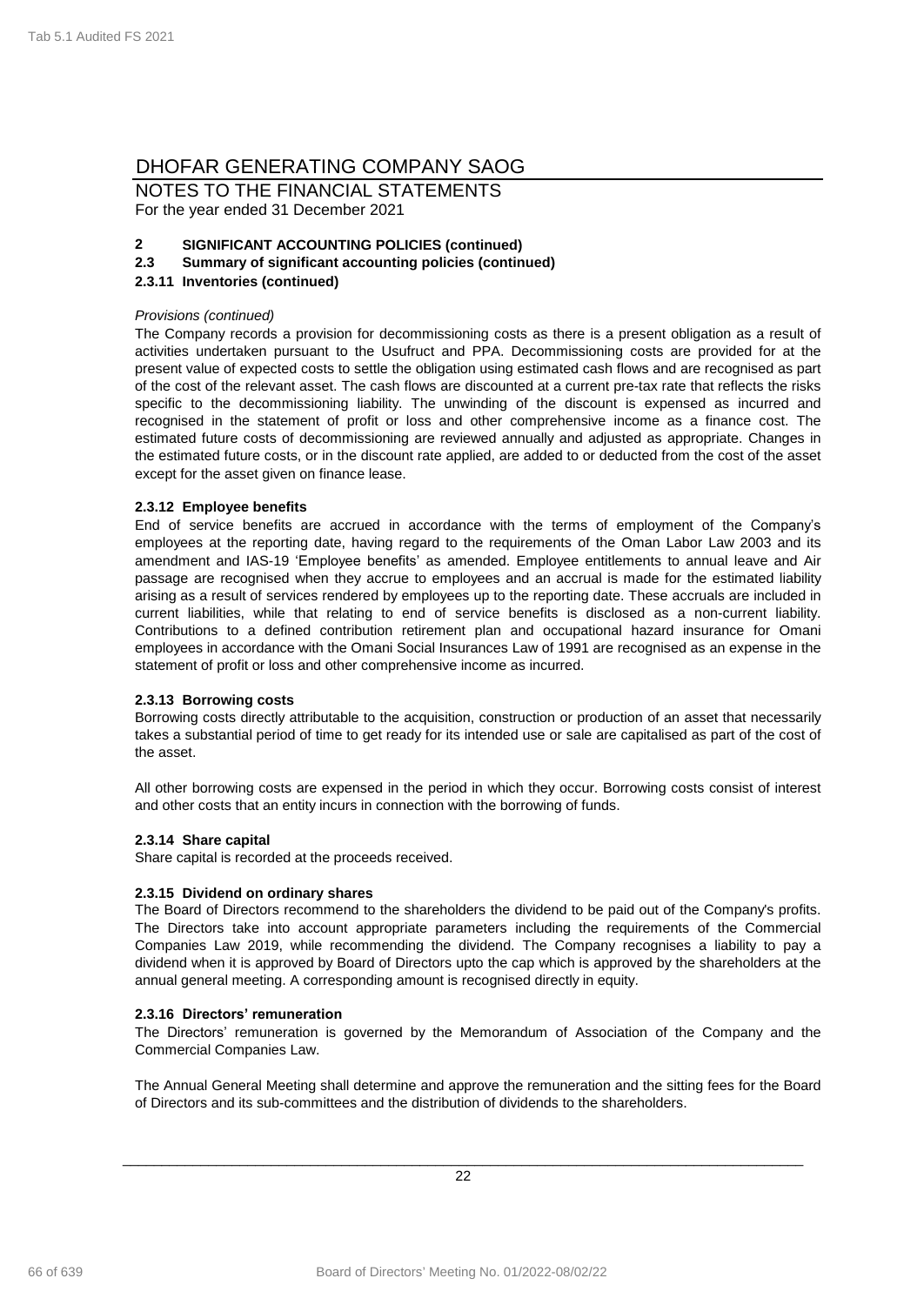NOTES TO THE FINANCIAL STATEMENTS

For the year ended 31 December 2021

## **3 CRITICAL ACCOUNTING ESTIMATES AND JUDGEMENTS**

The preparation of the financial statements requires management to make estimates and assumptions that affect the reported amount of financial assets and liabilities at the date of the financial statements and the resultant provisions and changes in fair value for the year. Such estimates are necessarily based on assumptions about several factors involving varying, and possibly significant, degrees of judgment and uncertainty and actual results may differ from management's estimates resulting in future changes in estimated assets and liabilities.

The following are the significant estimates and judgements used in the preparation of the financial statements:

## **3.1 Judgements**

## **a) Classification of Generation plant as a lease**

Judgement is required to ascertain whether the PPA agreement with OPWP is a concession arrangement as per IFRIC 12 Service Concession Arrangements or contains a lease as per IFRS 16 Leases and if the agreement contains a lease, judgement is required to classify the lease as an operating lease or a finance lease as per IFRS 16 Leases. Management has evaluated the applicability of IFRIC 12 Service Concession Arrangements and concluded that IFRIC 12 is not applicable to the arrangement as the residual interest is borne by the Company and not OPWP. The estimated useful life of the plant of 40 years takes into account the Company's right to extend the land lease under a Usufruct Agreement for an additional term of 25 years.

Furthermore, the residual value of the 445 MW power plant will have substantial value at the conclusion of the PPA and the Company will be able to continue to generate revenue through electricity generation taking into account the government's future plans related to power sector in Oman.

## **b) Leases - Identification of lease and lease classification**

The Company has entered into the PPA with OPWP to generate electricity and make available the power capacity from its Plants. The PPA covers both the plants i.e 273 MW power plant and 445 MW power plant. Management considers the requirements of IFRS 16 which sets out guidelines to determine when an arrangement might contain a lease.

The determination of whether an arrangement is, or contains, a lease is based on the substance of the arrangement at inception date whether fulfilment of the arrangement is dependent on the use of a specific asset or assets and the arrangement conveys a right to use the asset.

Once a determination is reached that an arrangement contains a lease, the lease arrangement is classified as either financing or operating according to the principles in IFRS 16. A lease that conveys the majority of the risks and rewards of operation is a finance lease. A lease other than a finance lease is an operating lease.

## **(I) Finance lease**

Based on management's evaluation, the PPA with OPWP with respect to 273 MW power plant has been classified as a finance lease under IFRS 16, since significant risks and rewards associated with the ownership of the plant are transferred to OPWP. As per the terms of PPA, the power generation is dependent on the Company's plant and OPWP, being the sole procurer of power generation in Oman, obtains significant amount of the power generated by the Company's plant. Accordingly, management has concluded that the PPA satisfies the requirements of IFRS 16.

Further, management has assessed the lease classification as per the requirements of IFRS 16 and has concluded that the arrangement is a finance lease, as the term of PPA is for the major part of the remaining economic life of the Company's plant. Accordingly, a finance lease receivable has been recognised in the financial statements.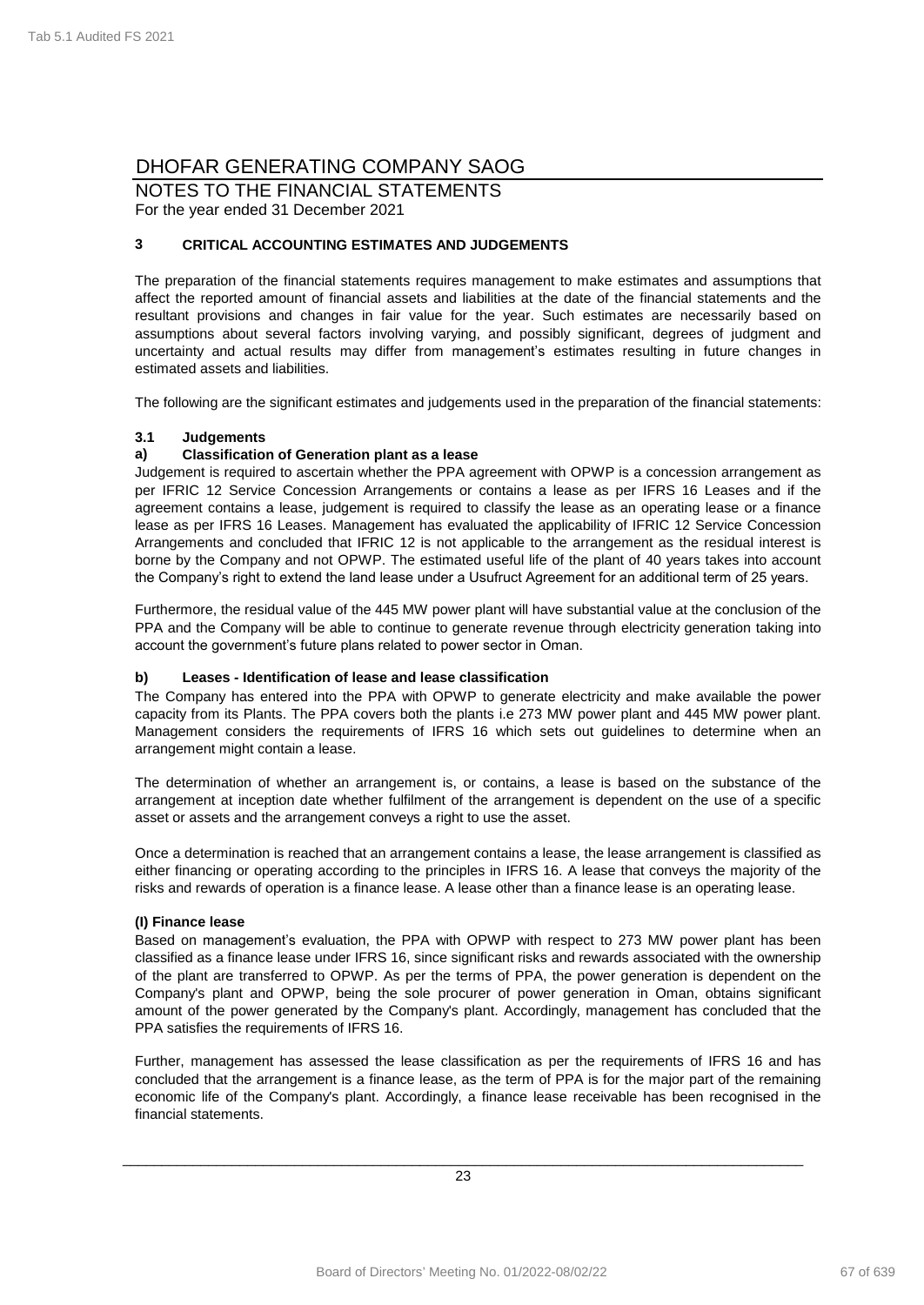NOTES TO THE FINANCIAL STATEMENTS For the year ended 31 December 2021

## **3 CRITICAL ACCOUNTING ESTIMATES AND JUDGEMENTS (continued)**

**3.1 Judgements (continued)**

## **b) Leases - Identification of lease and lease classification (continued)**

## **(I) Finance lease (continued)**

The primary basis for this conclusion being that the PPA is for substantial portion of the life of the plant and the present value of minimum lease payments substantially equates the fair value of the plant at the inception of the lease.

## **(II) Operating lease**

Based on management's evaluation, the PPA with OPWP with respect to 445 MW power plant has been classified as an operating lease under IFRS 16 since significant risks and rewards associated with the ownership of the plant lies with the Company. The primary basis for this conclusion is that the PPA is for a term of fifteen years while the economic life of the power plant is estimated to be forty years. The present value of minimum lease payments under the PPA does not substantially recover the fair value of the plant at the inception of the lease. Further, the residual risk is borne by the Company.

## **c) Revenue recognition**

The Company is entitled to receive various considerations under PPA related capacity allowance, operation & maintenance allowance, fuel allowance, electrical energy allowance etc. As per requirements of IFRS 15 'Revenue from contracts with customer', management had assessed the distinct performance obligations promised under PPA, determined the transaction price, allocated the transaction price to separate performance obligations and existence of significant financing component in the PPA. Accordingly, the revenue is recognized when control of goods or services is transferred to the customer.

Due to different performance obligations and considerations under PPA, management judgement is involved in assessment of the above factors for revenue recognition. Further, the major maintenance revenue related to 273 MW power plant is estimated based on expected major maintenance cost over the term of PPA. Accordingly, if actual major maintenance cost differ from the estimates, the major maintenance revenue for the period would be impacted to such extent.

## **3.2 Estimates and assumptions**

## **a) Provision for decommissioning obligation**

Upon expiry of their respective Usufruct, the Company will have an obligation to remove the facilities and restore the affected area. The estimated cost, discount rate and risk rate used in the provision for decommissioning costs calculation is based on management's best estimates.

## **b) Impairment of finance lease receivables and major maintenance receivable**

The Company assesses on a forward looking basis the expected credit losses associated with its finance lease receivable and major maintenance receivable carried at amortized cost. The impairment provisions for financial lease receivable assessed based on the ECL model, using assumptions about risk of default and expected loss rates. The Company uses judgement in making these assumptions and selecting the inputs to the impairment calculation, based on the past history, existing market conditions as well as forward looking estimates at the end of each reporting period.

## **c) Provision for expected credit losses of trade receivables**

The Company uses a provision matrix to calculate ECLs for trade receivables. The provision rates are based on the Company's historical observed default rates.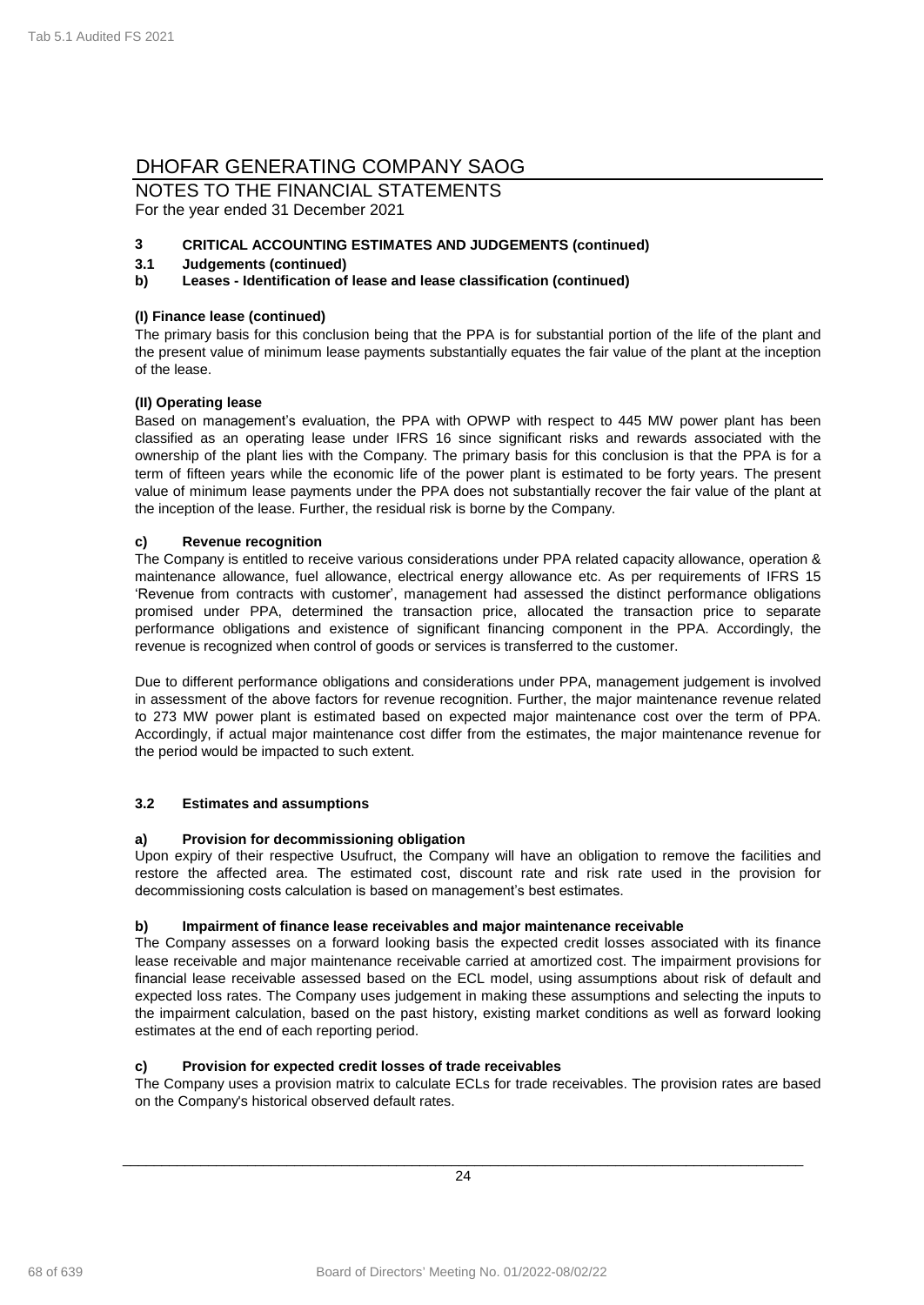NOTES TO THE FINANCIAL STATEMENTS For the year ended 31 December 2021

## **3 CRITICAL ACCOUNTING ESTIMATES AND JUDGEMENTS (continued)**

**3.2 Estimates and assumptions (continued)**

## **c) Provision for expected credit losses of trade receivables (continued)**

The provision matrix is initially based on the Company's historical observed default rates. The Company calibrates the matrix to adjust the historical credit loss experience with forward-looking information. For instance, if forecast economic conditions (i.e., gross domestic product) are expected to deteriorate over the next year, the historical default rates are adjusted. At every reporting date, the historical observed default rates are updated and changes in the forward-looking estimates are analyzed.

The Company uses a provision matrix to calculate ECLs for trade receivables. The provision rates are based on days past due for groupings of various customer segments that have similar loss patterns (i.e., by geography, product type, customer type and rating, and coverage by letters of credit and other forms of credit insurance). The assessment of the correlation between historical observed default rates, forecast economic conditions and ECLs is a significant estimate. The amount of ECLs is sensitive to changes in circumstances and of forecast economic conditions. The Company's historical credit loss experience and forecast of economic conditions may also not be representative of customer's actual default in the future.

## **d) Electrical connection agreement – determining control and useful life of connection assets**

The Company had entered into electrical connection agreements with transmission company for connection to the transmission system. The Company applies judgement in evaluating the terms of the contract to determine the control of connection assets. As per management's assessment, considering the load dispatch center function of transmission company along with right to operate and maintain the connection assets, it is concluded that the control for connection assets remains with the transmission company. Further, management has assessed that the Company will receive the benefits from connection assets till plant is in operation, accordingly, connection charges will be amortized over the estimated useful life of the plant.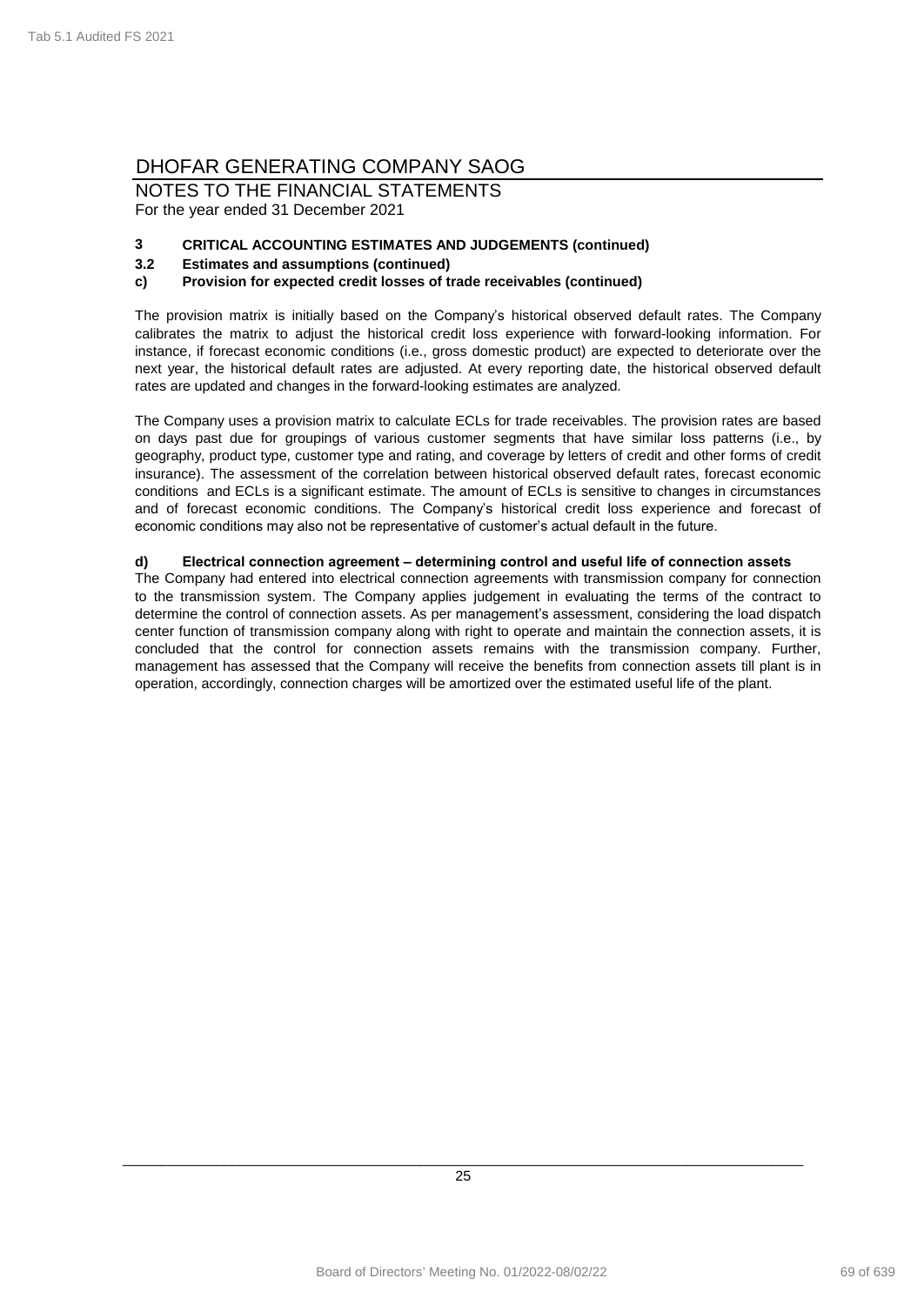NOTES TO THE FINANCIAL STATEMENTS For the year ended 31 December 2021

#### **4 PROPERTY, PLANT AND EQUIPMENT**

|                                                                  |                         |                        | <b>Plant capital</b><br>spares and |                                         |                                                |                            |                                |                                              |                                  |                                                  |                                   |
|------------------------------------------------------------------|-------------------------|------------------------|------------------------------------|-----------------------------------------|------------------------------------------------|----------------------------|--------------------------------|----------------------------------------------|----------------------------------|--------------------------------------------------|-----------------------------------|
|                                                                  | Plant<br><b>RO</b>      | <b>Buildings</b><br>RO | other<br>equipment<br><b>RO</b>    | Decommissio-<br>ning asset<br><b>RO</b> | <b>Computers</b><br>and equipment<br><b>RO</b> | Computer<br>software<br>RO | Motor<br>vehicles<br><b>RO</b> | <b>Furniture and</b><br>fixture<br><b>RO</b> | Sub total<br><b>RO</b>           | <b>Capital work-</b><br>in-progress<br><b>RO</b> | Total<br><b>RO</b>                |
| Cost:<br>At 1 January 2021<br><b>Additions</b>                   | 149,918,418<br>292,993  | 9,007,974              | 1,480,899                          | 1,393,077                               | 317,793<br>10,633                              | 102,254                    | 19,750                         | 57,880                                       | 162.298.045<br>303,626           | 92,907<br>(92, 907)                              | 162,390,952<br>210,719            |
| At 31 December 2021                                              | 150,211,411             | 9,007,974              | 1,480,899                          | 1,393,077                               | 328,426                                        | 102,254                    | 19,750                         | 57.880                                       | 162.601.671                      | ۰                                                | 162,601,671                       |
| Depreciation:<br>At 1 January 2021<br>Depreciation for the year  | 10.701.627<br>3,573,073 | 675,598<br>225,199     | 540,919<br>82,272                  | 69,639<br>35,769                        | 149,524<br>46,231                              | 94,195<br>6,932            | 17,221<br>2,309                | 48,823<br>9,057                              | 12,297,546<br>3,980,842          |                                                  | 12,297,546<br>3,980,842           |
| At 31 December 2021                                              | 14,274,700              | 900,797                | 623,191                            | 105,408                                 | 195,755                                        | 101,127                    | 19,530                         | 57.880                                       | 16,278,388                       |                                                  | 16,278,388                        |
| Net book value:<br>At 31 December 2021                           | 135,936,711             | 8,107,177              | 857,708                            | 1,287,669                               | 132,671                                        | 1,127                      | 220                            |                                              | 146,323,283                      |                                                  | 146,323,283                       |
| Cost:<br>At 1 January 2020<br>Additions<br>Adjustments (note 15) | 149.918.418             | 9,007,974              | 1,480,899                          | 928,519<br>464,558                      | 265,758<br>52,035<br>$\overline{\phantom{a}}$  | 102,254                    | 19,750                         | 57,880                                       | 161.781.452<br>52,035<br>464,558 | 8,165<br>84,742                                  | 161,789,617<br>136,777<br>464,558 |
| At 31 December 2020                                              | 149,918,418             | 9,007,974              | ,480,899                           | 1,393,077                               | 317,793                                        | 102,254                    | 19.750                         | 57.880                                       | 162.298.045                      | 92.907                                           | 162,390,952                       |
| Depreciation:<br>At 1 January 2020<br>Depreciation for the year  | 7.134.663<br>3,566,964  | 450.399<br>225,199     | 458,647<br>82,272                  | 46,426<br>23,213                        | 109.614<br>39,910                              | 84,520<br>9,675            | 13,271<br>3,950                | 37,539<br>11,284                             | 8.335.079<br>3,962,467           |                                                  | 8.335.079<br>3,962,467            |
| At 31 December 2020                                              | 10,701,627              | 675,598                | 540,919                            | 69,639                                  | 149,524                                        | 94,195                     | 17,221                         | 48,823                                       | 12,297,546                       |                                                  | 12,297,546                        |
| Net book value:                                                  |                         |                        |                                    |                                         |                                                |                            |                                |                                              |                                  |                                                  |                                   |
| At 31 December 2020                                              | 139,216,791             | 8,332,376              | 939,980                            | 1,323,438                               | 168,269                                        | 8,059                      | 2,529                          | 9,057                                        | 150,000,499                      | 92,907                                           | 150,093,406                       |

(i) All property, plant and equipment are mortgaged with banks against the term loan (note 16).

(ii) The depreciation charge has been allocated in the statement of profit or loss and other comprehensive income as follows:

|                                               | 2021      | 2020      |
|-----------------------------------------------|-----------|-----------|
|                                               | RO        | RO.       |
| Operating costs (note 21)                     | 3.958.402 | 3.933.069 |
| General and administrative expenses (note 22) | 22.440    | 29.398    |
|                                               | 3.980.842 | 3.962.467 |

(iii) Plant is constructed on a land which is taken on a long-term lease contract from the Ministry of Housing.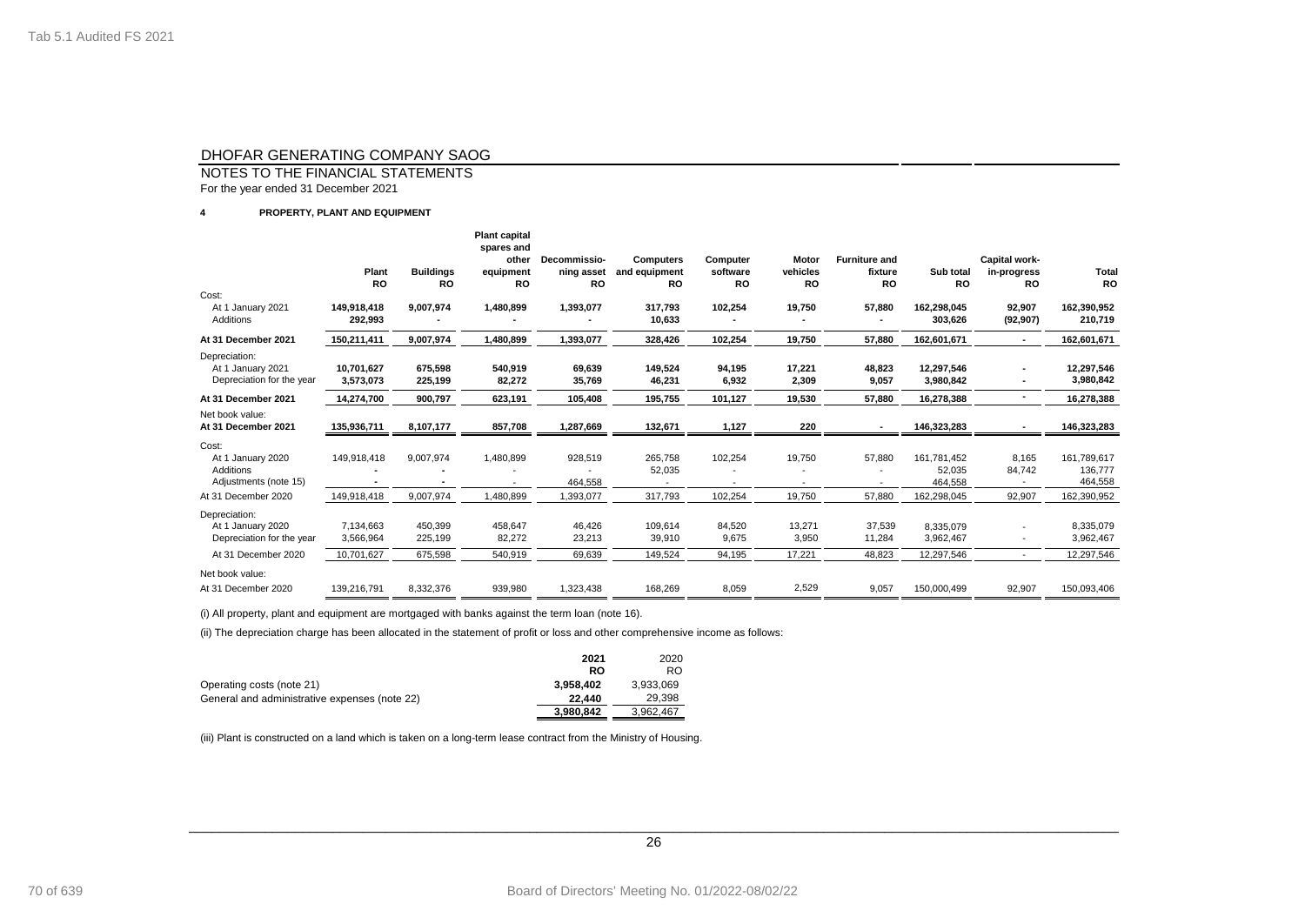NOTES TO THE FINANCIAL STATEMENTS

For the year ended 31 December 2021

## **5 FINANCE LEASE RECEIVABLE**

As mentioned in note 3, the arrangement for 273 MW power plant is a finance lease. Accordingly, a finance lease receivable has been recognised in these financial statements.

|                                            | 2021<br><b>RO</b> | 2020<br><b>RO</b> |
|--------------------------------------------|-------------------|-------------------|
| Finance lease receivable                   | 43,379,830        | 45,721,465        |
| Less: provision for expected credit losses | (156,980)         | (166,088)         |
|                                            | 43.222.850        | 45.555.377        |
| Non-current portion:                       |                   |                   |
| Finance lease receivable - non current     | 40,839,635        | 43.379.830        |
| Less: provision for expected credit losses | (147, 752)        | (157,582)         |
|                                            | 40.691.883        | 43.222.248        |
| Current portion:                           |                   |                   |
| Finance lease receivable - current         | 2,540,195         | 2,341,635         |
| Less: provision for expected credit losses | (9,228)           | (8,506)           |
|                                            | 2,530,967         | 2.333.129         |

The following table shows the maturity analysis of finance lease receivables:

|                                                                                  | Less than<br>1 year<br><b>RO</b> | <b>Between</b><br>RO | <b>Between</b><br>1 and 2 years 2 and 5 years<br>RO | More than<br>5 years<br><b>RO</b> | Total<br><b>RO</b> |
|----------------------------------------------------------------------------------|----------------------------------|----------------------|-----------------------------------------------------|-----------------------------------|--------------------|
| 31 December 2021<br>Gross finance lease<br>receivables<br>Less: unearned finance | 5,989,248                        | 5,989,249            | 17,967,746                                          | 35,935,490                        | 65,881,733         |
| income                                                                           | (3,449,053)                      | (3,233,658)          | (8, 218, 073)                                       | (7,601,119)                       | (22, 501, 903)     |
|                                                                                  | 2,540,195                        | 2,755,591            | 9,749,673                                           | 28,334,371                        | 43,379,830         |
| 31 December 2020<br>Gross finance lease<br>receivables                           | 5,989,248                        | 5,989,248            | 17,967,745                                          | 41,924,741                        | 71,870,982         |
| Less: unearned finance<br>income                                                 | (3,647,613)                      | (3,449,054)          | (8,980,176)                                         | (10,072,674)                      | (26, 149, 517)     |
|                                                                                  | 2,341,635                        | 2,540,194            | 8,987,569                                           | 31,852,067                        | 45,721,465         |

The movement in provision for expected credit losses is as follows:

|                                                | RO      | RO                       |
|------------------------------------------------|---------|--------------------------|
| At 1 January                                   | 166.088 | $\overline{\phantom{0}}$ |
| (Reversal) / provision charged during the year | (9,108) | 166,088                  |
| At 31 December                                 | 156.980 | 166,088                  |

**2021** 2020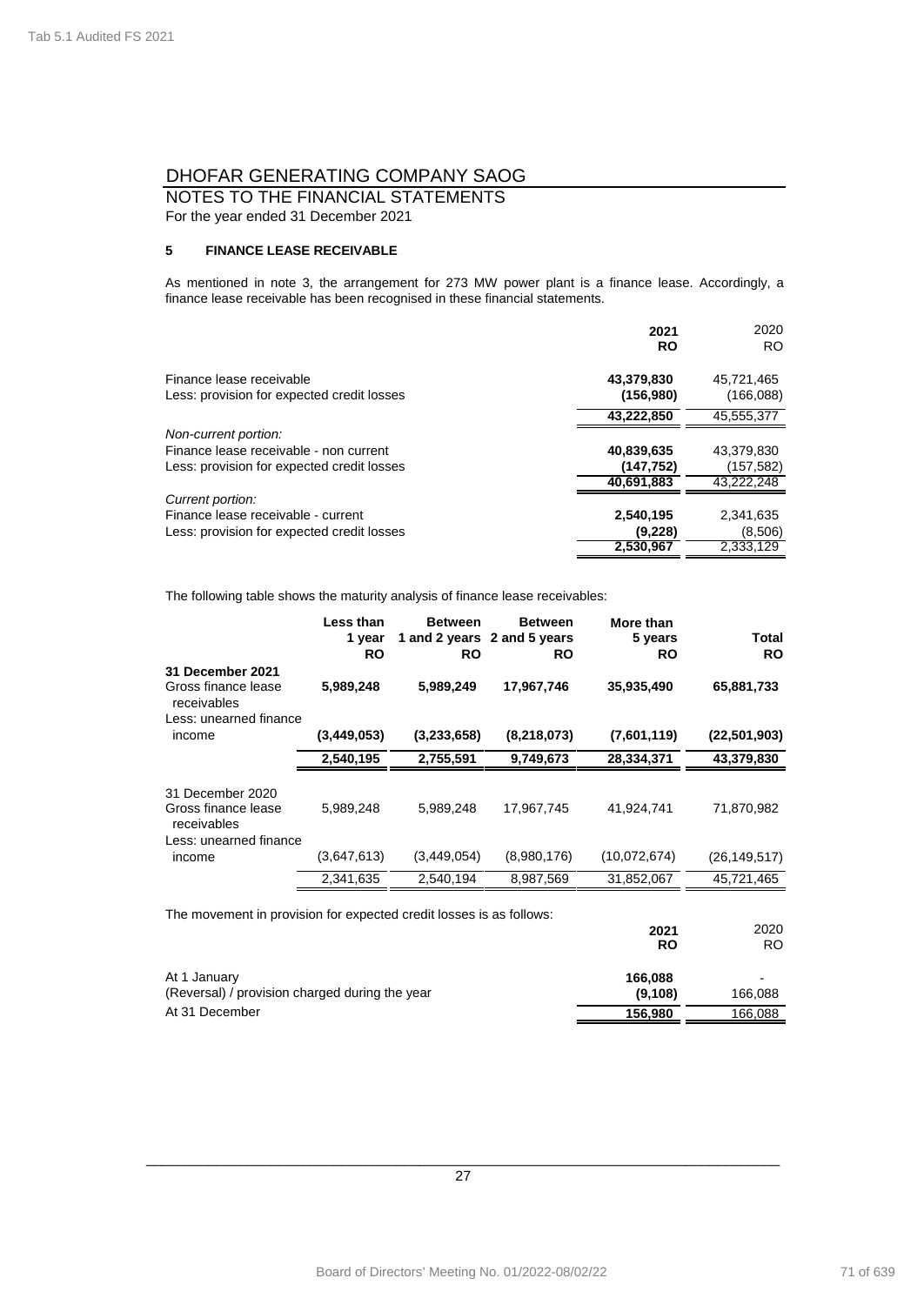NOTES TO THE FINANCIAL STATEMENTS

For the year ended 31 December 2021

## **6 MAJOR MAINTENANCE ACCRUED REVENUE**

|                                                                              | 2021<br>RO          | 2020<br><b>RO</b>   |
|------------------------------------------------------------------------------|---------------------|---------------------|
| At 1 January                                                                 | 2,903,019           | 3,119,782           |
| Add: major maintenance revenue recognised during the year (note 20)          | 234,258             | 361,271             |
| Add: finance income recognised during the year                               | 217,981             | 251,829             |
| Less: payments received during the year                                      | (829, 863)          | (829, 863)          |
| Closing balance                                                              | 2,525,395           | 2,903,019           |
| Less: provision for expected credit losses                                   | (10, 546)           | (10, 546)           |
| At 31 December                                                               | 2,514,849           | 2,892,473           |
|                                                                              | 2021                | 2020                |
|                                                                              | RO                  | <b>RO</b>           |
| Current and non-current classifications as at the reporting date as follows: |                     |                     |
| Non-current                                                                  | 2,041,539           | 2,316,152           |
| Less: provision for expected credit losses                                   | (8, 414)            | (8, 414)            |
|                                                                              | 2,033,125           | 2,307,738           |
|                                                                              |                     |                     |
| Current<br>Less: provision for expected credit losses                        | 483,856<br>(2, 132) | 586,867             |
|                                                                              | 481,724             | (2, 132)<br>584,735 |
|                                                                              |                     |                     |
| The movement in provision for expected credit losses is as follows:          |                     |                     |
|                                                                              | 2021                | 2020                |
|                                                                              | RO                  | RO.                 |
| At 1 January                                                                 | 10,546              |                     |
| Provision charged during the year (note 22)                                  |                     | 10,546              |
| At 31 December                                                               | 10,546              | 10,546              |
| <b>INVENTORIES</b><br>7                                                      |                     |                     |
|                                                                              | 2021                | 2020                |
|                                                                              | RO                  | <b>RO</b>           |
| Spares and consumables<br>Fuel                                               | 2,761,176           | 2,794,368           |
|                                                                              | 2,929,173           | 2,876,037           |
|                                                                              | 5,690,349           | 5,670,405           |
| 8<br><b>TRADE AND OTHER RECEIVABLES</b>                                      |                     |                     |
|                                                                              | 2021                | 2020                |
|                                                                              | RO                  | <b>RO</b>           |
| Trade receivables from OPWP                                                  | 15,587,157          | 27,754,183          |
| Less: provision for expected credit losses                                   | (471)               | (84, 348)           |
|                                                                              | 15,586,686          | 27,669,835          |
| Other receivables                                                            | 131,276             | 85,000              |
|                                                                              | 15,717,962          | 27,754,835          |

(i) Trade receivables are non-interest bearing and are on terms of 25 days.

\_\_\_\_\_\_\_\_\_\_\_\_\_\_\_\_\_\_\_\_\_\_\_\_\_\_\_\_\_\_\_\_\_\_\_\_\_\_\_\_\_\_\_\_\_\_\_\_\_\_\_\_\_\_\_\_\_\_\_\_\_\_\_\_\_\_\_\_\_\_\_\_\_\_\_\_\_\_\_\_\_ 28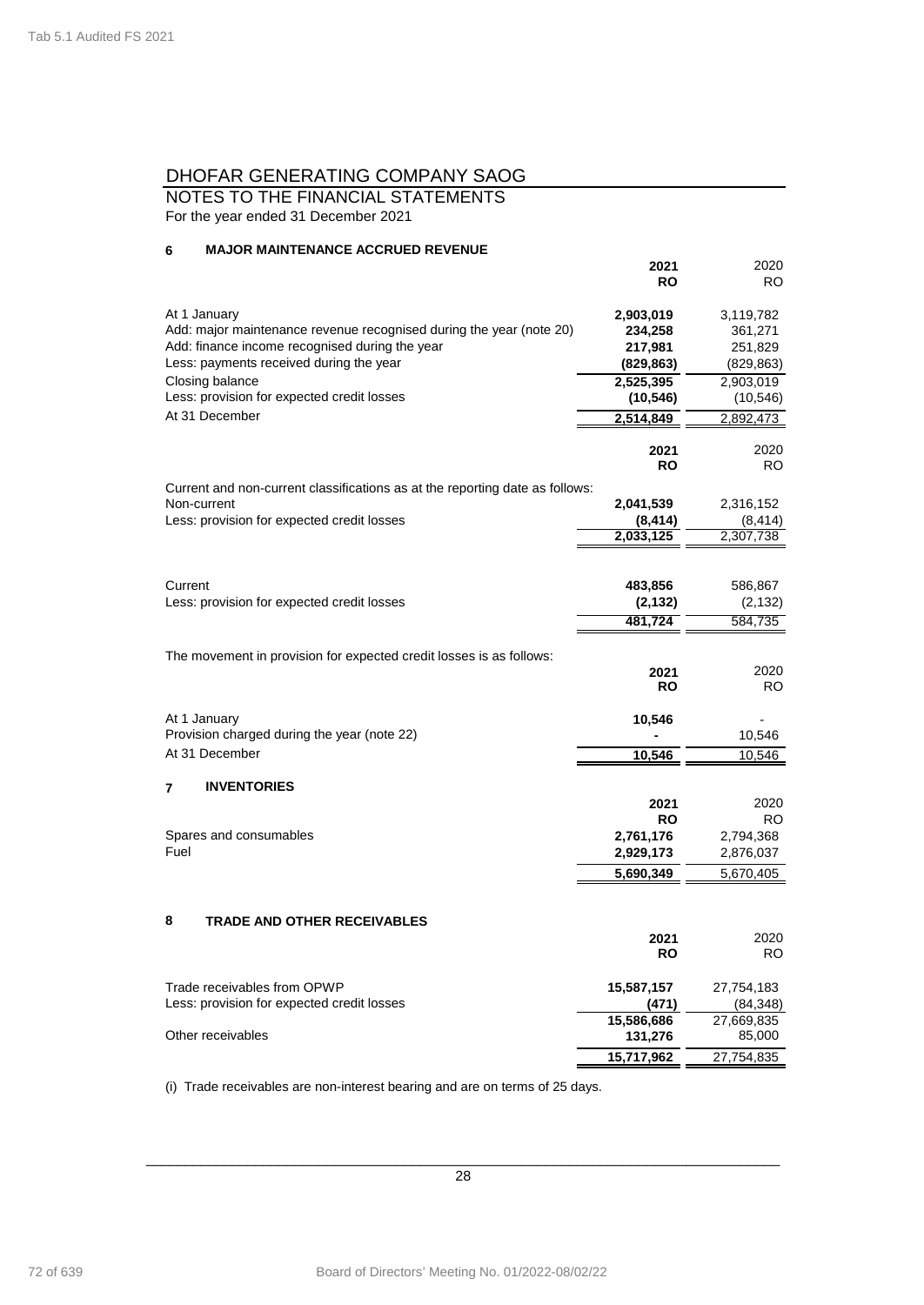NOTES TO THE FINANCIAL STATEMENTS

For the year ended 31 December 2021

## **8 TRADE AND OTHER RECEIVABLES (continued)**

(ii) The movement in provision for expected credit losses is as follows:

|                                                                            | 2021<br>RO          | 2020<br>RO.       |
|----------------------------------------------------------------------------|---------------------|-------------------|
| At 1 January<br>Write off / reversal during the year                       | 84.348<br>(83, 877) | 89.901<br>(5,553) |
| At 31 December                                                             | 471                 | 84,348            |
| (iii) The aging of unimpaired trade receivables at the reporting date was: |                     |                   |
| Less than 25 days                                                          | 3,223,120           | 2,689,603         |
| 25 to 90 days                                                              | 4,154,523           | 2.410.663         |
| 90 to 360 days                                                             | 8,209,514           | 14,376,842        |
| More than 360 days                                                         |                     | 8,277,075         |
|                                                                            | 15,587,157          | 27.754.183        |

(iv) Trade receivable consists of RO 12,364,037 (2020 - RO 24,968,287) outstanding from OPWP against the fuel cost allowance which is overdue as on reporting date.

## **8 TRADE AND OTHER RECEIVABLES (continued)**

(v) From May 2021 onwards, OPWP has deferred fuel charge revenue payments and correspondingly, the Company has also deferred payments against fuel invoices to Ministry of Energy and Minerals (MEM). OPWP and MEM had agreed to offset the fuel charge receiveable and payable amounts till 31 December 2020 by way of an accounting adjustment. During current year, OPWP has paid fuel charges till April 2021 to the Company and corredpondingly the Company has also paid the fuel invoices to MEM. Settlement mechanism is under discussion with OPWP and MEM with respect to outstanding amount.

## **9 ADVANCES AND PREPAYMENTS**

|                                            | 2021<br><b>RO</b> | 2020<br>RO.      |
|--------------------------------------------|-------------------|------------------|
| Advances and others<br>Prepaid expenses    | 1,863<br>445,781  | 1,863<br>422,763 |
|                                            | 447,644           | 424,626          |
| 10<br><b>CASH AND CASH EQUIVALENTS</b>     |                   |                  |
|                                            | 2021              | 2020             |
|                                            | <b>RO</b>         | RO.              |
| Cash at bank                               | 4,454,658         | 4,665,002        |
| Less: allowance for expected credit losses | (16, 949)         | (16, 949)        |
|                                            | 4,437,709         | 4,648,053        |
| Cash in hand                               | 2,050             | 685              |
|                                            | 4,439,759         | 4,648,738        |
| Cash and cash equivalents - gross          | 4,456,708         | 4,665,687        |

Bank balances are placed with reputed financial institutions in Sultanate of Oman and United Kingdom.

The movement in provision for expected credit losses is as follows:

\_\_\_\_\_\_\_\_\_\_\_\_\_\_\_\_\_\_\_\_\_\_\_\_\_\_\_\_\_\_\_\_\_\_\_\_\_\_\_\_\_\_\_\_\_\_\_\_\_\_\_\_\_\_\_\_\_\_\_\_\_\_\_\_\_\_\_\_\_\_\_\_\_\_\_\_\_\_\_\_\_ 29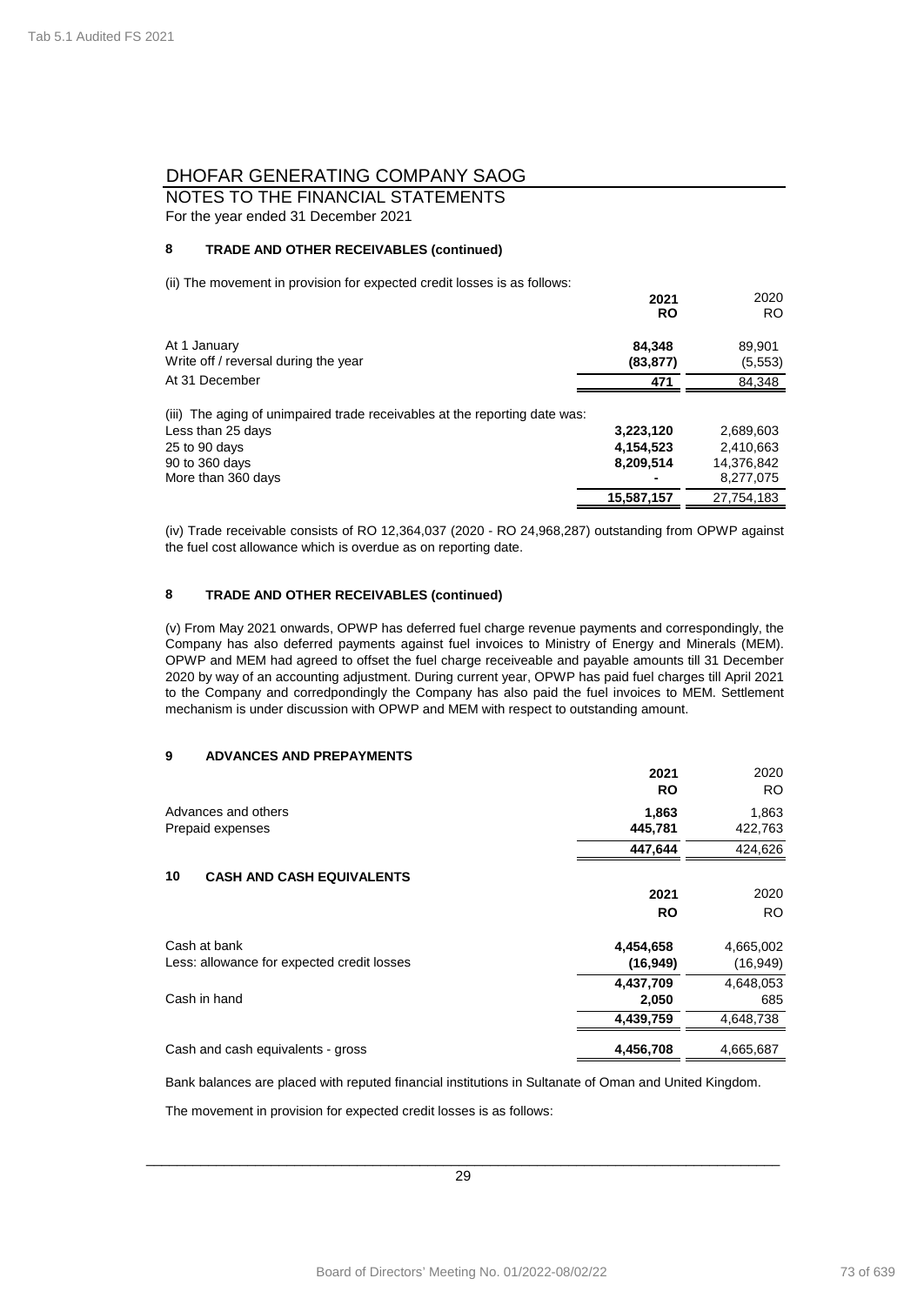NOTES TO THE FINANCIAL STATEMENTS For the year ended 31 December 2021

## **10 CASH AND CASH EQUIVALENTS (continued)**

|                                             | 2021<br><b>RO</b> | 2020<br>RO.              |
|---------------------------------------------|-------------------|--------------------------|
| At 1 January                                | 16.949            | $\overline{\phantom{0}}$ |
| Provision charged during the year (note 22) |                   | 16.949                   |
| At 31 December                              | 16.949            | 16.949                   |

## **11 SHARE CAPITAL**

The authorised share capital of the Company as at 31 December 2021 is RO 120,000,000 (2020 : RO 120,000,000). Issued and paid up capital as at 31 December 2021 is RO 22,224,000 (2020 : RO 22,224,000) of 100 baiza. The Company has one class of ordinary shares which carry no right to fixed income.

Shareholders who own 10% or more of the Company's share capital at the reporting date are:

|                                                                                   | 2021         |                          | 2020                       |               |
|-----------------------------------------------------------------------------------|--------------|--------------------------|----------------------------|---------------|
|                                                                                   | shareholding | Percentage No. of shares | Percentage<br>shareholding | No. of shares |
| MAP Power Holding Company Limited<br>Mitsui & Co. Middle East and Africa Projects | 27%          | 60.004.800               | 27%                        | 60.004.800    |
| Investment & Development Limited                                                  | 27%          | 60.004.800               | 27%                        | 60.004.800    |

## **12 LEGAL RESERVE**

In accordance with the article 132 of the Commercial Companies Law 18/2019 applicable to companies registered in the Sultanate of Oman, 10% of a company's net profit after the deduction of taxes will be transferred to a non-distributable statutory reserve each year until the amount of such legal reserve has reached a minimum of one third of that Company's issued share capital. This reserve is not available for distribution to shareholders as dividends.

## **13 CASH FLOW HEDGE RESERVE**

The USD long term facilities of the Company bear interest at US LIBOR plus applicable margins. The Company has fixed the rate of interest through Interest Rate Swap agreements ("IRS") entered into with various international banks for the facilities.

|                                                                                    | 2021<br>RO              | 2020<br><b>RO</b>        |
|------------------------------------------------------------------------------------|-------------------------|--------------------------|
| At 1 January (A)                                                                   | (9,770,973)             | (5,374,064)              |
| Change in fair value during the year<br>Less: related deferred tax asset (note 19) | 4,952,289               | (5, 172, 834)<br>775,925 |
| Change in fair value of hedge during the year (B)                                  | (742, 843)<br>4,209,446 | (4,396,909)              |
| At 31 December $(C) = (A) + (B)$                                                   | (5,561,527)             | (9,770,973)              |

All the interest rate swaps are designated and effective as cash flow hedges and the fair value thereof has been recognised directly in other comprehensive income and presented in statement of changes in equity, net of related deferred tax.

## **14 DERIVATIVE FINANCIAL INSTRUMENTS**

The Company's main interest rate risk arises from long-term borrowings with variable rates, which expose the Company to cash flow interest rate risk. The Company has entered into five interest rate swap agreements with five international banks at fixed interest rates ranging from 2.6% - 3.2% per annum. The Company's borrowings at variable rate are denominated in US Dollars.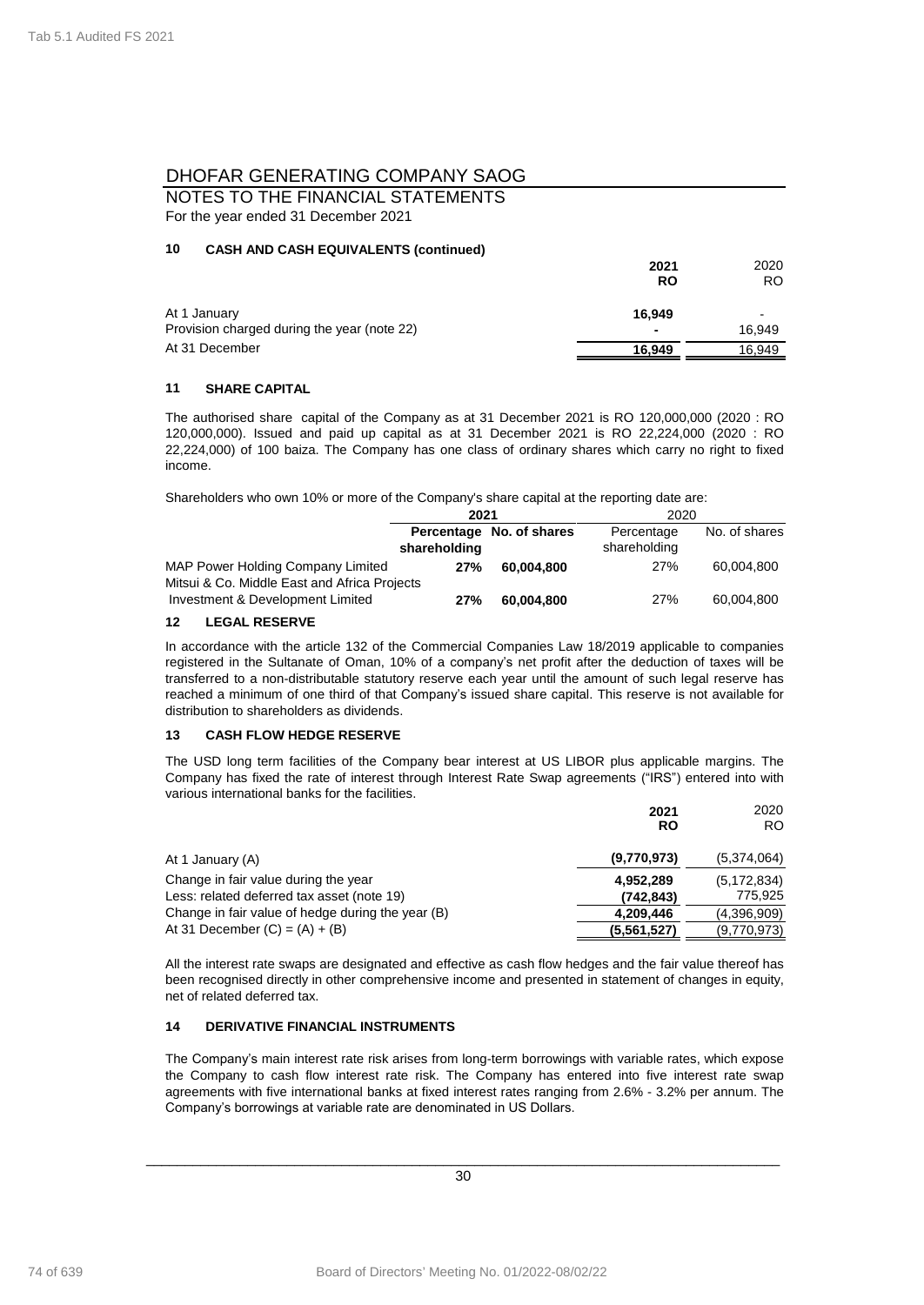NOTES TO THE FINANCIAL STATEMENTS

For the year ended 31 December 2021

## **14 DERIVATIVE FINANCIAL INSTRUMENTS (continued)**

The Company manages its cash flow interest rate risk by using floating-to-fixed interest rate swaps. Under these swaps, the Company agrees with other parties to exchange, at specified intervals (quarterly), the difference between fixed contract rates and floating rate interest amounts calculated by reference to the agreed notional principal amounts.

|                                                                              | Notional amount by term to maturity        |                 |           |               |            |
|------------------------------------------------------------------------------|--------------------------------------------|-----------------|-----------|---------------|------------|
|                                                                              | <b>Negative fair</b>                       | <b>Notional</b> | $1 - 12$  | More than 1   | Over 5     |
|                                                                              | value                                      | amount total    | months    | up to 5 years | years      |
|                                                                              | <b>RO</b>                                  | <b>RO</b>       | <b>RO</b> | <b>RO</b>     | <b>RO</b>  |
| 31 December 2021                                                             |                                            |                 |           |               |            |
| Interest rate swaps                                                          | 6,542,972                                  | 76,564,042      | 4,156,385 | 17,634,499    | 54,773,158 |
|                                                                              |                                            |                 |           |               |            |
| 31 December 2020                                                             |                                            |                 |           |               |            |
| Interest rate swaps                                                          | 11,495,262                                 | 80,571,392      | 4,007,350 | 17,127,708    | 59,436,334 |
|                                                                              |                                            |                 |           |               |            |
| Current and non-current classifications as at the reporting date as follows; |                                            |                 |           | 2021          | 2020       |
|                                                                              |                                            |                 |           | RO            | RO.        |
|                                                                              |                                            |                 |           |               |            |
| Non-current                                                                  |                                            |                 |           | 4,841,799     | 9,541,067  |
| Current                                                                      |                                            |                 |           | 1,701,173     | 1,954,195  |
|                                                                              |                                            |                 |           | 6,542,972     | 11,495,262 |
| 15                                                                           | <b>PROVISION FOR DECOMMISSIONING COSTS</b> |                 |           |               |            |
|                                                                              |                                            |                 |           | 2021          | 2020       |
|                                                                              |                                            |                 |           | RO            | RO         |
|                                                                              |                                            |                 |           |               |            |
| At the beginning of the year                                                 |                                            |                 |           | 4,722,679     | 4,211,503  |
| Additional provision made during year (note 4)                               |                                            |                 |           |               | 464,558    |
| Reversal of provision during year                                            |                                            |                 |           |               | (103, 105) |
| Unwinding of discount on decommissioning cost provision (note 24)            |                                            |                 |           | 236,134       | 149,723    |
|                                                                              |                                            |                 |           | 4,958,813     | 4,722,679  |

The Company is committed under the lease agreement to decommission the site as a result of construction of the power plant. Decommissioning costs represent the present value of management's best estimate of the future outflow of the economic benefits that will be required to remove the facilities and restore the affected area at the Company's rented sites. The cost estimate has been discounted to present value using the pre-tax rate that reflects the risk specific to the decommissioning liability. The provision has been calculated using a discount rate of 5% per annum at the reporting date.

During the year 2020, the Company had reviewed the provision estimates for the 445MW plant and had revised the discount rate which resulted an increase in the provision. The effect of this change had resulted in increase of provision for decommissioning cost and decommissioning asset by RO 464,558. The asset is depreciated in accordance with IAS 16 - Property, plant and equipment. The expected costs of restoration are based on management's best estimates in line with the industry practice.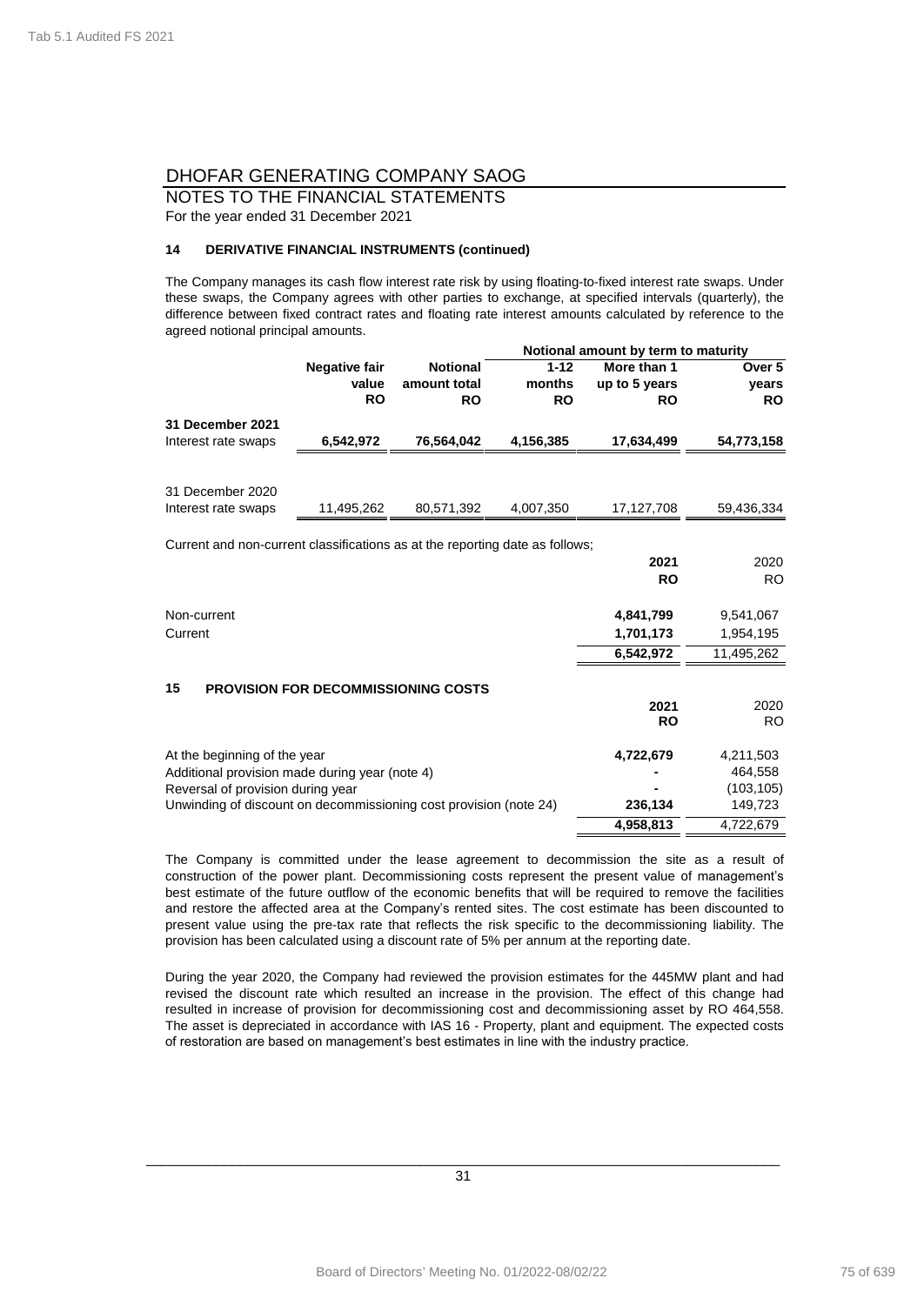NOTES TO THE FINANCIAL STATEMENTS

For the year ended 31 December 2021

## **16 LONG TERM LOAN**

|                                                                        | 2021<br>RO                   | 2020<br>RO.                  |
|------------------------------------------------------------------------|------------------------------|------------------------------|
| At the beginning<br>Paid during the year                               | 146,894,306<br>(8,370,642)   | 154,242,763<br>(7, 348, 457) |
| Gross Ioan amount<br>Less: unamortised arrangement fee                 | 138,523,664<br>(1, 171, 937) | 146,894,306<br>(1,358,433)   |
|                                                                        | 137,351,727                  | 145,535,873                  |
| Current and non-current classification of the term loan is as follows; |                              |                              |
| Non-current portion<br>Current portion                                 | 127,221,502<br>10,130,225    | 138,578,204<br>6,957,669     |
|                                                                        | 137,351,727                  | 145,535,873                  |

The loan facility of RO 168,609,121 (USD 437,832,047) was provided by a consortium of local and international banks in pursuance with the PPA to finance the project cost. This loan is repayable in 31 semiannual instalments starting from 31 July 2018.

According to Common Term Agreement the term loan facility comprises of:

| Currency | <b>Total facility</b> | Interest rates            | <b>Final repayment date</b> |
|----------|-----------------------|---------------------------|-----------------------------|
| RO.      | 72.999.959            | 5.0% per annum            | 31 December 2032            |
| USD      | 248.271.000           | $LIBOR + 1.4\%$ per annum | 31 December 2032            |

The repayment schedule of term loan is as follows:

|                               | 2021<br>RO  | 2020<br>RO. |
|-------------------------------|-------------|-------------|
| Payable within one year       | 10,323,955  | 7.057.928   |
| Payable between 1 and 2 years | 10,700,496  | 7,575,124   |
| Payable between 2 and 5 years | 32,980,829  | 23.645.976  |
| Payable after 5 years         | 84,518,384  | 108.615.278 |
|                               | 138,523,664 | 146,894,306 |

The Company hedges USD portion of the loan for interest rate risk via an interest rate swap arrangement as explained in note 13 and 14 to the financial statements.

The loan is secured by a charge on all project assets, assignment of insurance / reinsurances, agreement for security over promoters' shares and charge over the Company's project accounts. The weighted average effective interest rate on the bank loans is 4.16% per annum (2020: 3.97%) for USD facility and 5% per annum (2020: 4.80%) for RO Facility (overall effective rate 4.49% per annum) (2020: 4.29%). The loan is subject to certain covenants relating to maintenance of Debt Service Coverage Ratio.

Also as of 31 December 2021, the Company has undrawn working capital facility amounting to RO 7,700,000 (2020 - RO 7,700,000) with interest rate of 3.75% per annum (2020 - 3.75%).

The Company's cash sweep obligation under the loan agreement has taken effect from 31 July 2021. The cash sweep mechanism requires that after operating costs and debt service payments have been accounted for, 95% of the free cash flows to be paid to the lenders towards prepayment of the loan amount ("Cash Sweep Mechanism"). Under the Cash Sweep Mechanism, the first prepayment amounting to RO 1,312,716 (2020: nil) has been paid towards the settlement of loan outstanding amount on 28 October 2021.

A reconciliation between opening and closing balances in the statement of financial position for liabilities that result in financing cash flows is presented below: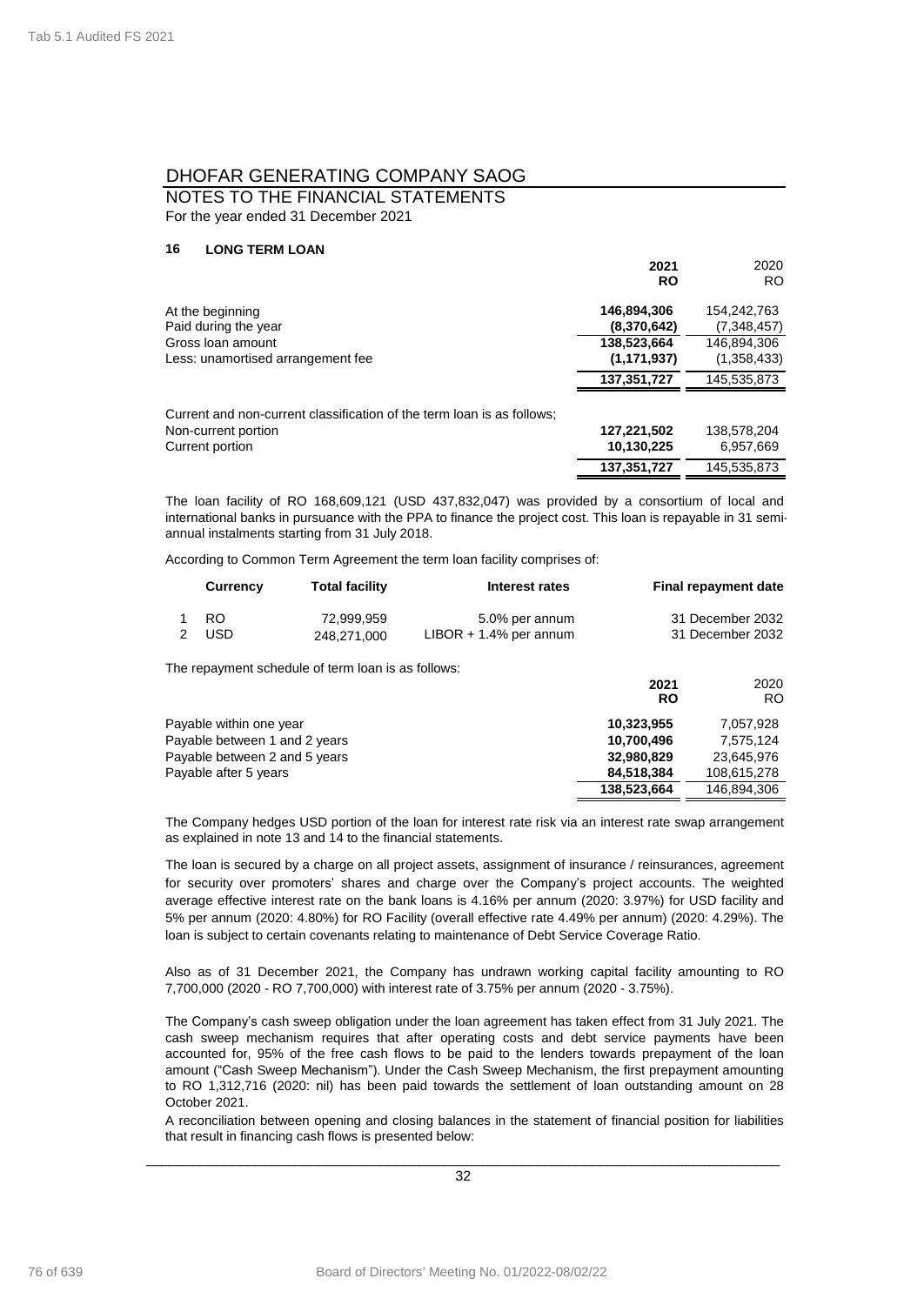NOTES TO THE FINANCIAL STATEMENTS

For the year ended 31 December 2021

## **16 LONG TERM LOAN (continued)**

|                              | At 1<br>January | <b>Repayments</b><br>during year | Non-cash<br>changes | At 31<br><b>December</b> |
|------------------------------|-----------------|----------------------------------|---------------------|--------------------------|
|                              | RO              | <b>RO</b>                        | <b>RO</b>           | <b>RO</b>                |
| 2021<br>Senior facility loan | 145,535,873     | (8,370,642)                      | 186,496             | 137, 351, 727            |
| 2020<br>Senior facility loan | 152,703,713     | (7,348,457)                      | 180,617             | 145,535,873              |

### **17 TRADE AND OTHER PAYABLES**

|                                         | 2021<br>RO | 2020<br>RO. |
|-----------------------------------------|------------|-------------|
| Trade payables                          | 13,994,777 | 25,912,935  |
| Accrued expenses                        | 2,576,215  | 2,864,269   |
| Amount due to related parties (note 26) | 488.502    | 481.915     |
| VAT and other payables                  | 720.499    |             |
|                                         | 17,779,993 | 29,259,119  |
|                                         |            |             |

Trade payables include RO 12,449,857 (2020 - RO 23,632,106) payable to MEM against the Fuel Cost which is overdue as on the reporting date. Refer note 8 (v) for further details on long outstanding payable amount.

## **18 LEASES**

The Company, as a lessee, has entered into the following contracts which are covered under IFRS 16:

- The Usufruct agreement with 40 years lease term.
- The office rent agreement with 3 years lease term.

The movement of right-of-use assets as of the reporting date as follows:

|                                                                | 2021<br><b>RO</b>      | 2020<br><b>RO</b>      |
|----------------------------------------------------------------|------------------------|------------------------|
| At 1 January<br>Depreciation charged during the year (note 21) | 1,855,736<br>(67, 751) | 1,923,487<br>(67, 751) |
| At 31 December                                                 | 1,787,985              | 1,855,736              |
|                                                                |                        |                        |

Movement of lease liability recognised as of the reporting date is as follows;

| At 1 January                               | 2.071.784 | 2.091.798 |
|--------------------------------------------|-----------|-----------|
| Interest accrued during the year (note 24) | 119.195   | 120.278   |
| Payments during the year                   | (156.762) | (140.292) |
| At 31 December                             | 2.034.217 | 2.071.784 |

Current and non-current classification as of the reporting date is as follows;

| Non-current lease liabilities | 1.881.501 | 1,919,068 |
|-------------------------------|-----------|-----------|
| Current lease liabilities     | 152.716   | 152.716   |
|                               | 2.034.217 | 2.071.784 |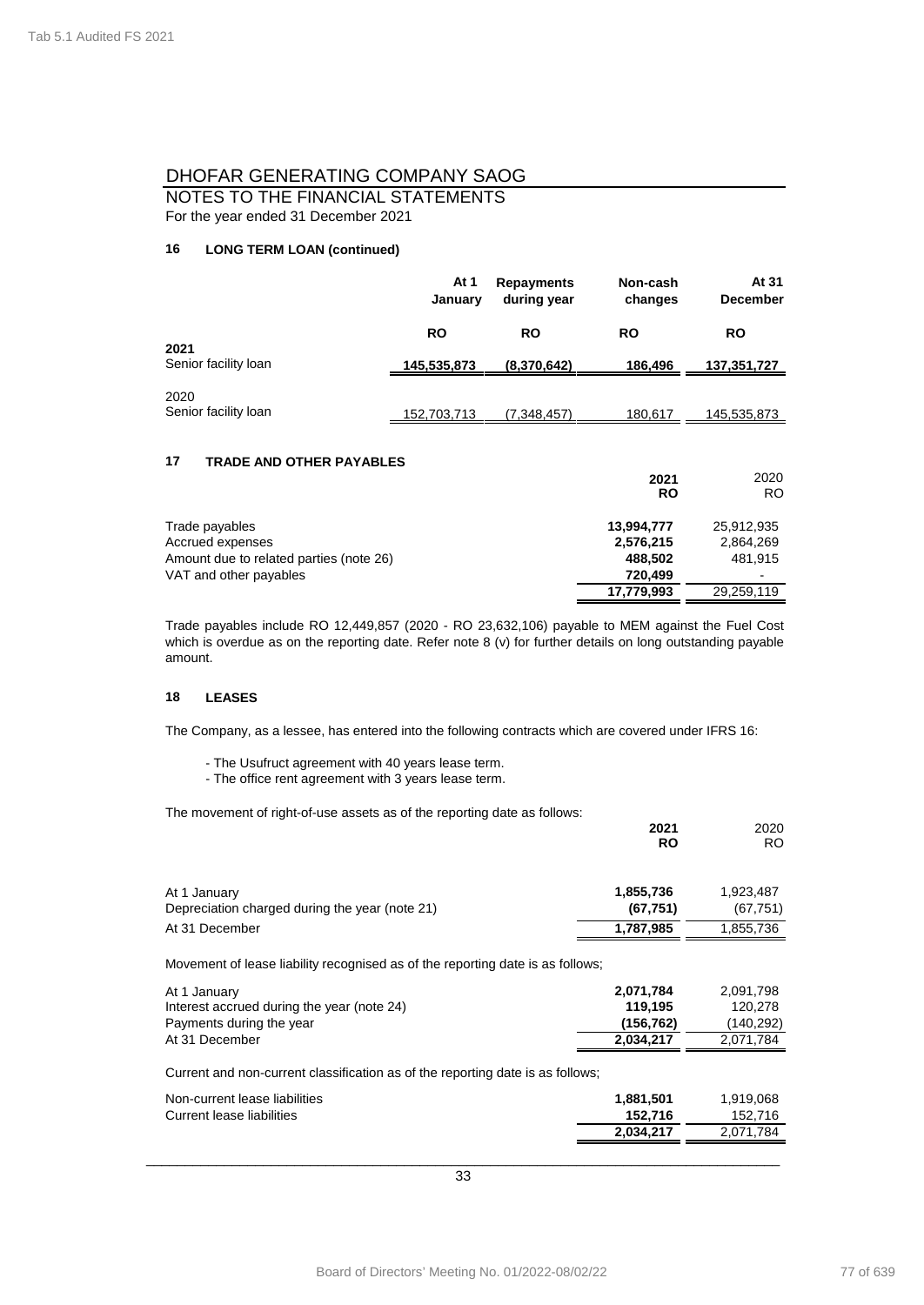NOTES TO THE FINANCIAL STATEMENTS For the year ended 31 December 2021

## **18 LEASES (continued)**

The following are the amounts recognised in the profit or loss;

| Depreciation of right-of-use assets (note 21)                                                                  | 67,751            | 67,751      |
|----------------------------------------------------------------------------------------------------------------|-------------------|-------------|
| Interest on lease liabilities (note 24)                                                                        | 119,195           | 120,278     |
|                                                                                                                | 186,946           | 188,029     |
| For leases where the Company is lessor, please refer note 5.<br>The maturity of lease liability is as follows: |                   |             |
| Not later than 1 year                                                                                          | 152,716           | 152,716     |
| $1 - 2$ years                                                                                                  | 133,137           | 152,716     |
| $2 - 5$ years                                                                                                  | 399,411           | 458,148     |
| More than 5 years                                                                                              | 1,348,953         | 1,308,204   |
|                                                                                                                | 2,034,217         | 2,071,784   |
| 19<br><b>TAXATION</b>                                                                                          |                   |             |
|                                                                                                                | 2021<br><b>RO</b> | 2020<br>RO. |
| <b>Statement of profit or loss</b>                                                                             |                   |             |
| Deferred tax charge<br>Current tax charge                                                                      | 407               | 1,799,575   |
| - reversal of prior year provision                                                                             |                   | (342,030)   |
| - in respect of prior years                                                                                    |                   | 83,241      |
|                                                                                                                | 407               | 1.540.786   |
|                                                                                                                |                   |             |
|                                                                                                                | 2021              | 2020        |
|                                                                                                                | RO                | RO.         |
| <b>Statement of financial position</b>                                                                         |                   |             |
| Non-current liability:<br>Deferred tax-net                                                                     |                   |             |
|                                                                                                                | 9,323,996         | 8,580,746   |
| <b>Current tax liability</b>                                                                                   |                   |             |
| <b>Current tax</b>                                                                                             | 2,993             | 35,322      |
|                                                                                                                |                   |             |
|                                                                                                                | 2021<br>RO        | 2020<br>RO. |
| Movement for current tax liability:                                                                            |                   |             |
| At 1 January                                                                                                   | 35,322            | 383,438     |
| Charge for prior years                                                                                         |                   | 83,241      |
| Reversal of prior year provision                                                                               |                   | (342,030)   |
| Payments during the year                                                                                       | (32, 329)         | (89, 327)   |
| At 31 December                                                                                                 | 2,993             | 35,322      |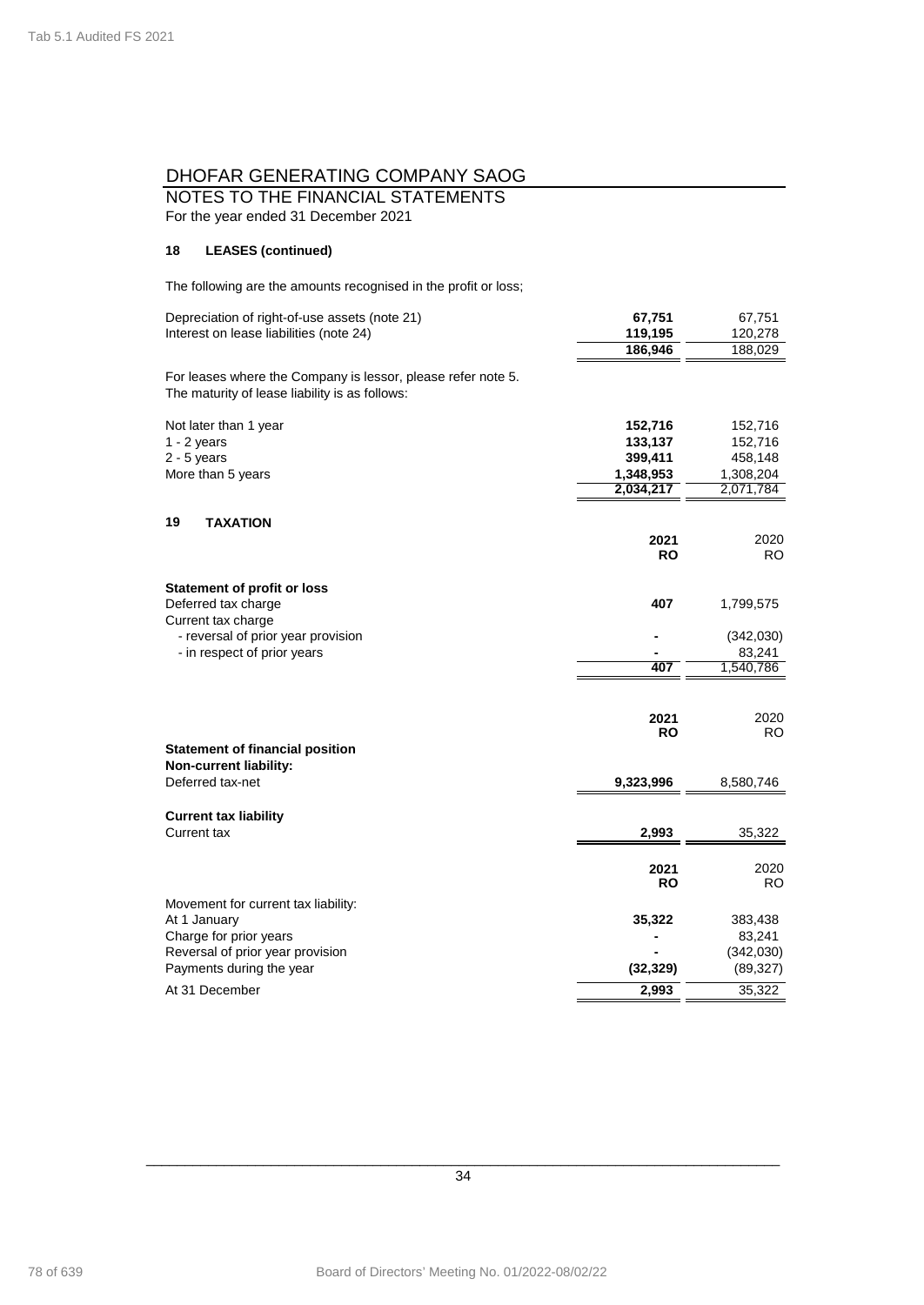NOTES TO THE FINANCIAL STATEMENTS

For the year ended 31 December 2021

## **19 TAXATION (continued)**

The total income tax for the year can be reconciled to the accounting profits as follows;

|                                              | 2021<br>RO    | 2020<br>RO. |
|----------------------------------------------|---------------|-------------|
| Accounting profit before tax for the year    | 2,841,672     | 3,164,910   |
| Tax at the rate of 15%<br>Add tax effect of: | 426,251       | 474,737     |
| Expenses not allowed in tax                  | 971           | 1,505       |
| Deferred tax not recognised on tax losses    | 936,888       | 1,323,333   |
| Deferred tax on carried forward tax losses   | (1, 295, 640) |             |
| Deferred tax prior year                      | (68,063)      |             |
| Currrent tax of previous years               |               | (258,789)   |
| Tax expense for the year                     | 407           | 1.540.786   |

During the year, tax assessments for years 2016 and 2017 were completed by the tax authorities.

The provision for the current and deferred tax have been recorded based on the finance lease model. Further, in respect of the unrealised gain of RO 22,989,752 (the difference between the fair value of plant and finance lease receivable) management has taken a view that this gain will be realised as a part of tariff received over the life of the PPA and only realised gain should be subjected to tax as per the Income Tax Law.

Deferred income tax assets are recognised for all deductible temperory differences and unused tax losses to the extent that it is probable that taxable profit will be available against which the deductible temperory differences and the carryforward of unused tax losses can be utilised.

The government of Sultanate of Oman announced an Economic Stimulus Plan on 9 Mar 2021 to support the Sultanate's efforts to counter Covid effects on the economy. As per the plan, companies are allowed to carry forward their tax losses incurred for tax year 2020 for an unlimited period to be adjustable against future taxable income. The Company incurred tax loss of RO 8,637,600 for 2020. In view of the above, the Company has recognised a deferred tax asset of RO 1,295,640 in these financial statements.

The carried forward tax losses will expire within 5 years except for the tax year 2020. Management believes that future taxable profit will not be sufficient to offset the carried forward tax losses which will expire within 5 years, hence deferred tax asset of RO 5,099,233 (2020 - RO 5,488,108) has not been recognized on carried forward tax losses.

### **Deferred tax**

Deferred taxes are calculated on all temporary differences under the liability method using a principal tax rate of 15%. The net deferred tax liability and deferred tax charge in the statement of comprehensive income are attributable to the following items;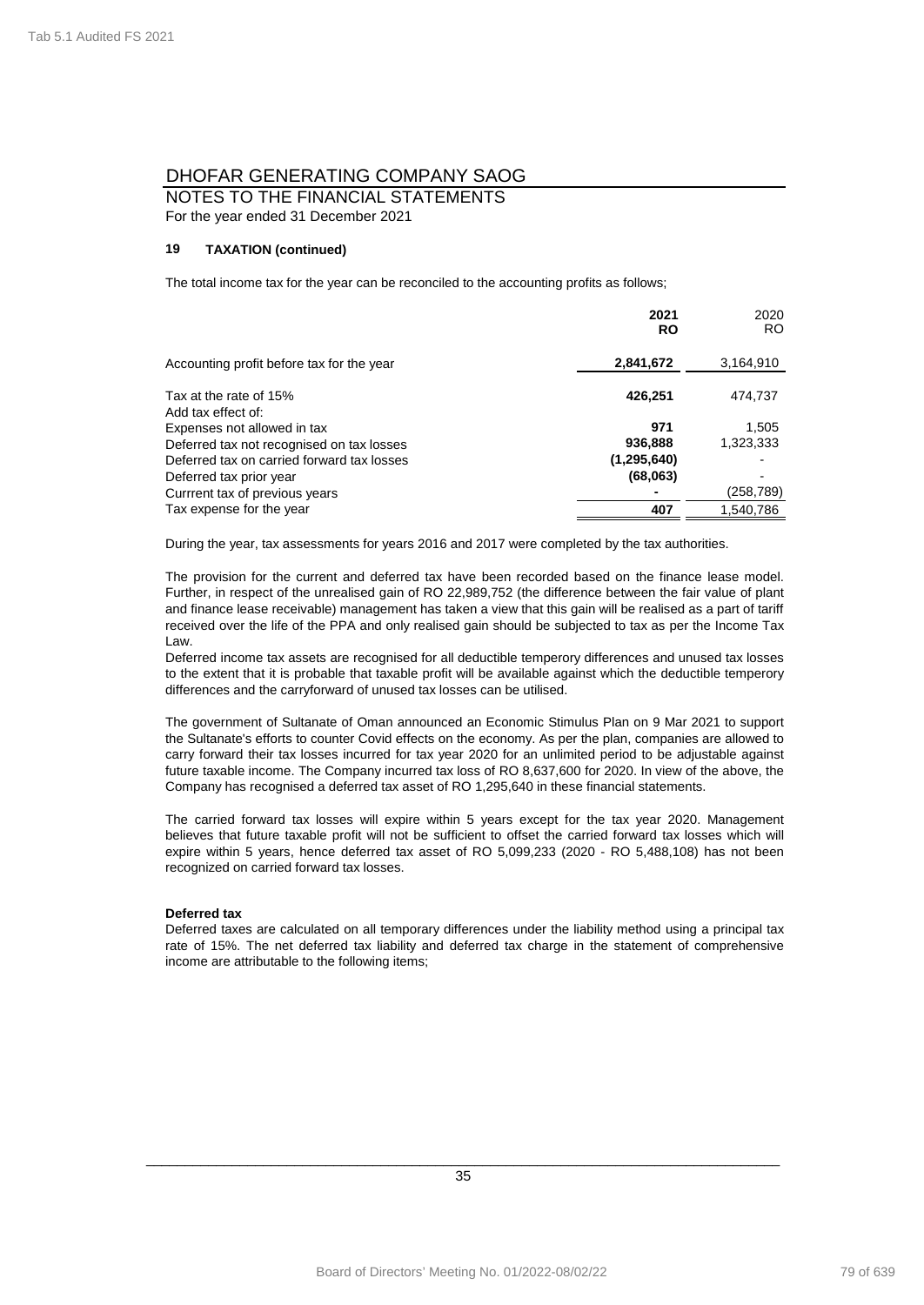NOTES TO THE FINANCIAL STATEMENTS

For the year ended 31 December 2021

## **19 TAXATION (continued)**

|                                      |               | Deferred tax recognised in |                          |                 |
|--------------------------------------|---------------|----------------------------|--------------------------|-----------------|
|                                      | At 1 January  | <b>Profit or loss</b>      | OCI                      | At 31           |
|                                      |               |                            |                          | <b>December</b> |
| 31 December 2021                     | RO            | RO                         | RO                       | RO              |
| Deferred tax asset                   |               |                            |                          |                 |
| Provision for decommissioning cost   | 708,402       | 35,420                     |                          | 743,822         |
| Allowance for expected credit losses | 41,690        | (13,948)                   |                          | 27,742          |
| Lease liabilities and right-of-use   | 32,408        | 4,527                      |                          | 36,935          |
| assets                               |               |                            |                          |                 |
| Carried forward tax losses           |               | 1,295,640                  |                          | 1,295,640       |
| Cash flow hedge reserve              | 1,724,289     |                            | (742, 843)               | 981,446         |
|                                      |               |                            |                          |                 |
|                                      | 2,506,789     | 1,321,639                  | (742, 843)               | 3,085,585       |
| Deferred tax liability               |               |                            |                          |                 |
| Accelerated tax depreciation         | (7, 563, 280) | (1,629,871)                |                          | (9, 193, 151)   |
| Unrealised gain on                   |               |                            |                          |                 |
| recognition of finance lease         | (2,815,375)   | 121,022                    |                          | (2,694,353)     |
| Finance lease receivable for         |               |                            |                          |                 |
| decommissioning asset                | (230, 124)    | 26,430                     |                          | (203, 694)      |
| Unamortised major maintenance        |               |                            |                          |                 |
| revenue                              | (212, 177)    | 86,944                     |                          | (125, 233)      |
| Prepaid rentals                      | (68,063)      | 68,063                     |                          |                 |
| Decommissioning asset                | (198, 516)    | 5,366                      |                          | (193, 150)      |
|                                      | (11,087,535)  | (1,322,046)                |                          | (12, 409, 581)  |
| Deferred tax liability - net         | (8,580,746)   | (407)                      | (742, 843)               | (9,323,996)     |
|                                      |               |                            |                          |                 |
|                                      |               | Deferred tax recognised in |                          |                 |
|                                      | At 1 January  | Profit or loss             | OCI                      | At 31 December  |
|                                      | RO            | RO                         | <b>RO</b>                | RO              |
| 31 Dec 2020                          |               |                            |                          |                 |
| Deferred tax asset                   |               |                            |                          |                 |
| Provision for decommissioning cost   | 631,725       | 76,677                     |                          | 708,402         |
| Allowance for expected credit losses | 13,485        | 28,205                     |                          | 41,690          |
| Lease liabilities and right-of-use   | 25,248        | 7,160                      |                          | 32,408          |
| assets                               |               |                            |                          |                 |
| Cash flow hedge reserve              | 948,364       |                            | 775,925                  | 1,724,289       |
|                                      | 1,618,822     | 112,042                    | 775,925                  | 2,506,789       |
|                                      |               |                            |                          |                 |
| Deferred tax liability               |               |                            |                          |                 |
| Accelerated tax depreciation         | (5,546,648)   | (2,016,632)                |                          | (7, 563, 280)   |
| Unrealised gain on                   |               |                            |                          |                 |
| recognition of finance lease         | (2,924,017)   | 108,642                    |                          | (2,815,375)     |
| Finance lease receivable for         |               |                            |                          |                 |
|                                      |               |                            |                          |                 |
| decommissioning asset                | (256, 524)    | 26,400                     |                          | (230, 124)      |
| Unamortised major maintenance        |               |                            |                          |                 |
| revenue                              | (277, 695)    | 65,518                     |                          | (212, 177)      |
| Prepaid rentals                      | (38, 720)     | (29, 343)                  |                          | (68,063)        |
| Decommissioning asset                | (132, 314)    | (66, 202)                  |                          | (198,516)       |
|                                      |               |                            |                          |                 |
|                                      | (9, 175, 918) | (1, 911, 617)              | $\overline{\phantom{a}}$ | (11,087,535)    |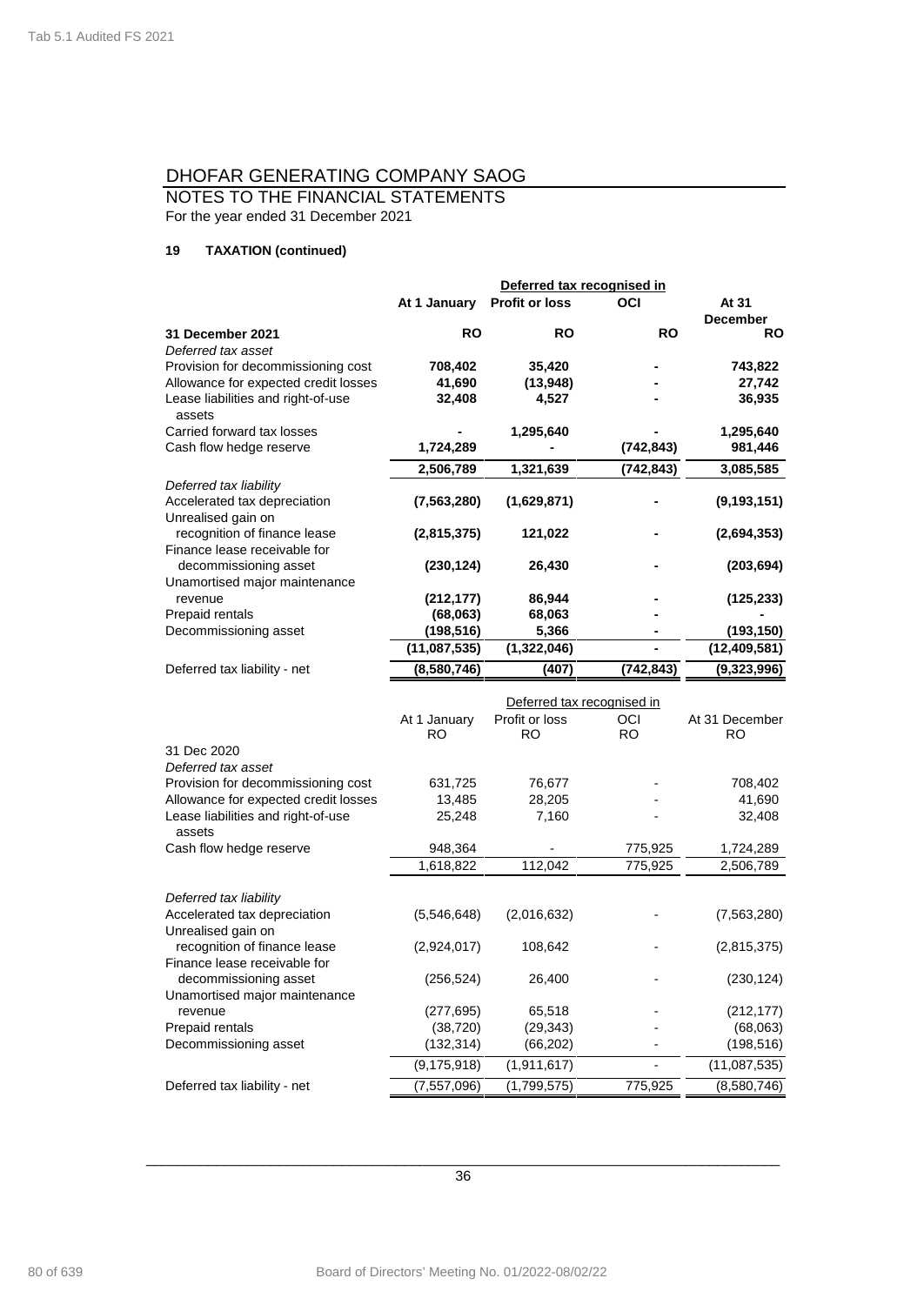NOTES TO THE FINANCIAL STATEMENTS

For the year ended 31 December 2021

## **20 REVENUE**

|                                                                   | 2021<br>RO              | 2020<br>RO.             |
|-------------------------------------------------------------------|-------------------------|-------------------------|
| Revenue recognised over time                                      |                         |                         |
| Revenue from a contract with a customer<br>Fuel cost allowance    |                         |                         |
| Fixed operation and maintenance allowance                         | 18,663,027<br>6,982,700 | 16,678,273<br>7,030,280 |
| Electrical energy allowance                                       | 113,759                 | 104,032                 |
| Major maintenance (note 6)                                        | 234,258                 | 361,271                 |
|                                                                   | 25,993,744              | 24,173,856              |
| Revenue from lease contracts                                      |                         |                         |
| Interest income from finance lease                                | 3,647,613               | 3,830,652<br>12,557,073 |
| Investment charge from operating lease                            | 12,458,011              |                         |
|                                                                   | 16,105,624              | 16,387,725              |
|                                                                   | 42,099,368              | 40,561,581              |
| 21<br><b>OPERATING COSTS</b>                                      |                         |                         |
|                                                                   | 2021<br>RO.             | 2020<br>RO.             |
| Fuel cost                                                         | 18,814,513              | 16,529,335              |
| Operation and maintenance charges                                 | 7,220,621               | 7,370,502               |
| Depreciation (note 4)                                             | 3,958,402               | 3,933,069               |
| Insurance                                                         | 638,028                 | 671,849                 |
| Major maintenance expenses                                        | 168,608                 | 265,310                 |
| Depreciation of right-of-use asset (note 18)                      | 67,751                  | 67,751                  |
| Electricity import cost                                           | 101,765                 | 209,195                 |
| Transmission connection charges                                   | 158,360                 | 161,810                 |
|                                                                   | 31,128,048              | 29,208,821              |
| 22<br><b>GENERAL AND ADMINISTRATIVE EXPENSES</b>                  |                         |                         |
|                                                                   | 2021                    | 2020                    |
|                                                                   | RO                      | RO                      |
| Employee costs (note 23)                                          | 476,908                 | 561,676                 |
| Legal and professional charges                                    | 297,710                 | 253,702                 |
| Provision for expected credit losses [note 22 (i)]                |                         | 188,030                 |
| Information technology and software related expenses              | 97,134                  | 115,433                 |
| License fees to regulator                                         | 104,986                 | 95,910                  |
| Director sitting, remuneration and travelling expenses (note 26)  | 35,400                  | 38,182                  |
| Depreciation (note 4)                                             | 22,440<br>24,146        | 29,398<br>22,502        |
| Communication expenses<br>Corporate social responsibility expense | 15,000                  | 15,000                  |
| Training expenses                                                 | 9,023                   | 4,250                   |
| Miscellaneous expenses                                            | 95,201                  | 102,503                 |
|                                                                   | 1,177,948               | 1,426,586               |
| (i) Provision for expected credit losses                          |                         |                         |
| Finance lease receivables (note 5)                                |                         | 166,088                 |
| Major maintenance revenue receivables (note 6)                    |                         | 10,546                  |
| Trade and other receivable (note 8)                               |                         | (5, 553)                |
| Cash and cash equivalents (note 10)                               |                         | 16,949                  |
|                                                                   |                         | <u>188,030</u>          |

Board of Directors' Meeting No. 01/2022-08/02/22 81 81 06 839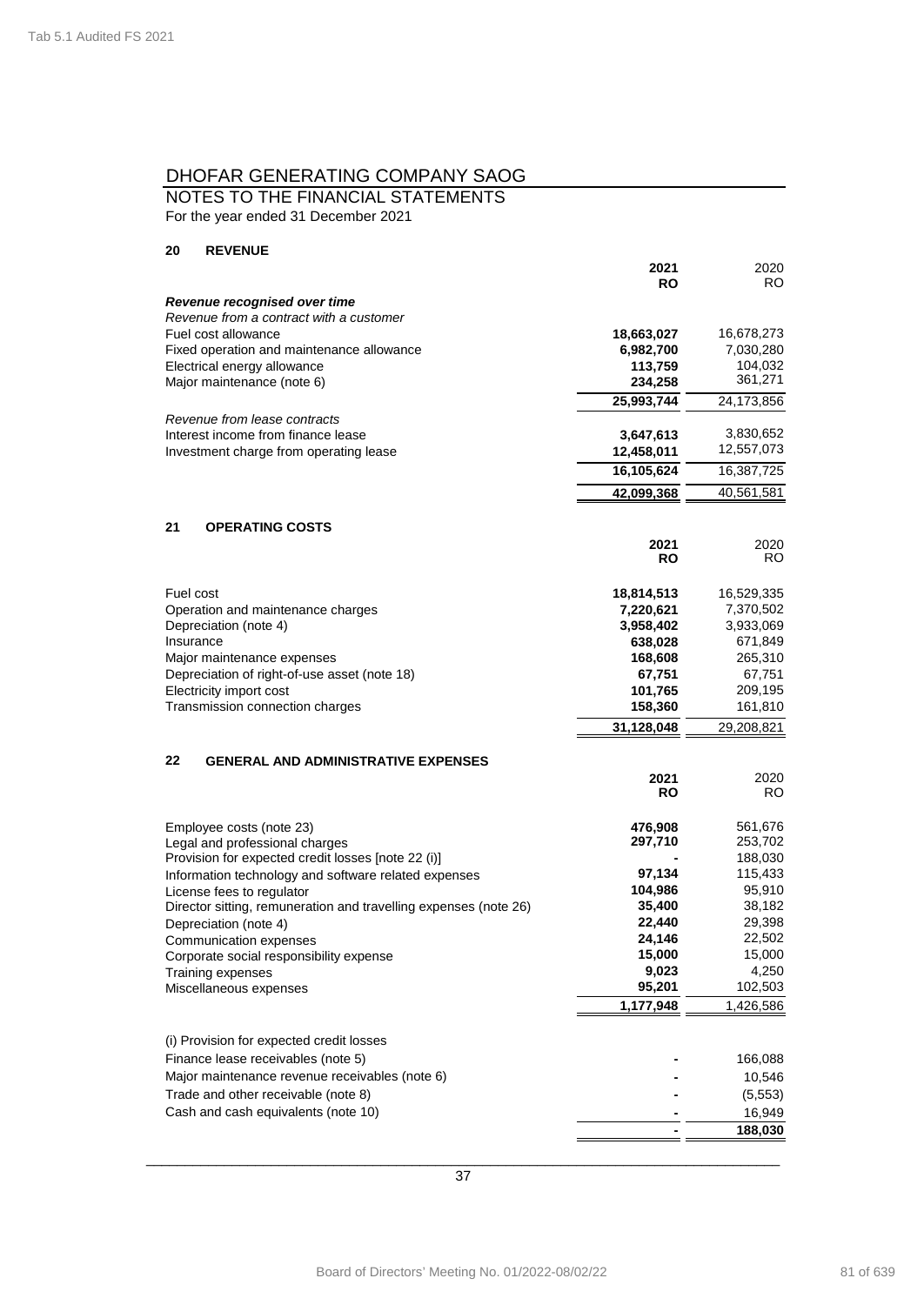NOTES TO THE FINANCIAL STATEMENTS

For the year ended 31 December 2021

## **23 EMPLOYEE COSTS**

| Salaries and the related costs included under general and administrative expenses consist of the following: |             |             |
|-------------------------------------------------------------------------------------------------------------|-------------|-------------|
|                                                                                                             | 2021        | 2020        |
|                                                                                                             | <b>RO</b>   | RO.         |
| Salaries, wages and other benefits                                                                          | 438,202     | 495,327     |
| Contributions to a defined                                                                                  | 13,600      | 14,224      |
| Charge for employee end of service                                                                          | 25,106      | 52,125      |
|                                                                                                             | 476,908     | 561,676     |
| 24<br><b>FINANCE COST</b>                                                                                   |             |             |
|                                                                                                             | 2021        | 2020        |
|                                                                                                             | <b>RO</b>   | RO.         |
| Interest on long term loan                                                                                  | 6,499,628   | 6,524,564   |
| Interest on lease (note 18)                                                                                 | 119,195     | 120,278     |
| Amortisation of deferred financing cost on term loan                                                        | 186,496     | 180,617     |
| Unwinding of discount on decommissioning cost provision (note 15)                                           | 236,134     | 149,723     |
| LC commission                                                                                               | 127,186     | 120,725     |
| Interest on working capital loan                                                                            | 22,626      | 20,291      |
|                                                                                                             | 7,191,265   | 7,116,198   |
| 25<br><b>EARNINGS PER SHARE</b>                                                                             |             |             |
|                                                                                                             | 2021        | 2020        |
|                                                                                                             | <b>RO</b>   | RO.         |
| Profit for the year (RO)                                                                                    | 2,841,265   | 1,624,124   |
| Weighted average number of ordinary shares                                                                  | 222,240,000 | 222,240,000 |
|                                                                                                             | 0.013       | 0.007       |
|                                                                                                             |             |             |

Diluted earnings per share is same as the earnings per share as the Company has not issued any instruments during the period which would have an impact on earnings per share when exercised.

#### **26 RELATED PARTY TRANSACTIONS**

Related parties comprise the shareholders, directors, key management personnel and business entities in which they have the ability to control or exercise significant influence in financial and operating decisions. Pricing policies and terms of these transactions are approved by the Board of directors.

The Company maintains balances with these related parties which arise in the normal course of business from the commercial transactions, and are entered into at terms and conditions which are approved by the management.

**2021** 2020

Significant related party balances and transactions as of the reporting date as follows:

## **Balances at the reporting date (Note 17)**

|                                                                      | <u>LUL 1</u> | LULU    |
|----------------------------------------------------------------------|--------------|---------|
|                                                                      | RO           | RO.     |
| Due to related parties (related to major shareholders)               |              |         |
| Dhofar O&M LLC                                                       | 482,003      | 453.790 |
| First National Company for Operation and Maintenance - Oman          | 6.499        | 25.326  |
| Directors sitting fee payable                                        |              | 1.200   |
| Mitsui & Co. Middle East and Africa Projects investment & Developmen |              | 800     |
| International Company for Water and Power Projects - KSA             |              | 799     |
|                                                                      | 488.502      | 481.915 |
|                                                                      |              |         |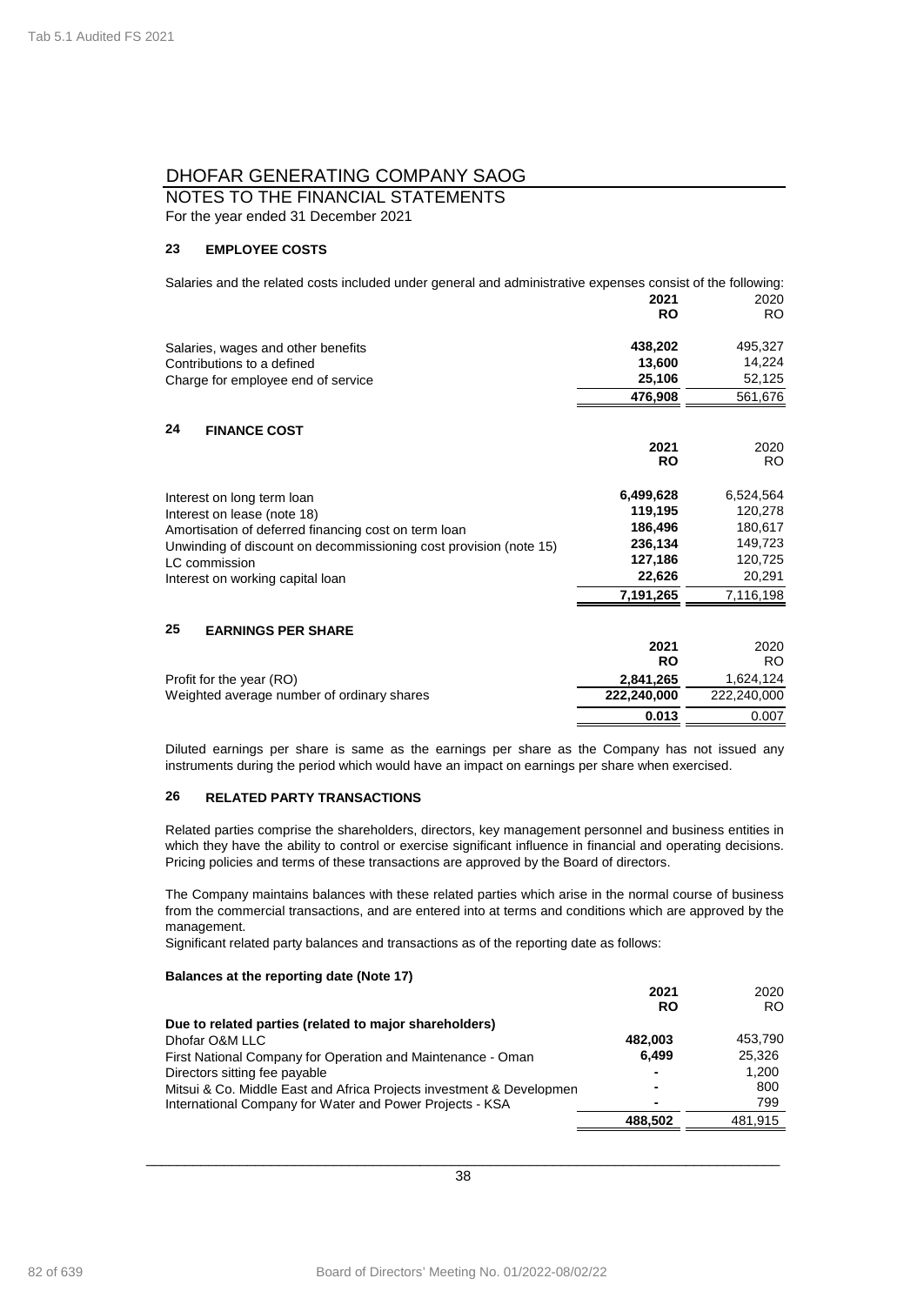NOTES TO THE FINANCIAL STATEMENTS For the year ended 31 December 2021

## **26 RELATED PARTY TRANSACTIONS (Continued)**

|                                              | 2021<br>RO | 2020<br>RO |
|----------------------------------------------|------------|------------|
| Transactions during the period               |            |            |
| O&M fee and related charges                  | 7,763,618  | 7.399.127  |
| Secondment charges and expense reimbursement | 215.429    | 461,430    |
| Services received                            | 7.979.047  | 7,860,556  |
| Services rendered                            | 164.366    | 192.498    |

*Key management personnel compensation*

Key management personnel are those persons having authority and responsibility for planning, directing and controlling the activities of the Company, directly or indirectly, including any director (whether executive or otherwise). The compensation for key managerial personnel during the year are as follows:

|                                                                        | 2021<br>RO | 2020<br>RO. |
|------------------------------------------------------------------------|------------|-------------|
| Short-term employee benefits                                           | 173,561    | 172.952     |
| Long-term employee benefits                                            | 11.977     | 40,670      |
| Directors sitting fees, remuneration and travelling expenses (note 22) | 35.400     | 38,182      |
|                                                                        | 220,937    | 251,804     |

Amounts due from/to related parties are interest free, unsecured and receivable on demand. Amount due from related parties are subject to the impairment requirement of IFRS 9, and were assessed as such and management believes the identified impairment loss was immaterial.

#### **27 FINANCIAL RISK MANAGEMENT**

The Company's principal financial liabilities, other than derivatives, comprise loans, and trade and other payables. The main purpose of these financial liabilities is to finance the Company's operations. The Company's principal financial assets include finance lease receivable, trade receivables, and cash that derive directly from its operations.

### **Market risk**

Market risk is the risk that changes in market prices, such as foreign exchange rates, interest rates affect the Company's income or the value of its holdings of financial instruments. The objective of market risk management is to manage and control market risk exposures within acceptable parameters, while optimizing the return on risk.

The sensitivity analyses have been prepared on the basis that the amount of net debt, the ratio of fixed to floating interest rates of the debt and derivatives at the reporting date.

The following assumptions have been made in calculating the sensitivity analyses:

- The sensitivity of the relevant statement of comprehensive item is the effect of the assumed changes in respective market risks. This is based on the financial assets and financial liabilities held at the reporting date including the effect of hedge accounting.
- The sensitivity of equity is calculated by considering the effect of any associated cash flow hedges for the effects of the assumed changes of the underlying risk.

#### **Interest rate risk**

Interest rate risk is the risk that the fair value or future cash flows of a financial instrument will fluctuate because of changes in market interest rates. The Company's exposure to the risk of changes in market interest rates relates primarily to the Company's long-term debt obligations with floating interest rates. The Company manages its interest rate risk by having a balanced portfolio of fixed and variable rate loans and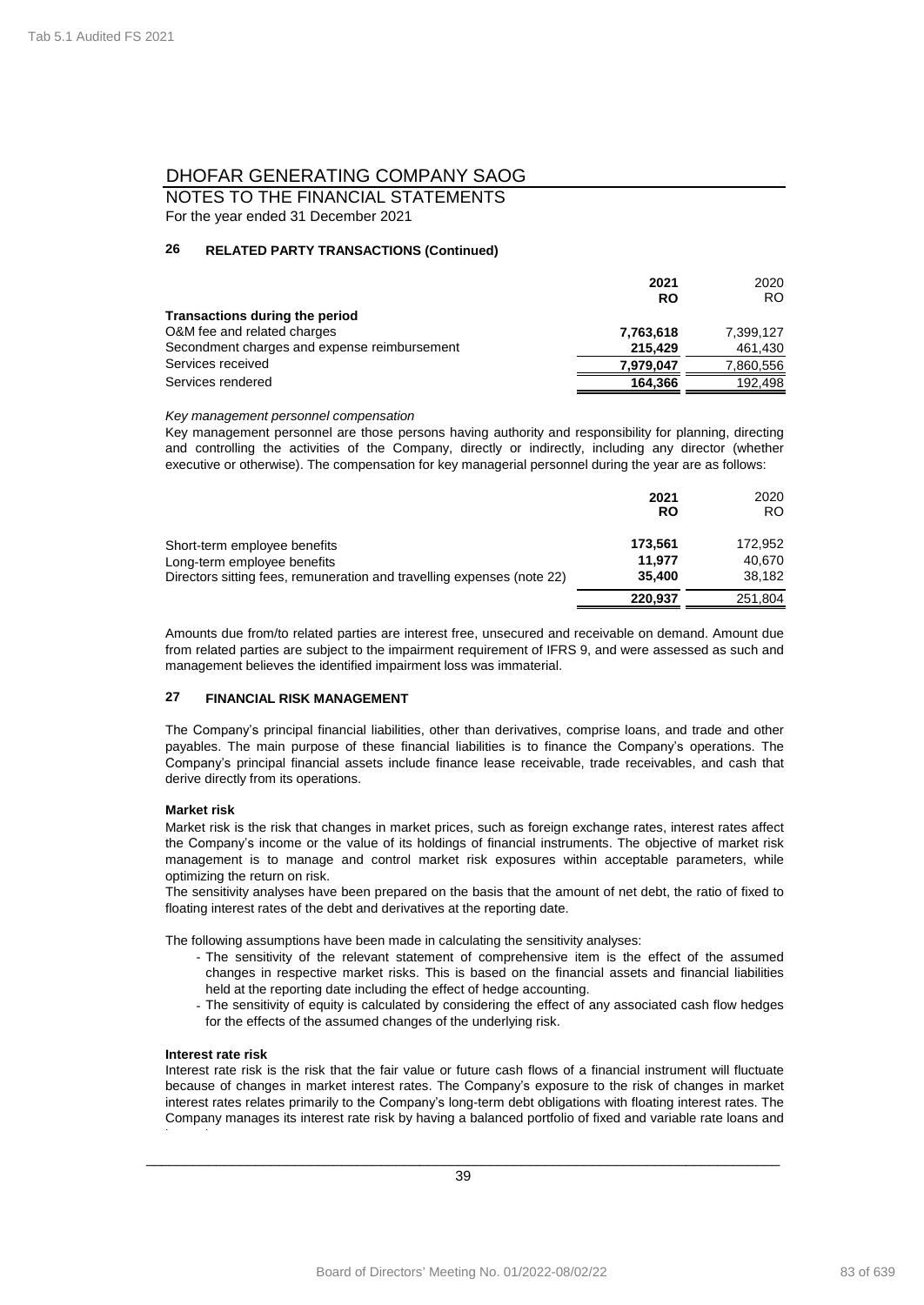NOTES TO THE FINANCIAL STATEMENTS

For the year ended 31 December 2021

#### **27 FINANCIAL RISK MANAGEMENT**

## **Interest rate risk (continued)**

To manage this, the Company enters into interest rate swaps, in which it agrees to exchange, at specified intervals, the difference between fixed and variable rate interest amounts calculated by reference to an agreed-upon notional principal amount.

At reporting date, after excluding the effect of interest rate swaps, 42% of the Company's borrowings are at a fixed rate of interest (31 December 2020: 42%).

At the reporting date the interest rate risk profile of the Company's interest bearing financial instruments is as follows:

|                          | 2021<br><b>RO</b> | 2020<br>RO. |
|--------------------------|-------------------|-------------|
| <b>Fixed rate</b>        |                   |             |
| Term Ioan                | 58,686,402        | 62,081,331  |
| Variable rate instrument |                   |             |
| Term loan                | 79,837,262        | 84,812,975  |
|                          |                   |             |

#### **Interest rate sensitivity**

The Company does not account for any fixed rate financial assets or financial liabilities at fair value through profit or loss. Therefore, a change in interest rates at the reporting date would not affect profit or

A reasonably possible change of 100 basis points in interest rates at the reporting date would have increased (decreased) equity and profit or loss by the amounts shown below. This analysis assumes that all other variables, in particular foreign currency exchange rates, remain constant.

|                                                            | <b>Profit or loss</b> |                      | <b>Equity</b>         |                      |
|------------------------------------------------------------|-----------------------|----------------------|-----------------------|----------------------|
| 31 December 2021                                           | $100$ bps             | $100$ bps            | $100$ bps             | $100$ bps            |
| Variable rate financial liabilities<br>Interest rate swaps | (798,373)<br>758,454  | 798,373<br>(758,454) | (678, 617)<br>644,686 | 678,617<br>(644,686) |
| Net sensitivity                                            | (39,919)              | 39,919               | (33, 931)             | 33,931               |
|                                                            | <b>Profit or loss</b> |                      | <b>Equity</b>         |                      |
|                                                            | $100$ bps             | $100$ bps            | $100$ bps             | $100$ bps            |
| 31 December 2020                                           |                       |                      |                       |                      |
| Variable rate financial liabilities                        | (848, 130)            | 848,130              | (720,911)             | 720,911              |
| Interest rate swaps                                        | 805,724               | (805,724)            | 684,865               | (684,865)            |
| Net sensitivity                                            | (42.406)              | 42.406               | (36,046)              | 36.046               |

### **Foreign currency risk**

Foreign exchange risk arises when future commercial transactions or recognised assets or liabilities are denominated in a currency that is not the Company's functional currency. The Company is exposed to foreign exchange risk arising from currency exposures primarily with respect to the US Dollar. Most of the foreign currency transactions are in US Dollars or other currencies linked to the US Dollar. Since the Rial Omani is pegged to the US Dollar management believes that the foreign exchange rate fluctuations would not have significant impact on the pretax profit of the Company.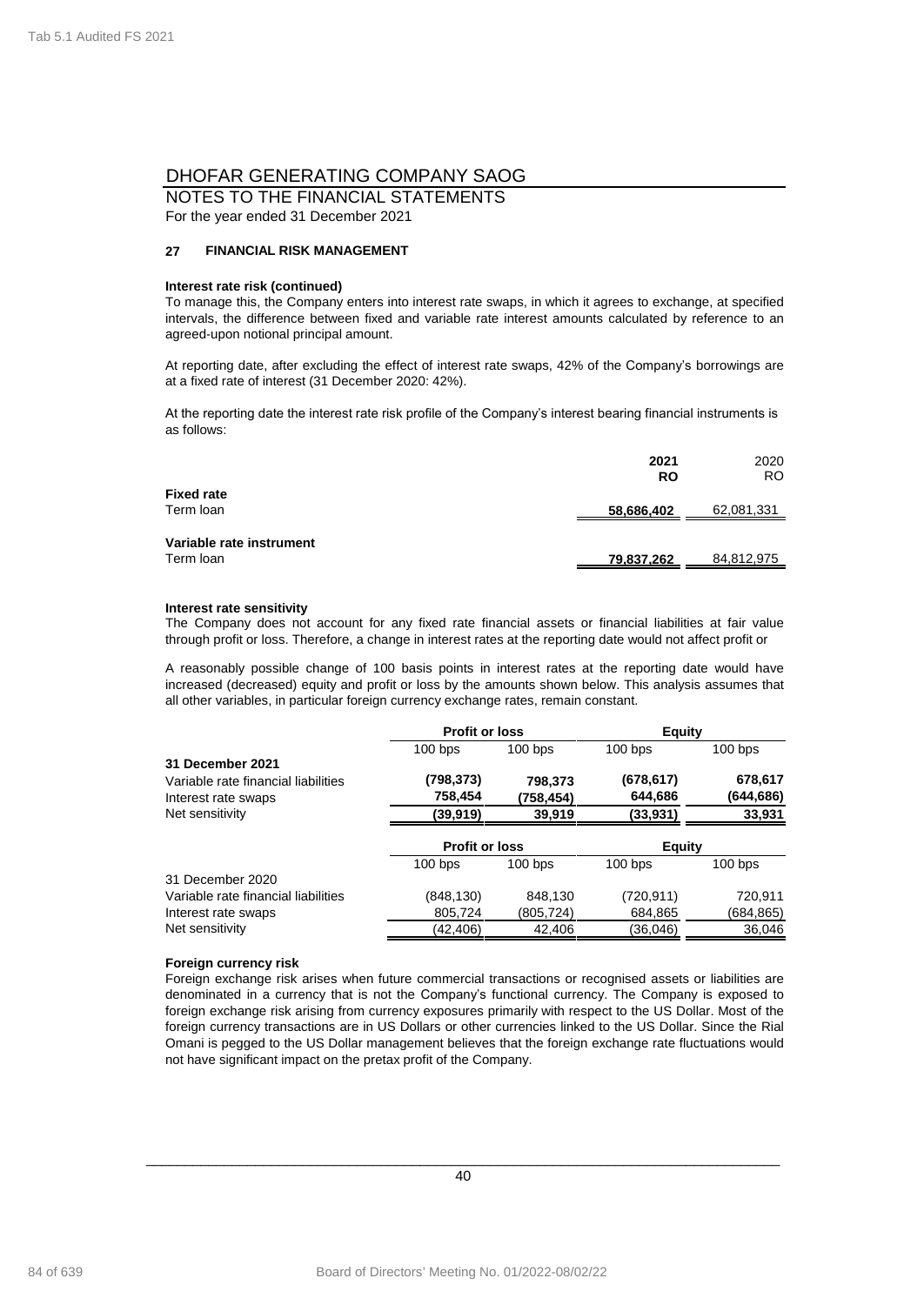NOTES TO THE FINANCIAL STATEMENTS For the year ended 31 December 2021

#### **27 FINANCIAL RISK MANAGEMENT**

#### **Credit risk**

Credit risk is the risk that a counterparty will not meet its obligations under a financial instrument, leading to a financial loss. The Company is exposed to credit risk from its operating activities (primarily trade receivables and finance lease receivable).

#### *Trade receivables*

Customer credit risk is managed by each business unit subject to the Company's established policy, procedures and control relating to customer credit risk management. Credit quality of a customer is assessed based on an extensive credit rating scorecard and individual credit limits are defined in accordance with this assessment. Outstanding customer receivables is regularly monitored. Trade receivable balance represents receivables from OPWP, a Government customer in Oman.

This customer is transacting with the Company for number of years. Accordingly the balance due from this customer is assessed to have a strong high credit quality or limited credit risk. At reporting date, the Company had one customer (31 December 2020: one customer).

An impairment analysis is performed at each reporting date as per IFRS 9 expected credit loss method. The provision rates are based on days past due for the outstanding balance. The calculation reflects the probability-weighted outcome, the time value of money and reasonable and supportable information that is available at the reporting date about past events, current conditions and forecasts of future economic conditions.

The maximum exposure to credit risk at the reporting date is the carrying value of each class of financial assets and the amount is immaterial to the financial statements for the year ending 31 December 2021. The Company does not hold collateral as security.

The Company evaluates the concentration of risk with respect to trade receivables as low, as its customer is located in Oman and it is a Government customer.

#### *Finance lease receivable*

Finance Lease receivable has been recorded in accordance with the terms of the PPA with OPWP, a Government company in Oman and a provision for ECL is recognised at the reporting date.

#### *Cash at bank*

Credit risk on bank balances is limited as same are held with banks with sound credit ratings.

#### *Credit Concentration*

Except as disclosed, no significant concentrations of credit risk were identified by the management as at the statement of financial position date.

#### **Liquidity risk**

Liquidity risk is the risk that the Company will not be able to meet its financial obligations as they fall due. The Company's approach to managing liquidity is to ensure, as far as possible, that it will have sufficient liquidity to meet its liabilities when due, under both normal and stressed conditions, without incurring unacceptable losses or risking damage to the Company's reputation.

Typically the Company ensures that it has sufficient cash on demand to meet expected operational expenses including the servicing of financial obligations. This excludes the potential impact of extreme circumstances that cannot reasonably be predicted, such as natural disasters. In addition the Company has access to credit facilities.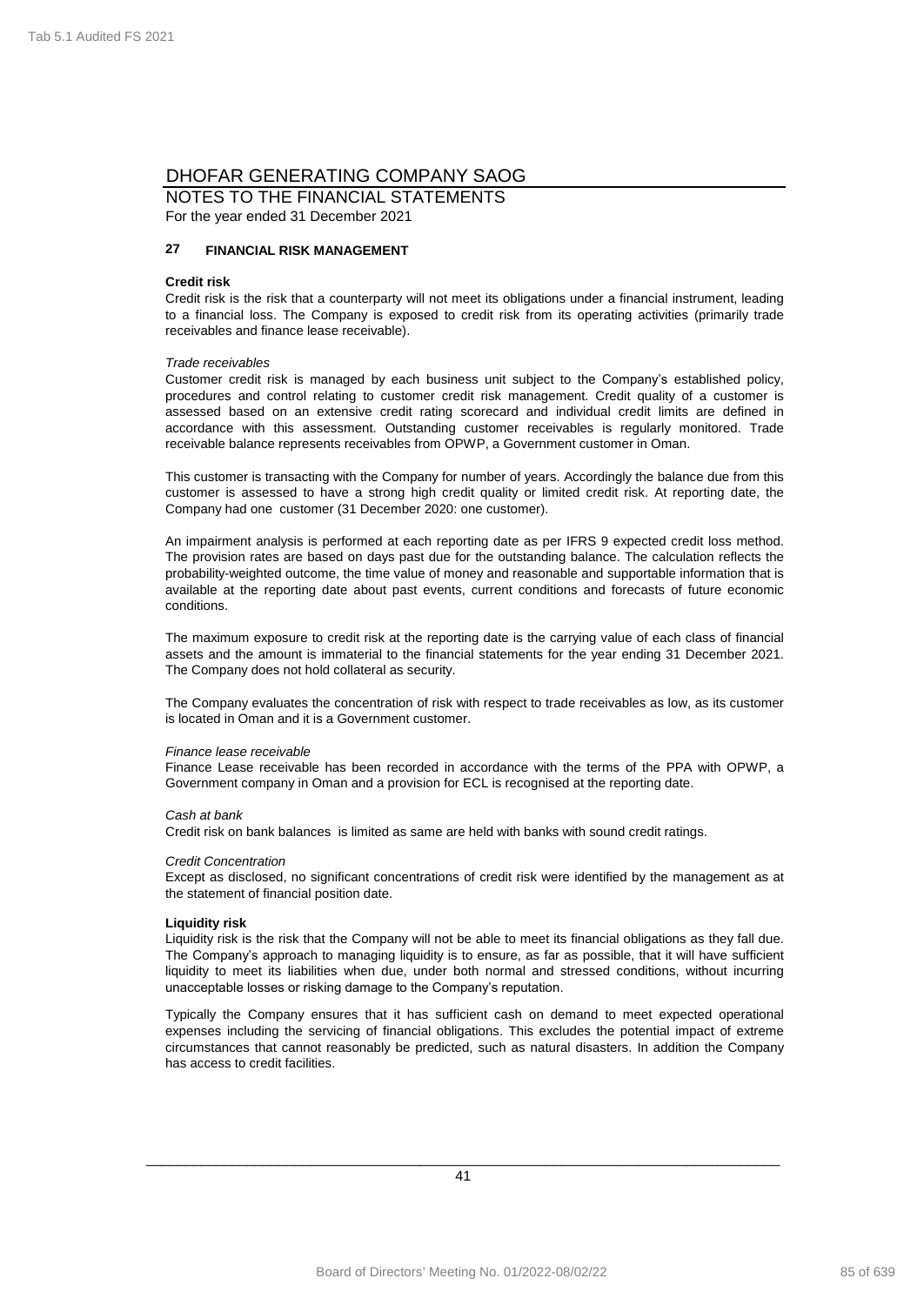NOTES TO THE FINANCIAL STATEMENTS

For the year ended 31 December 2021

#### **27 FINANCIAL RISK MANAGEMENT**

#### **Liquidity risk (continued)**

The following are the remaining contractual maturities of financial liabilities at the reporting date. The amounts are gross and undiscounted and include contractual interest payments:

|                                                          | Carrying      | <b>Contractual</b> | Less than                  | More than   |
|----------------------------------------------------------|---------------|--------------------|----------------------------|-------------|
|                                                          | value         | cashflows          | 1 year                     | 1 year      |
|                                                          | RO            | <b>RO</b>          | RO                         | <b>RO</b>   |
| <b>31 December 2021</b>                                  |               |                    |                            |             |
| <b>Non-derivative financial liabilities</b>              |               |                    |                            |             |
| Term Ioan                                                | 137, 351, 727 | 186,297,393        | 13,498,479                 | 172,798,914 |
| Trade payables                                           | 13,994,777    | 13,994,777         | 13,994,777                 |             |
| Lease liabilities                                        | 2,034,217     | 4,812,511          | 152,716                    | 4,659,795   |
| Accrued expenses                                         | 2,576,215     | 2,576,215          | 2,576,215                  |             |
| Due to related parties                                   | 488,502       | 488,502            | 488,502                    |             |
|                                                          | 156,445,438   | 208,169,398        | 30,710,689                 | 177,458,709 |
|                                                          |               |                    |                            |             |
| <b>Derivative financial liabilities</b>                  |               |                    |                            |             |
| Gross payable under IRS                                  | 6,542,972     | 6,542,972          | 1,701,173                  | 4,841,799   |
|                                                          | 162,988,410   | 214,712,370        | 32,411,862                 | 182,300,508 |
|                                                          |               |                    |                            |             |
|                                                          | Carrying      | Contractual        |                            |             |
|                                                          | value         |                    | cashflows Less than 1 year | More than 1 |
|                                                          | RO.           | RO                 | RO.                        | RO.         |
| 31 December 2020<br>Non-derivative financial liabilities |               |                    |                            |             |
| Term Ioan                                                | 145,535,873   | 199,321,640        | 13,303,455                 | 186,018,185 |
| Trade payables                                           | 25,912,935    | 25,912,935         | 18,114,031                 | 7,798,904   |
| Lease liabilities                                        | 2,071,784     | 4,965,227          | 152,716                    | 4,812,511   |
| Accrued expenses                                         | 2,864,269     | 2,864,269          | 2,864,269                  |             |
| Due to related parties                                   | 481,915       | 481,915            | 481,915                    |             |
|                                                          | 176,866,776   | 233,545,986        | 34,916,386                 | 198,629,600 |
|                                                          |               |                    |                            |             |
| Derivative financial liabilities                         |               |                    |                            |             |
| Gross payable under IRS                                  | 11,495,262    | 11,495,262         | 1,954,195                  | 9,541,067   |
|                                                          |               |                    |                            |             |
|                                                          | 188,362,038   | 245,041,248        | 36,870,581                 | 208,170,667 |
| <b>Categories of financial assets</b>                    |               |                    |                            |             |
|                                                          |               |                    | 2021                       | 2020        |
|                                                          |               |                    | RO                         | RO.         |
| Financial assets (at amortised cost)                     |               |                    |                            |             |
| Cash and cash equivalents                                |               |                    | 4,439,759                  | 4,648,738   |
| Finance lease receivable                                 |               |                    | 43,222,850                 |             |
|                                                          |               |                    |                            | 45,555,377  |
| Major maintenance receivables                            |               |                    | 2,514,849                  | 2,892,473   |
| Trade and other receivables                              |               |                    | 15,717,962                 | 27,754,835  |
|                                                          |               |                    | <u>65,895,420</u>          | 80,851,423  |
| Financial liabilities (at amortised cost)                |               |                    |                            |             |
| Long term loan                                           |               |                    | 137, 351, 727              | 145,535,873 |
| Lease liabilities                                        |               |                    | 2,034,217                  | 2,071,784   |
| Trade and other payables                                 |               |                    | 17,779,993                 | 29,259,119  |
|                                                          |               |                    | 157, 165, 937              | 176,866,776 |
|                                                          |               |                    |                            |             |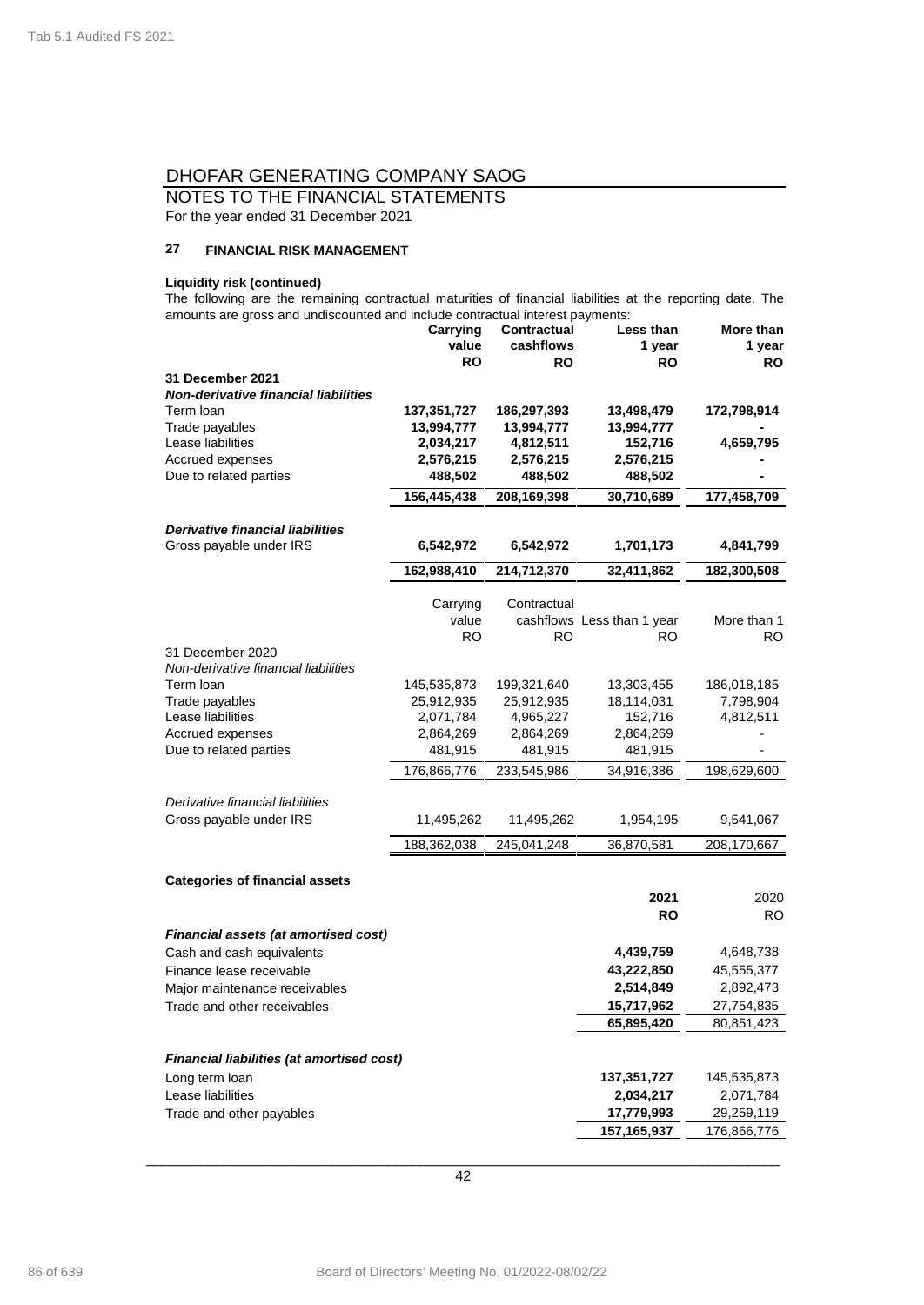NOTES TO THE FINANCIAL STATEMENTS

For the year ended 31 December 2021

## **28 FAIR VALUES**

Set out below is a comparison, by class, of the carrying amounts and fair values of the Company's financial instruments, other than those with carrying amounts that are reasonable approximations of fair

|                                       | 2021            |             | 2020        |             |
|---------------------------------------|-----------------|-------------|-------------|-------------|
|                                       | Carrying        | Fair        | Carrying    | Fair        |
|                                       | value           | value       | value       | value       |
|                                       | <b>RO</b>       | <b>RO</b>   | <b>RO</b>   | RO.         |
| <b>Financial assets</b>               |                 |             |             |             |
| Cash and cash equivalents             | 4,439,759       | 4,439,759   | 4,648,738   | 4,648,738   |
| Finance lease receivables             | 43,222,850      | 43,222,850  | 45,555,377  | 45,555,377  |
| Major maintenance revenue receivable  | 2,514,849       | 2,514,849   | 2,892,473   | 2,892,473   |
| Trade receivable                      | 15,586,686      | 15,586,686  | 27,669,835  | 27,669,835  |
| Other receivables                     | 131,276         | 131,276     | 85,000      | 85,000      |
|                                       | 65,895,420      | 65,895,420  | 80,851,423  | 80,851,423  |
|                                       | 2021            |             | 2020        |             |
|                                       | <b>Carrying</b> | Fair        | Carrying    | Fair        |
|                                       | value           | value       | value       | value       |
|                                       | <b>RO</b>       | <b>RO</b>   | <b>RO</b>   | RO.         |
| <b>Financial liabilities</b>          |                 |             |             |             |
| Interest bearing loans and borrowings |                 |             |             |             |
| - Floating rate borrowings            | 79,837,262      | 79,837,262  | 84,812,975  | 84,812,975  |
| - Fixed rate borrowings               | 58,686,402      | 58,686,402  | 62,081,331  | 60,679,867  |
| Trade payables                        | 13,994,777      | 13,994,777  | 25,912,935  | 25,912,935  |
| Lease liabilities                     | 2,034,217       | 2,034,217   | 2,071,784   | 2,071,784   |
| Accrued expenses                      | 2,576,215       | 2,576,215   | 2,864,269   | 2,864,269   |
| Due to related parties                | 488,502         | 488,502     | 481,915     | 481,915     |
| Derivative financial liabilities      | 6,542,972       | 6,542,972   | 11,495,262  | 11,495,262  |
|                                       | 164,160,347     | 164.160.347 | 189,720,471 | 188,319,007 |

## **29 CAPITAL MANAGEMENT**

The Company's objectives when managing capital are to safeguard the Company's ability to continue as a going concern and benefit other stake holders. The management's policy is to maintain a strong capital base so as to maintain creditor and market confidence and to sustain future development of the business. Management is confident of maintaining the current level of profitability by enhancing top line growth and prudent cost management. The Company is not subject to externally imposed capital requirements.

The capital structure of the Company comprises of net debt (borrowings as detailed in notes 16 and lease liabilities offset by cash and bank balances) and equity of the Company (comprising the share capital, reserves and retained earnings). The Company is not subject to externally imposed capital requirements other than the requirements of the Commercial Companies Law.

The Board regularly reviews the capital structure of the Company. As part of this review, the Board considers the cost of capital and the risks associated with each class of capital. The gearing ratio at 31 December 2021 is 316.71% (2020: 380.65%).

*Gearing ratio* Gearing ratio at the reporting date as follows: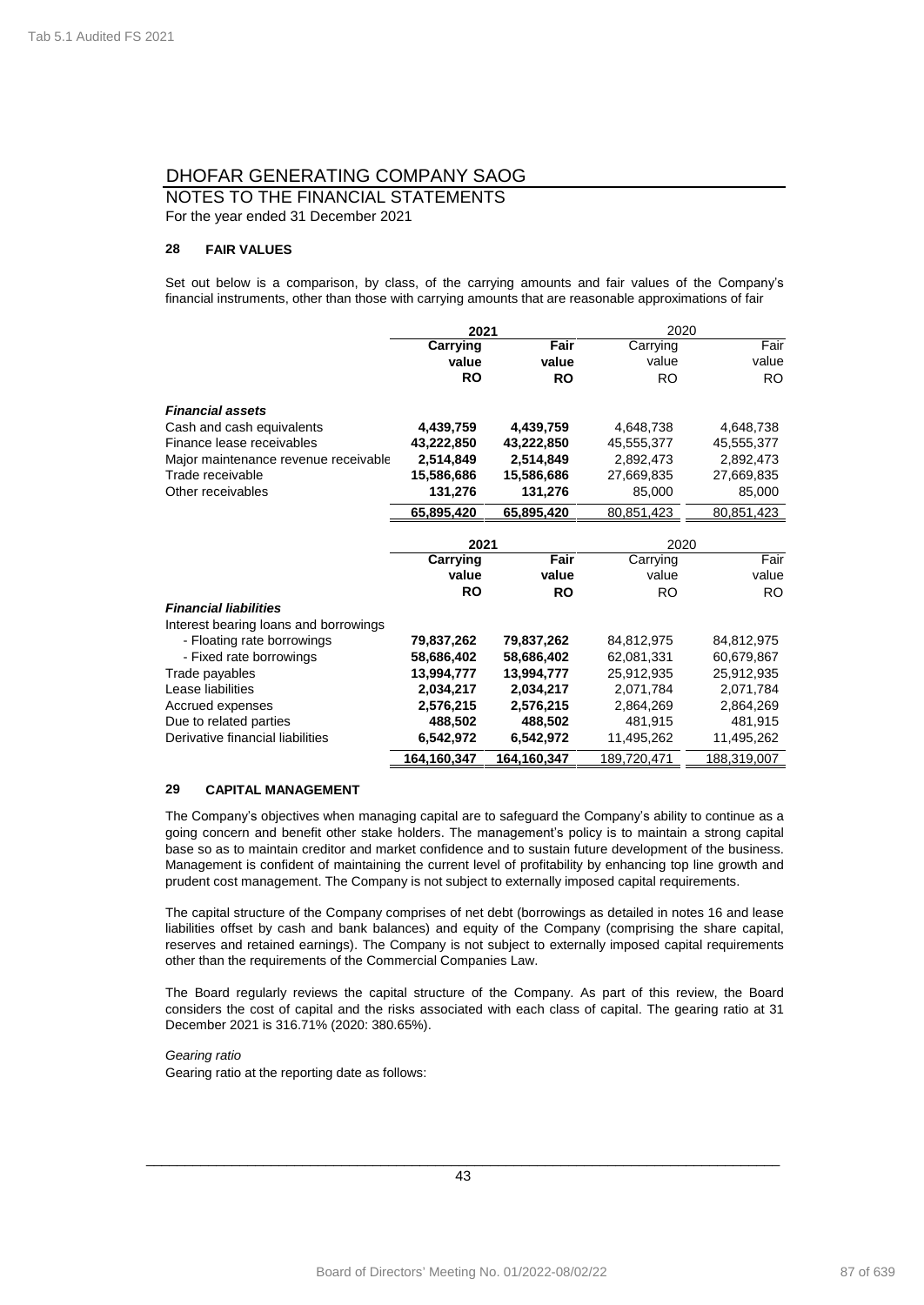NOTES TO THE FINANCIAL STATEMENTS For the year ended 31 December 2021

## **29 CAPITAL MANAGEMENT (continued)**

|                              | 2021          | 2020        |
|------------------------------|---------------|-------------|
|                              | RO            | <b>RO</b>   |
| Debt (i)                     | 139,385,944   | 147,607,657 |
| Less: cash and bank balances | (4, 439, 759) | (4,648,738) |
| Net debt                     | 134.946.185   | 142.958.919 |
| Equity (ii)                  | 42.606.625    | 37,556,074  |
| Net debt to equity ratio     | 316.73%       | 380.65%     |

(i) Debt is defined as long and short-term borrowings (excluding derivatives) as described in note 16 and lease liabilities (note 18).

(ii) Equity includes all capital and reserves of the Company that are managed as capital.

## **30 COMMITMENTS AND CONTINGENCIES**

### **(i) Debt Service Reserve Account Letter of Credit**

At 31 December 2021, the Company had contingent liabilities in respect of Debt Service Reserve Account ('DSRA') letter of credit amounting to RO 2,642,747 and USD 8,862,338 (2020 : RO 2,609,818 and USD 9,082,298) in accordance with the requirement of the Common Terms Agreement ('CTA') given in the normal course of business on which no material liabilities are expected to arise.

#### **(ii) Sponsors' Fuel Reserve Account (FRA) Commitment**

Under the Common Terms Agreement (CTA) the project's sponsors are required to provide the Fuel Reserve Account (FRA) commitment to the offshore trustee. The FRA commitment can be provided in the form of cash, letter of credit (LC) or letter of guarantee (LG). At 31 December 2021, Mitsui & Co., Ltd and ACWA Power provided their support through letter of guarantee and letter of credit respectively, whereas DIDIC deposited the cash of RO 311,930 (2020 : RO 311,930) in FRA bank account to comply with the CTA requirements. FRA bank balance and FRA support can only be utilized with lenders' and sponsors' consent, therefore DGC do not have any control on these amounts and the amount received from DIDIC is held in a fiduciary capacity and not accounted in these financial statements.

### **(iii) Capital commitments**

The Company has no capital commitments as of 31 December 2021 (2020: RO 275,494) with contractors for construction and other activities.

#### **(iv) Operating lease arrangement where the Company acts as a lessor**

As disclosed in notes to these financial statements, the arrangement between the Company and OPWP under the PPA for 445 MW power plant is covered under IFRS 16 Leases and such arrangement in substance represents an operating lease under IFRS 16 Leases. The lease commenced on 1 January 2018. The following is the total of future minimum lease receipts expected to be received under the PPA:

|                                                                                         | 2021<br>RO                             | 2020<br>RO.                            |
|-----------------------------------------------------------------------------------------|----------------------------------------|----------------------------------------|
| Due within one year<br>Due after one year but within five years<br>Due after five years | 13,431,202<br>53,753,643<br>80,511,885 | 13,445,683<br>53,772,103<br>93,924,626 |
|                                                                                         | 147,696,729                            | 161, 142, 412                          |

#### **(v) Connection fee charges**

The Company had entered into agreements for connection to the transmission system and has to pay the fixed and variable connection charges related to connection assets and operation and maintenance fee.